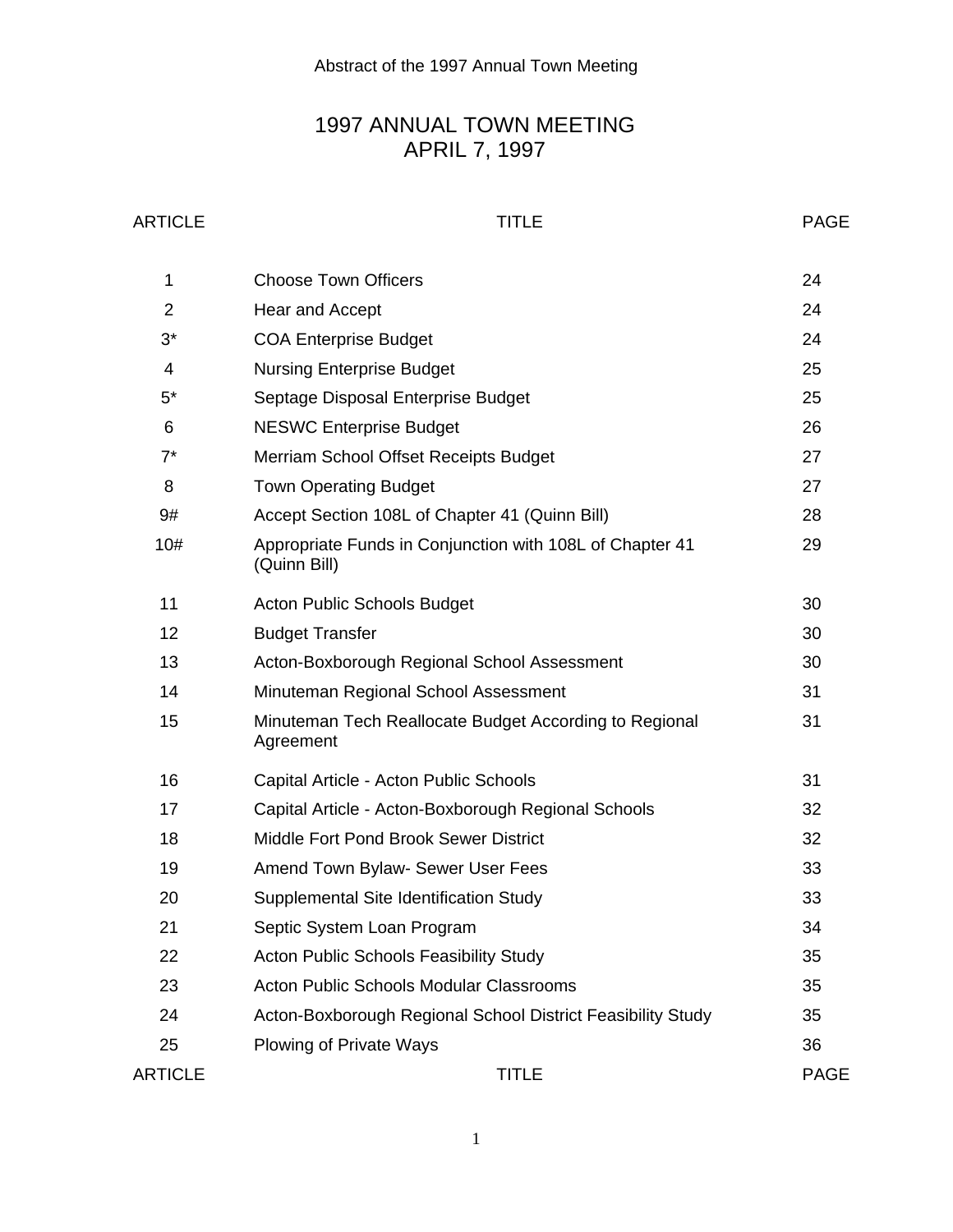### Abstract of the 1997 Annual Town Meeting

| 26    | Morrison Land                                                                | 36 |
|-------|------------------------------------------------------------------------------|----|
| 27    | <b>Halloween Resolution</b>                                                  | 37 |
| 28    | <b>Amend Charter - Various Section Revisions</b>                             | 39 |
| 29    | Amend Town Bylaws - Animal Control                                           | 41 |
| 30    | Full Service Retirement Communities; and Minor Changes for Nursing<br>Homes. | 42 |
| 31    | <b>Assisted Living Residences</b>                                            | 46 |
| 32    | <b>Groundwater Protection District Amendments</b>                            | 48 |
| 33    | Services and Recreation                                                      | 52 |
| $34*$ | <b>Accessory Uses</b>                                                        | 54 |
| $35*$ | Special Permit Exemption for Environmental Remediation Projects              | 55 |
| 36    | Site Plan Amendments to Comply with Current Design Standards                 | 56 |
| 37    | <b>Wireless Communication Facilities</b>                                     | 57 |
| $38*$ | Corrections, Clarifications and Minor Modifications                          | 61 |
| 39    | Long Range Planning & Traffic Management                                     | 64 |
| 40    | Amend Town Bylaws - Ground Water Cleanup Standards                           | 65 |
| 41    | 53 1/2 Self Funding Programs                                                 | 70 |
| 42    | Town Board Support - Special Projects                                        | 71 |
| 43    | Capital Improvements, Infrastructure - Sidewalks                             | 72 |
| 44    | Capital Improvements, Facilities and Equipment - Repair and<br>Renovations   | 73 |
| 45    | Capital Improvements- Vehicle Replacements                                   | 74 |
| 46    | Ambulance Replacement                                                        | 75 |
| 47    | Use of Funds to Reduce the Tax Rate - Free Cash                              | 76 |
| 48*   | Chapter 90 Highway Reimbursement Program                                     | 76 |
| 49*   | <b>Emergency/Disaster Aid Appropriations</b>                                 | 77 |
| $50*$ | Relocation and Layout of a Portion of Ledge Rock Way                         | 77 |
| $51*$ | Sale of Town Land                                                            | 78 |
| $52*$ | Abandonment of Easement                                                      | 78 |
| $53*$ | <b>Street Acceptances</b>                                                    | 79 |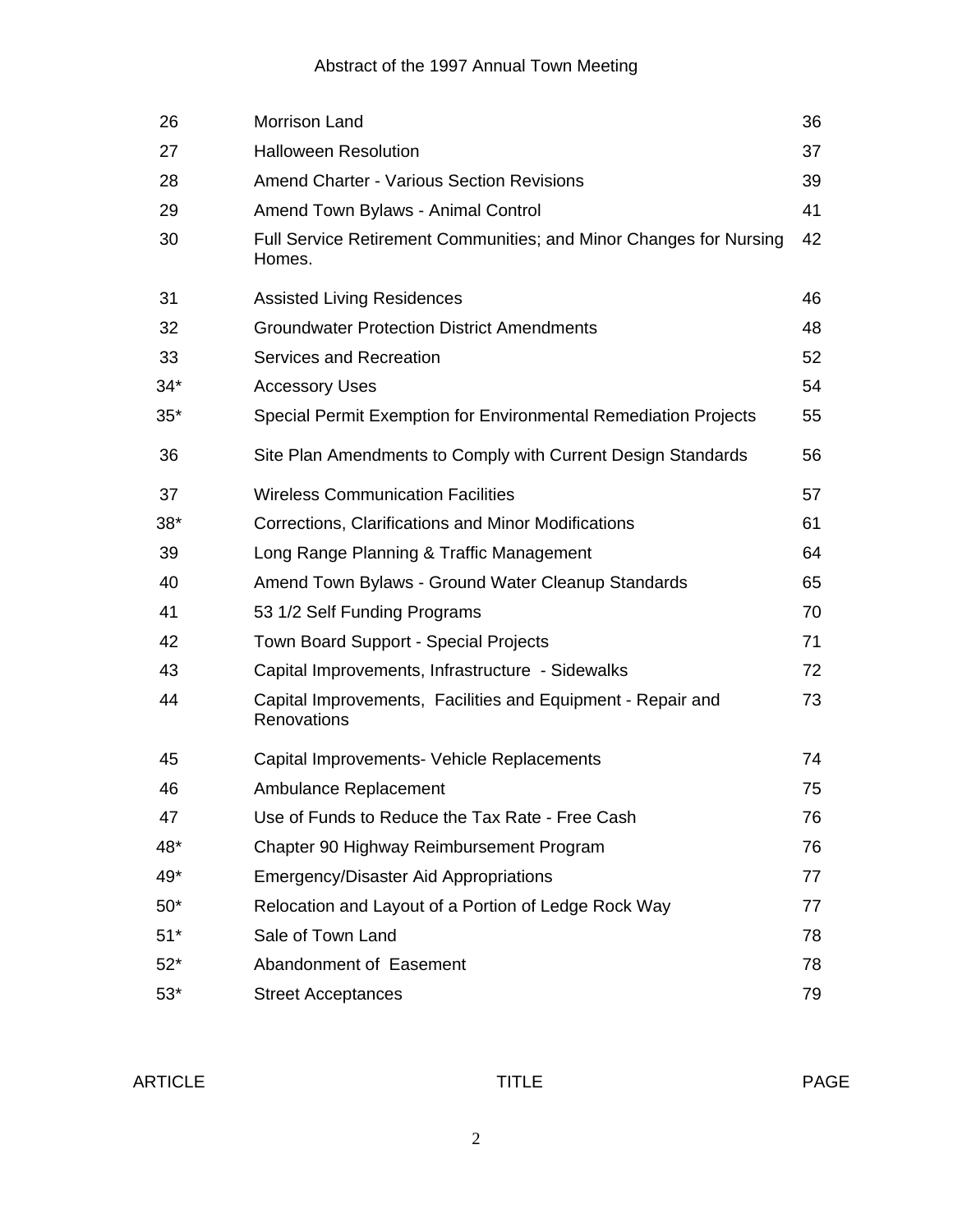# Abstract of the 1997 Annual Town Meeting

| <b>Charter Road Sidewalk Easements</b>        | 80 |
|-----------------------------------------------|----|
| <b>School Street Sidewalk Easements</b>       | 80 |
| School Street Sidewalk Easement (Hancock)     | 81 |
| Acceptance of Gift of Land, Marshall Crossing | 81 |
| Acceptance of Easement, New View              | 82 |
| Acceptance of Land Gift                       | 82 |
|                                               |    |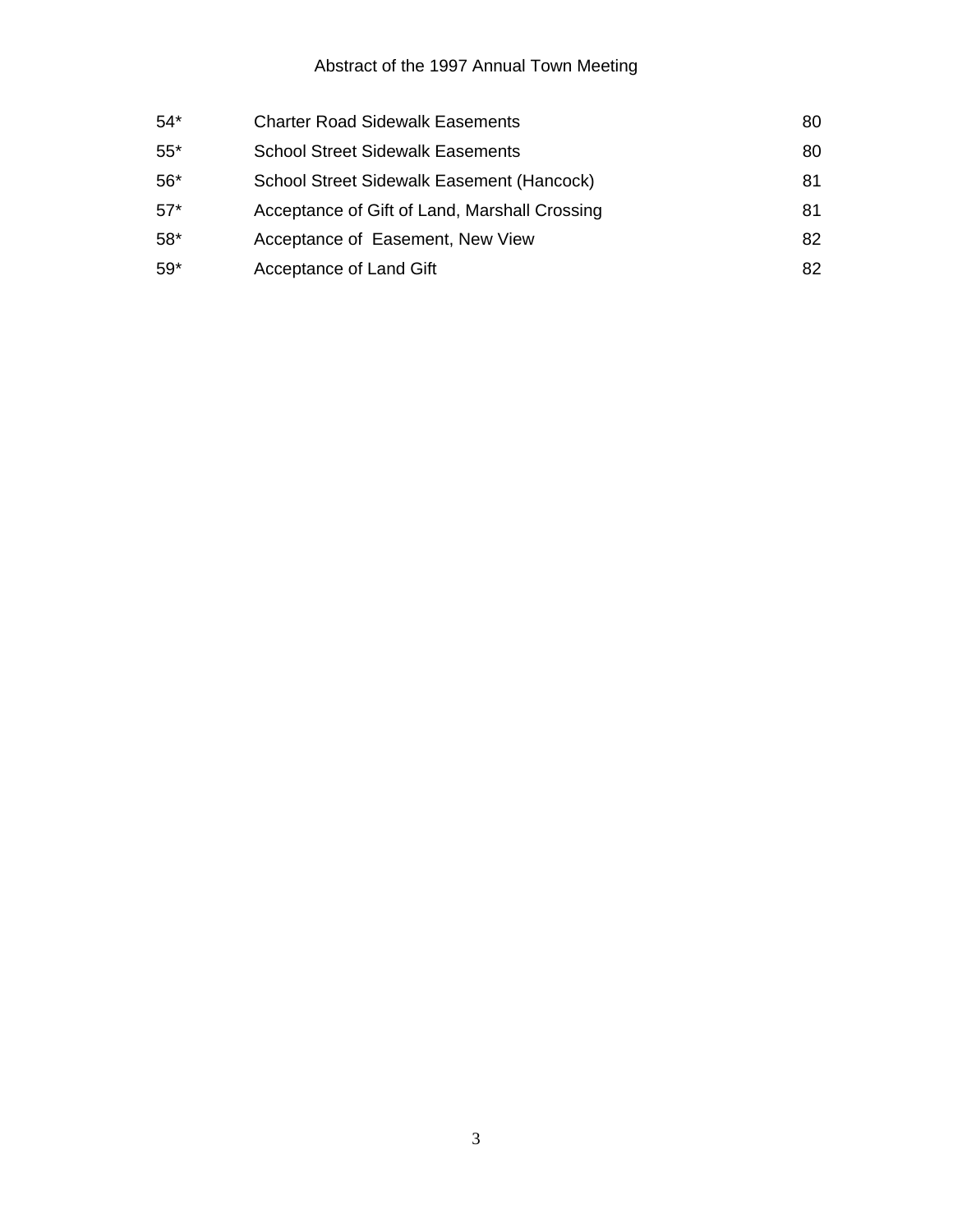### ABSTRACT OF THE ANNUAL TOWN MEETING HELD APRIL 7, 1997 WITH ADJOURNED SESSIONS HELD APRIL 8, APRIL 9, AND APRIL 10, 1997

### # OF REGISTERED VOTERS ATTENDING TOWN MEETING

| <b>MONDAY</b>  | APRIL 7  | 530 |
|----------------|----------|-----|
| <b>TUESDAY</b> | APRIL 8  | 686 |
| WEDNESDAY      | APRIL 9  | 662 |
| THURSDAY       | APRIL 10 | 349 |

The Moderator called the meeting to order on Monday, April 7, 1997 at 7:30 p.m. After welcoming the attendees to the Annual Town Meeting, Mr. MacKenzie introduced Rev. Mary Weber Saylor, Clergywoman at the Acton Congregational Church. Rev. Saylor gave the invocation. Mr. MacKenzie noted that this was the 262nd Annual Town Meeting and the first time that a woman gave the invocation at the Town Meeting.

The Moderator then introduced Nancy Tavernier, Chairman of the Board of Selectmen. Mrs. Tavernier introduced the Town Clerk, Town Counsel, Town Manager, the other members of the Board of Selectmen, the Town Accountant, Andy Nikolaev, Intern for the Town Manager and the Assistant Town Manager. The Moderator then introduced David Steinhilper, Chairman of the Finance Committee. Mr. Steinhilper introduced the members of the Finance Committee.

Mr. MacKenzie gave a brief review of Town Meeting rules and regulations and explained that he would read the Consent Calendar. He informed the members of Town Meeting that any articles read on the Consent Calendar could be "HELD" if two or more voters called for them to be "HELD" for discussion when he got to that article.

MOTION: MRS. TAVERNIER moves that the Town take up the 18 articles in the Consent Calendar on Pages 21 and 22 of the Warrant except that the dollar amount in Article 5 shall be amended to read \$183, 650.00, and the dollar amount in Article 7 shall be amended to read \$27,758.00.

The Moderator called the individual articles as follows:

### ARTICLE TITLE

.

3\* Council on Aging Enterprise Budget: Move that the Town raise and appropriate \$36,916 for the purpose of providing van service, and to raise such amount \$46,916 be transferred from the Council on Aging Enterprise Fund.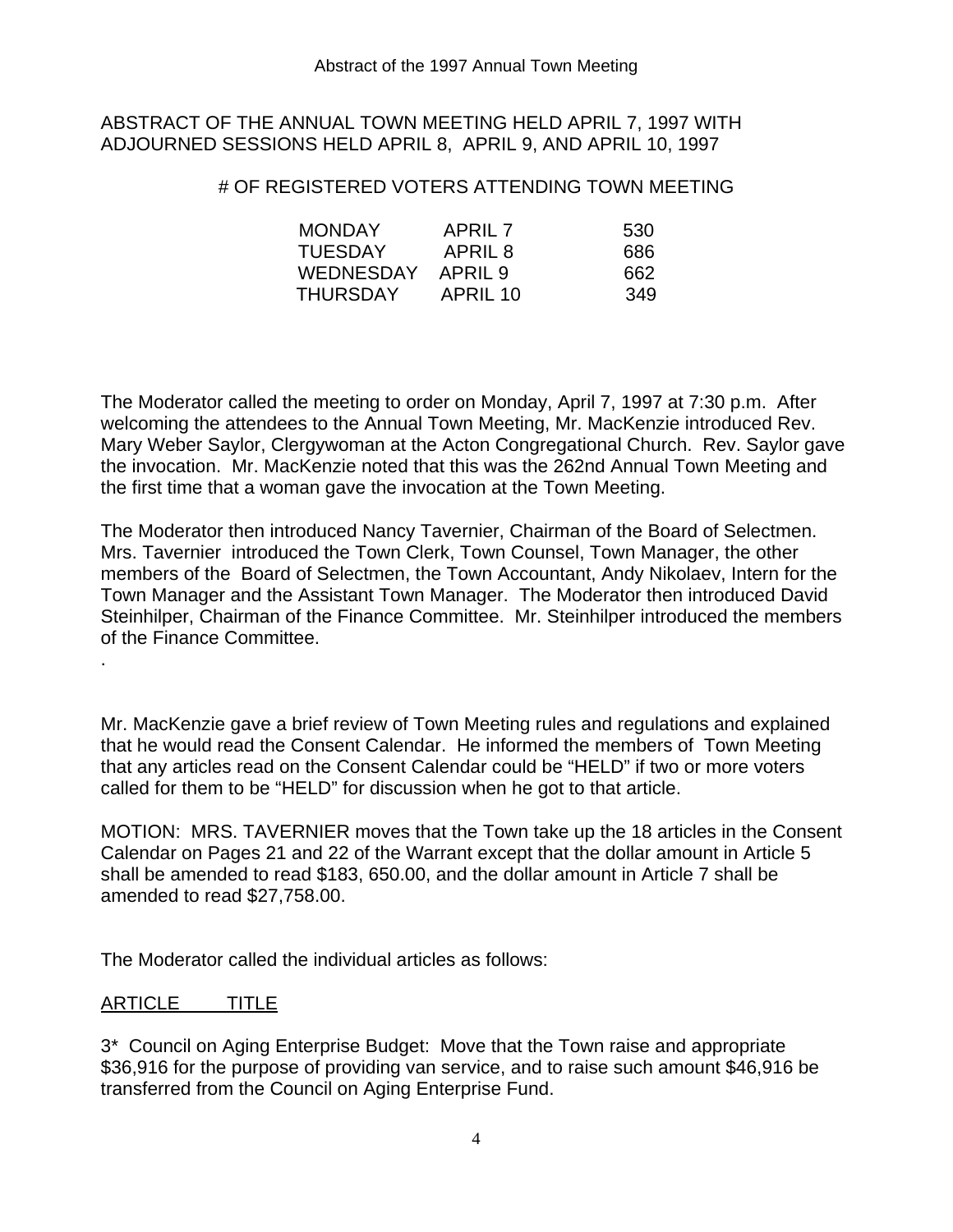5\* Septage Disposal Enterprise Budget: Move that the Town raise and appropriate \$187,150 for the purpose of septage disposal, and to raise such amount \$187,150 be transferred from the Septage Disposal Enterprise Fund.

7\* Merriam School Offset Receipts Budget: Move that the Town raise and appropriate \$24,758 for the purpose of maintaining the Merriam School Building, and to raise such amount \$24,758 be transferred from the Merriam School Offset Receipts Budget.

34\* Accessory Uses: Move in the words of the article.

35\* Special Permit Exemption: Move in the words of the article.

38\* Corrections, Clarifications: Move in the words of the article.

48\* Chapter 90 Highway Reimbursement Program: Move the Selectmen are authorized to accept Highway funds from all sources and such funds are hereby appropriated for highway purposes.

49\* Emergency/Disaster Aid Appropriations: Move in the words of the article.

50\* Relocate Ledge Rock: Move in the words of the article.

51\* Sales of Town Land: Move in the words of the article.

52\* Abandon Easement: Move in the words of the article.

53\* Street Acceptances: Move that the Town accept as a public way the streets listed in the Article, as laid out by the Board of Selectmen according to the plans on file with the Town Clerk, and authorize the Board of Selectmen to take the fee or easements for drainage, utility, or other purposes where shown on said plans or described in the Order of Layout. **"HELD"** 

54 \* Charter Road Easement: Move in the words of the article.

55\* School St. Easements: Move in the words of the article.

56\* School Street Easement - Hancock: Move in the words of the article. **"HELD"** 

57\* Accept Gift - Marshall Crossing: Move in the words of the article. **"HELD"** 

58\* Accept Gift - New View: Move in the words of the article.

59\* Accept Gift - Dentino: Move in the words of the article.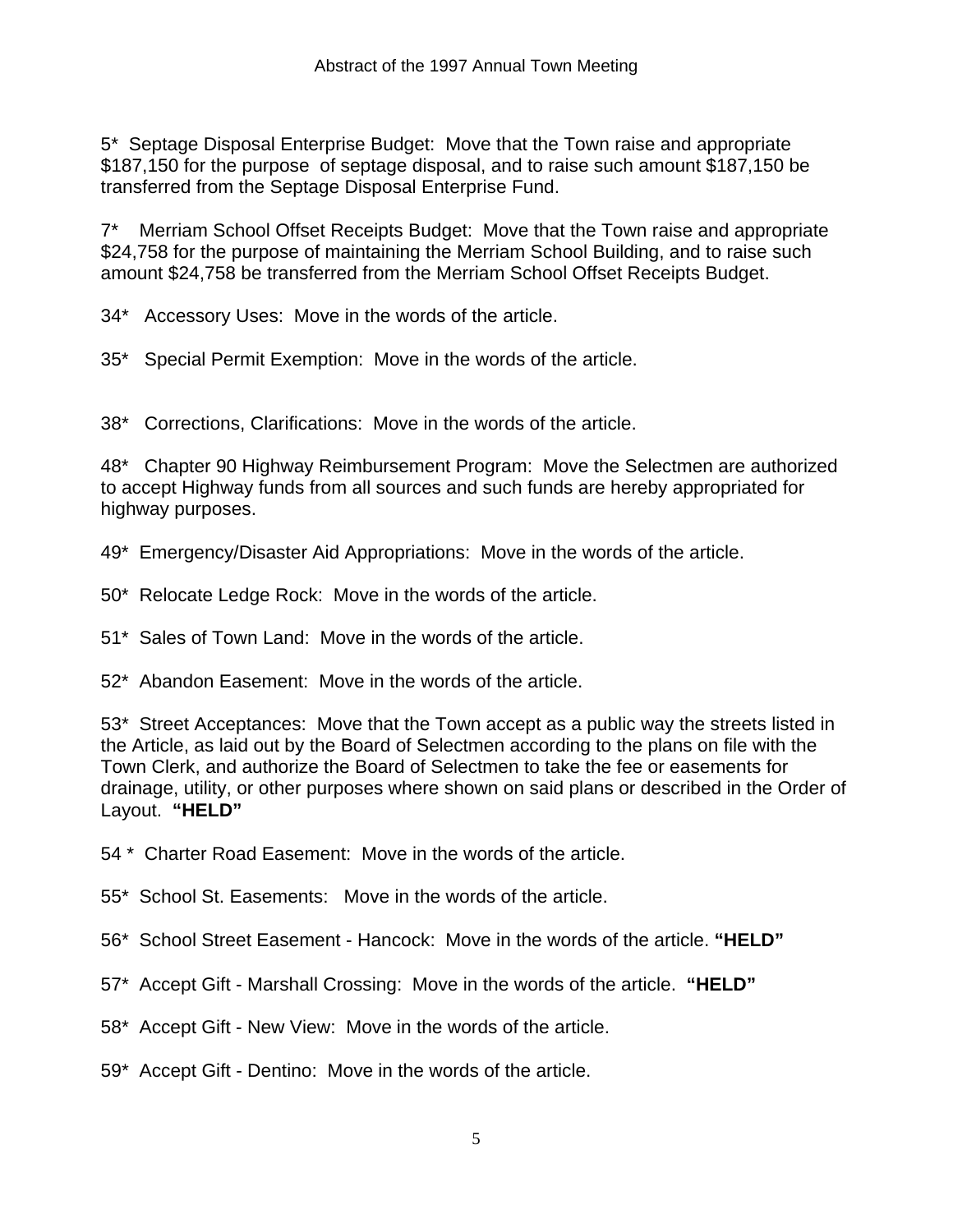Motion carries unanimously except for article 53, 56, and 57 which were **"HELD".** 

### **MONDAY, APRIL 7, 1997**

### **ARTICLE 1**

### **The Moderator called the metting to order at 7:30 p.m. on April 7, 1997.**

### **CONSENT CALENDAR:**

**MOTION: MS. TAVERNIER** moves that the Town take up the 18 Articles as listed in the Consent Calendar on pages 21 and 22 of the Warrant except that the dollar amount in Article 5 shall be amended to read \$183,650 and the dollar amount in Article 7 shall be amended to read \$27,758.

**Moderator** calls individual Articles:

| Article 3*  | Council on Aging Van Enterprise Budget       |
|-------------|----------------------------------------------|
| Article 5*  | Septage Disposal Enterprise Budget           |
| Article 7*  | Merriam School Offset Receipts Budget        |
| Article 34* | <b>Accessory Uses</b>                        |
| Article 35* | <b>Special Permit Exemption</b>              |
| Article 38* | Corrections, Clarifications                  |
| Article 48* | Chapter 90 Highway Reimbursement Program     |
| Article 49* | <b>Emergency/Disaster Aid Appropriations</b> |
| Article 50* | Relocate Ledge Rock                          |
| Article 51* | Sale of Town Land                            |
| Article 52* | <b>Abandon Easement</b>                      |
| Article 53* | Street Acceptances "HELD"                    |
| Article 54* | <b>Charter Road Easement</b>                 |
| Article 55* | <b>School Street Easement</b>                |
| Article 56* | School Street Easement - Hancock "HELD"      |
| Article 57* | Accept Gift - Marshall Crossing "HELD"       |
| Article 58* | <b>Accept Gift - New View</b>                |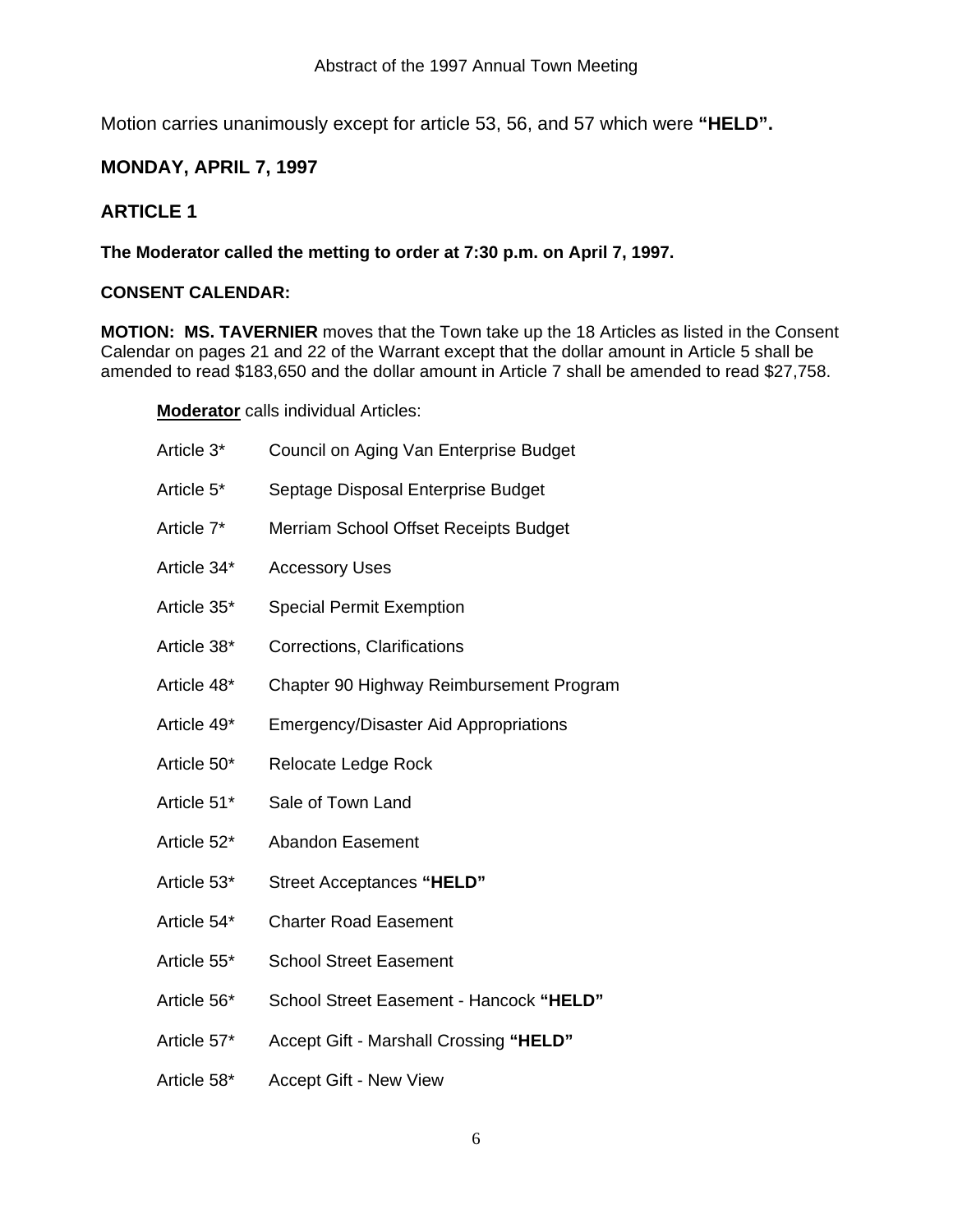Article 59\* Accept Gift - Dentino

Moderator asks that the Consent Calendar, absent those Articles put on hold, now be passed.

### **MOTION CARRIES UNANIMOUSLY. ARTICLE 1 CHOOSE TOWN OFFICERS**

(Majority Vote Required)

To choose all necessary Town Officers and Committees and to fix the salaries and compensation of all the elective officers of the Town as follows:

| Moderator          |          | \$20.00 per Town Meeting session |
|--------------------|----------|----------------------------------|
| Board of Selectmen | Chairman | \$750.00 per year                |
|                    | Member   | \$650.00 per year                |

### **MOTION CARRIES UNANIMOUSLY.**

*MOTIONS:*

**MS. TAVERNIER** moves that the Town fix the compensation for elected officers as shown in the warrant.

**MALCOLM S. MACGREGOR** nominates **EDWARD BENNETT** as a Trustee of the West Acton Fireman's Relief Fund, term to expire in 2000.

**WILLIAM KLAUER** nominates **ALLEN NELSON** as a Trustee of Acton's Fireman's Relief Fund, term to expire in 2000.

**SHIRLEY TOWLE** nominates **MABEL GREKULA** as a Trustee of the Charlotte Goodnow Fund, term to expire in 2000.

**JOHN POWERS** nominates **EDWIN H. MILLER** as a Trustee of the Elizabeth White Fund, term to expire in 2000.

**ROBERT LOOMIS** nominates **MADELEINE KADUBOSKI** as a Trustee of the Citizen's Library Association of West Acton, term to expire in 2000.

### **MOTION CARRIES UNANIMOUSLY.**

### **ARTICLE 2 HEAR AND ACCEPT REPORTS**

(Majority Vote Required)

 To see if the Town will accept reports and hear and act upon the report of any committee chosen at any previous Town Meeting that has not already reported, or take any other action relative thereto.

### *MOTION:*

**MS. TAVERNIER** moves that the Town accept the reports of the various Town Officers and Boards as set forth in the 1996 Town Report and that the Moderator calls for any other reports.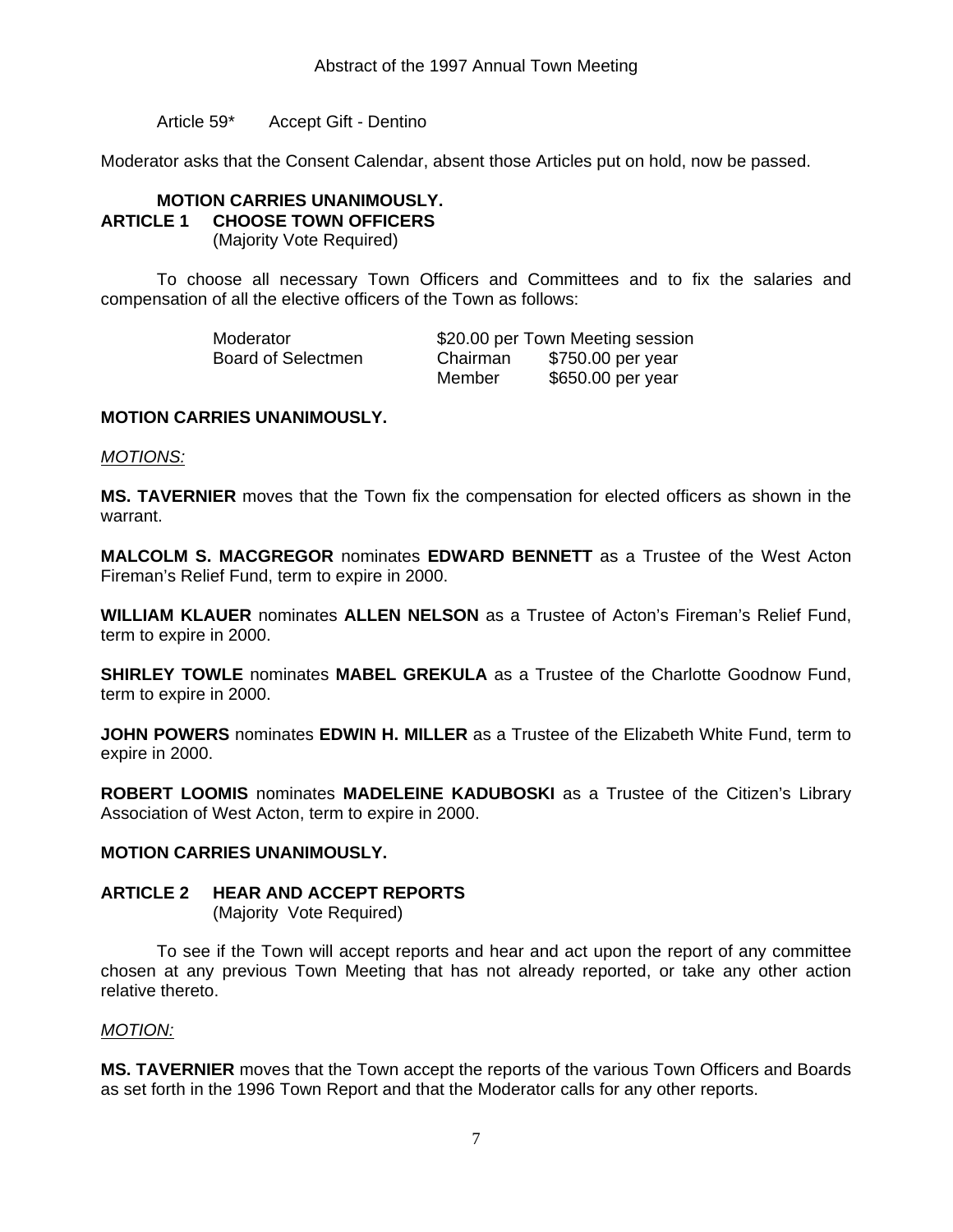### **MR. CROSWELL READ A REPORT ON KELLY'S CORNER CIRCULATION PLAN. MRS. HUBER READ A REPORT ON THE TRUSTESS OF THE MEMORIAL LIBRARY. MOTION TO ACCEPT ALL REPORTS CARRIES.**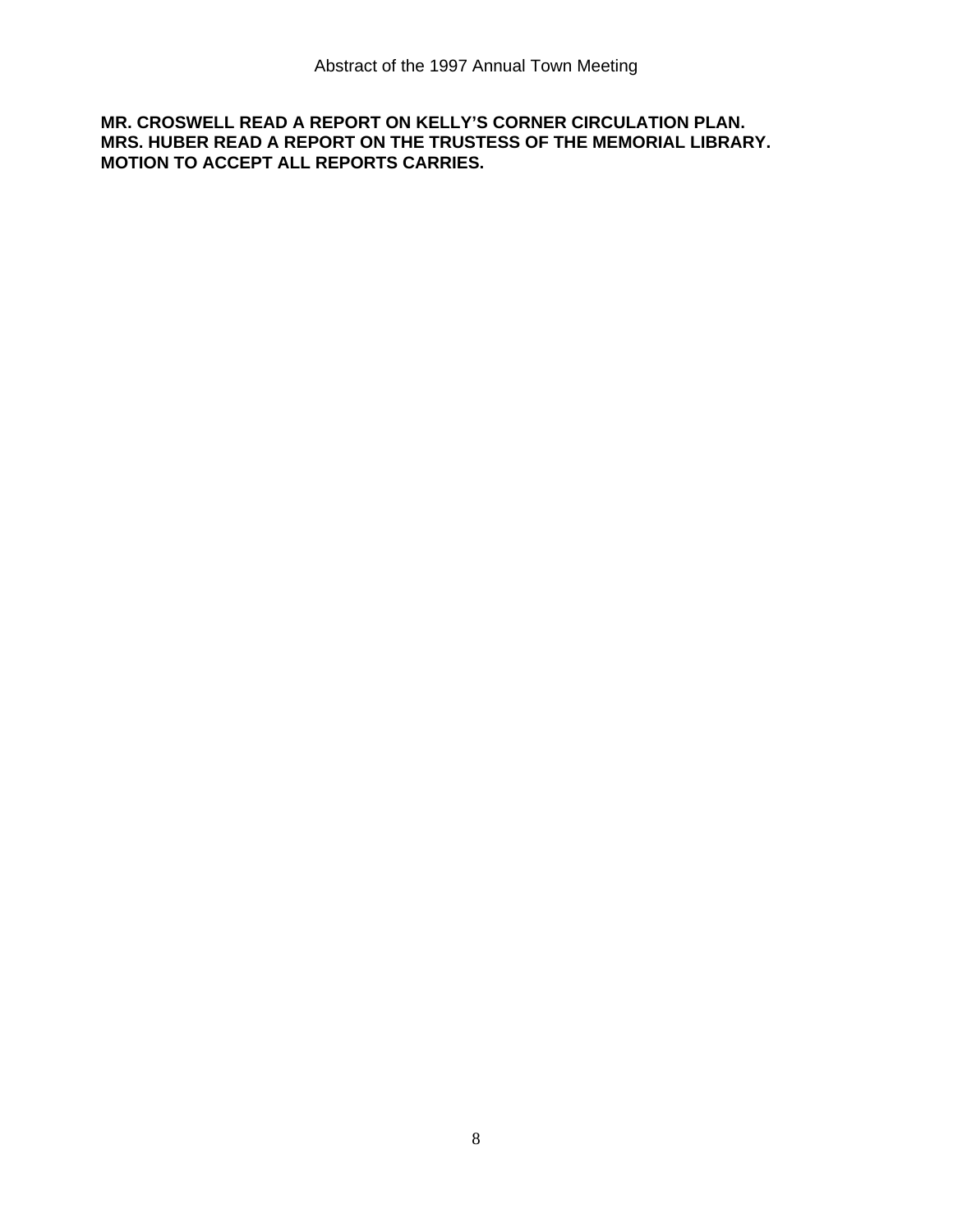### **ARTICLE 3\* COUNCIL ON AGING ENTERPRISE BUDGET**

(Majority Vote Required)

 To see if the Town will raise and appropriate, or appropriate from available funds, the sum of \$46,916, or any other sum, to operate the Senior Van Service, in accordance with Mass General Laws Chapter 44, Section 53 F1/2, Enterprise Fund Law, or take any other action relative thereto.

*MOTION:* [Consent]

**MR. KABAKOFF** moves that the Town raise and appropriate \$46,916.00 for the purpose of providing a van service, and to raise such amount, \$46,916.00 be transferred from the Council on Aging Enterprise Fund.

### **CONSENT MOTION CARRIES**

### **ARTICLE 4. NURSING ENTERPRISE BUDGET (Majority Voted Required)**

 To see if the Town will raise and appropriate, or appropriate from available funds, the sum of \$587,682.00 or any other sum, to provide Public Health and Visiting Nurse Services, in accordance with Mass. General Laws Chapter 44, Section 53F1/2, Enterprise Fund Law, or take any other action relative thereto**.** 

### *MOTION:*

**MR. FRIEDRICHS** moves that the Town raise and appropriate \$587,682.00 for the purpose of providing Public Health Nursing Services, and to raise such amount, \$587,682.00 be transferred from the Nursing Enterprise Fund.

### **MOTION CARRIES UNANIMOUSLY**.

### **CONSENT ARTICLE 5\* SEPTAGE DISPOSAL ENTERPRISE BUDGET** (Majority Vote Required)

 To see if the Town will raise and appropriate, or appropriate from available funds, the sum of \$183,650, or any other sum, for the purpose of septage disposal, in accordance with Mass General Laws Chapter 44, Section 53F1/2, Enterprise Fund Law, or take any other action relative thereto.

### *MOTION:* [Consent]

**MR. MULLIN** moves that the Town raise and appropriate \$183,650.00 for the purpose of Septage Disposal and to raise such amount, \$183,650.00 be transferred from the Septage Disposal Enterprise Fund.

### **MOTION CARRIES UNANIMOUSLY**.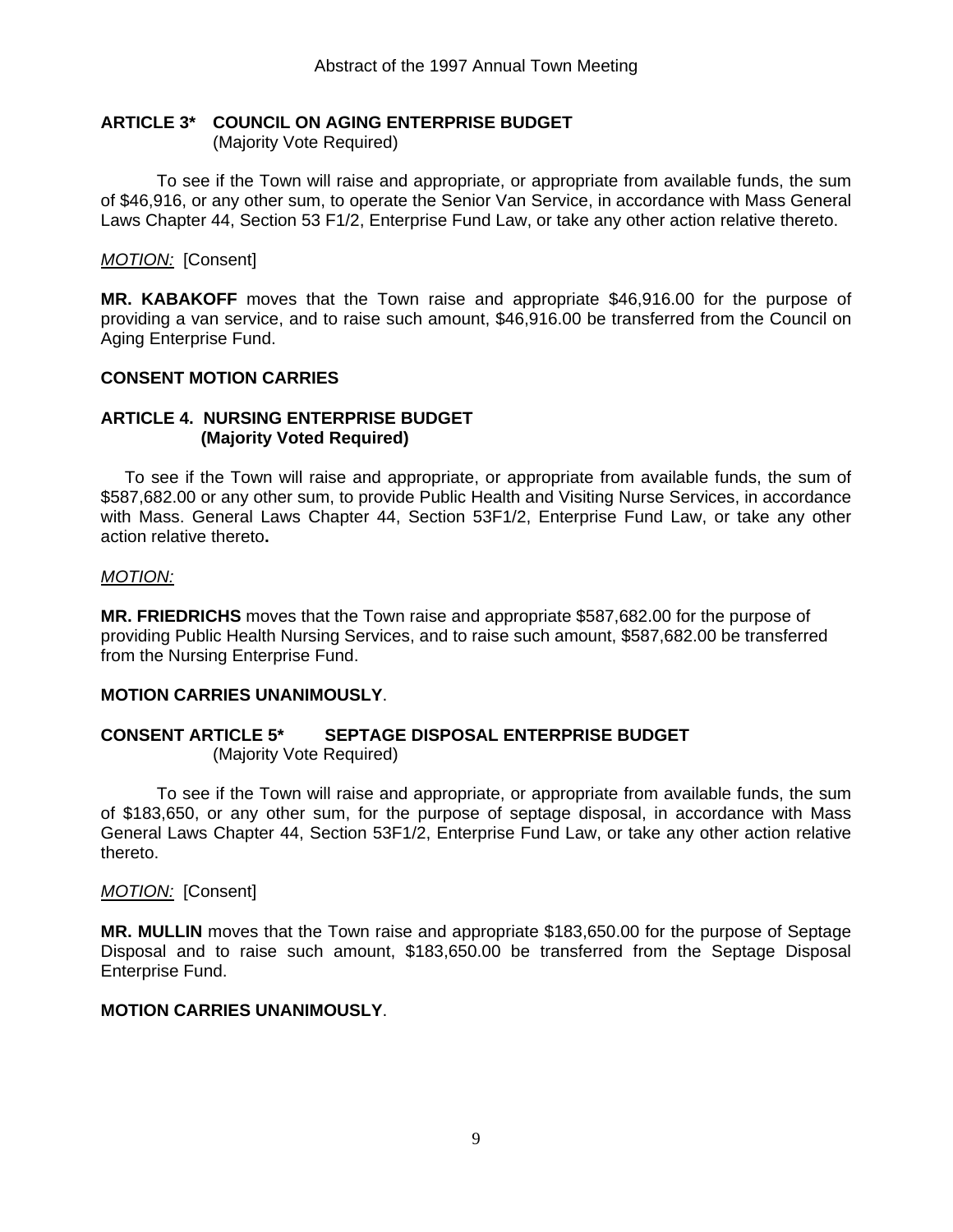# **ARTICLE 6 NESWC ENTERPRISE BUDGET**

(Majority Vote Required)

 To see if the Town will raise and appropriate, or appropriate from available funds, the sum of \$1,473,014, or any other sum, for the purpose of solid waste disposal, in accordance with Mass General Laws Chapter 44, Section 53F1/2, Enterprise Fund Law, or take any other action relative thereto.

### *MOTION:*

**MR. MULLIN** moves that the Town raise and appropriate \$1,473,014.00 for the purpose of Solid Waste Disposal, and to raise such amount, \$806,014 be transferred from the NEWSC Enterprise Fund and \$667,000.00 be raised and appropriated.

### **MOTION CARRIES UNANIMOUSLY**.

## **ARTICLE 7\* MERRIAM SCHOOL OFFSET RECEIPTS BUDGET**

 **(**Majority Vote Required)

 To see if the Town will raise and appropriate, or appropriate from available funds, the sum of \$27,758, or any other sum, for the purpose of maintaining and operating the Merriam School, in accordance with Mass General Laws, Chapter 44, Section 53E, Offset Receipts Law, or take any other action relative thereto.

### *MOTION:* [Consent]

**MS. HARTING-BARRAT** moves that the Town raise and appropriate \$27,758.00 for the purpose of maintaining the Merriam School, and that the receipts from the rental of the Merriam School be set aside as a separate fund under M.G.L., Chapter 44, Section 53E to, meet this appropriation.

### **CONSENT MOTION CARRIES UNANIMOUSLY.**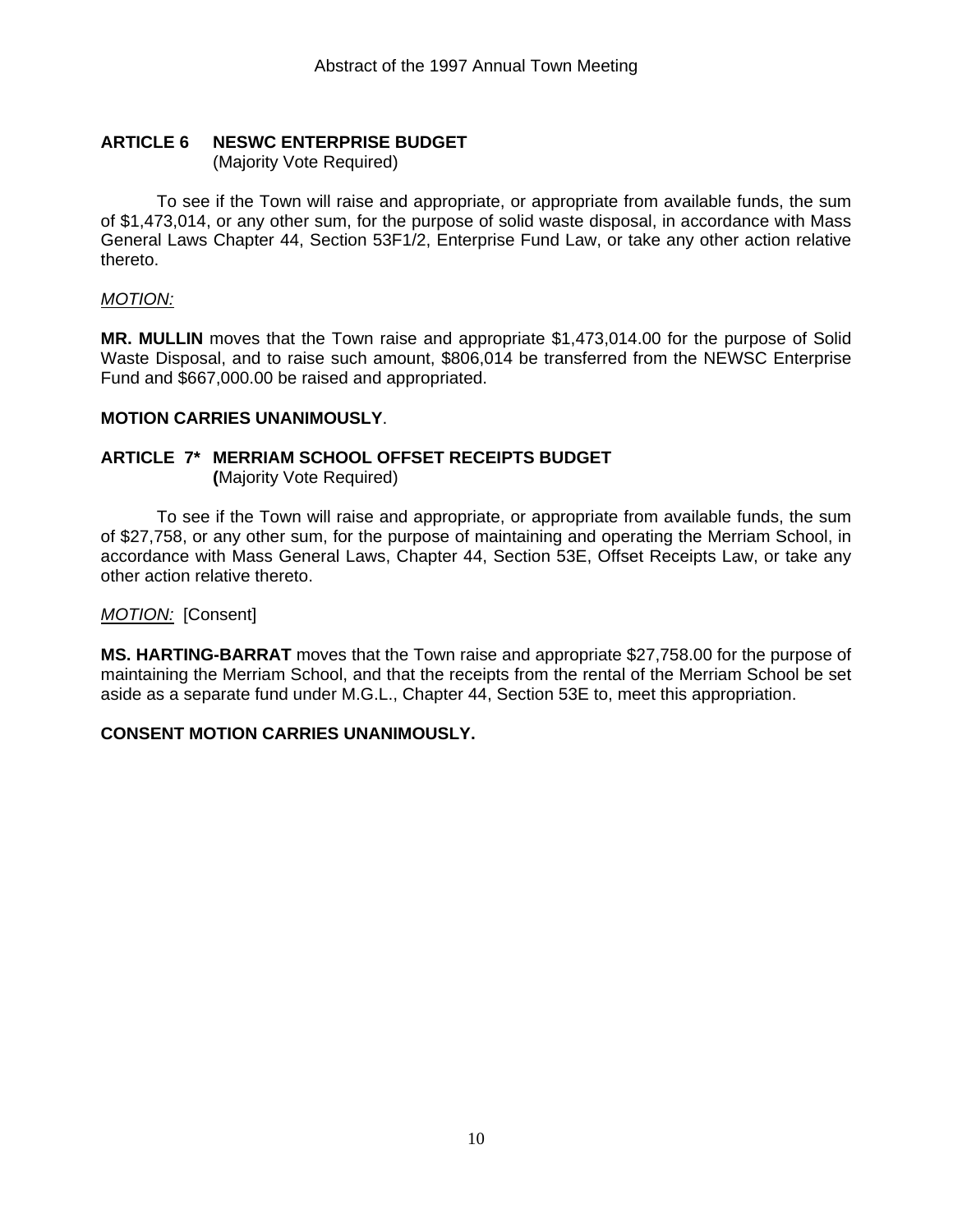### **ARTICLE 8 TOWN OPERATING BUDGET**

(Majority Vote Required)

 To see what sums of money the Town will raise and appropriate, or appropriate from available funds, to defray the necessary expenses of the several departments, offices and boards of the Town, exclusive of the school budgets, or take any other action relative thereto.

### *MOTION:*

**MS. TAVERNIER** moves that the Town Budget for the period July 1, 1997 to June 30, 1998 in the amount of \$12,572,438.00 be raised and appropriated in its entirety, except that \$69,435.00 be transferred from the Cemetery Trust Fund for Cemetery use, and further that the Town Manager be authorized to sell, trade or dispose of vehicles being replaced and to expend any proceeds received for such new vehicles.

### **MOTION CARRIES UNANIMOUSLY**.

Mr. MacKenzie reads the names of the Volunteers of the Board and Commitees for the Town of Acton.

### **GET INFORMATION FROM THE VOLUNTEER COORDINATING COMMITTEE.**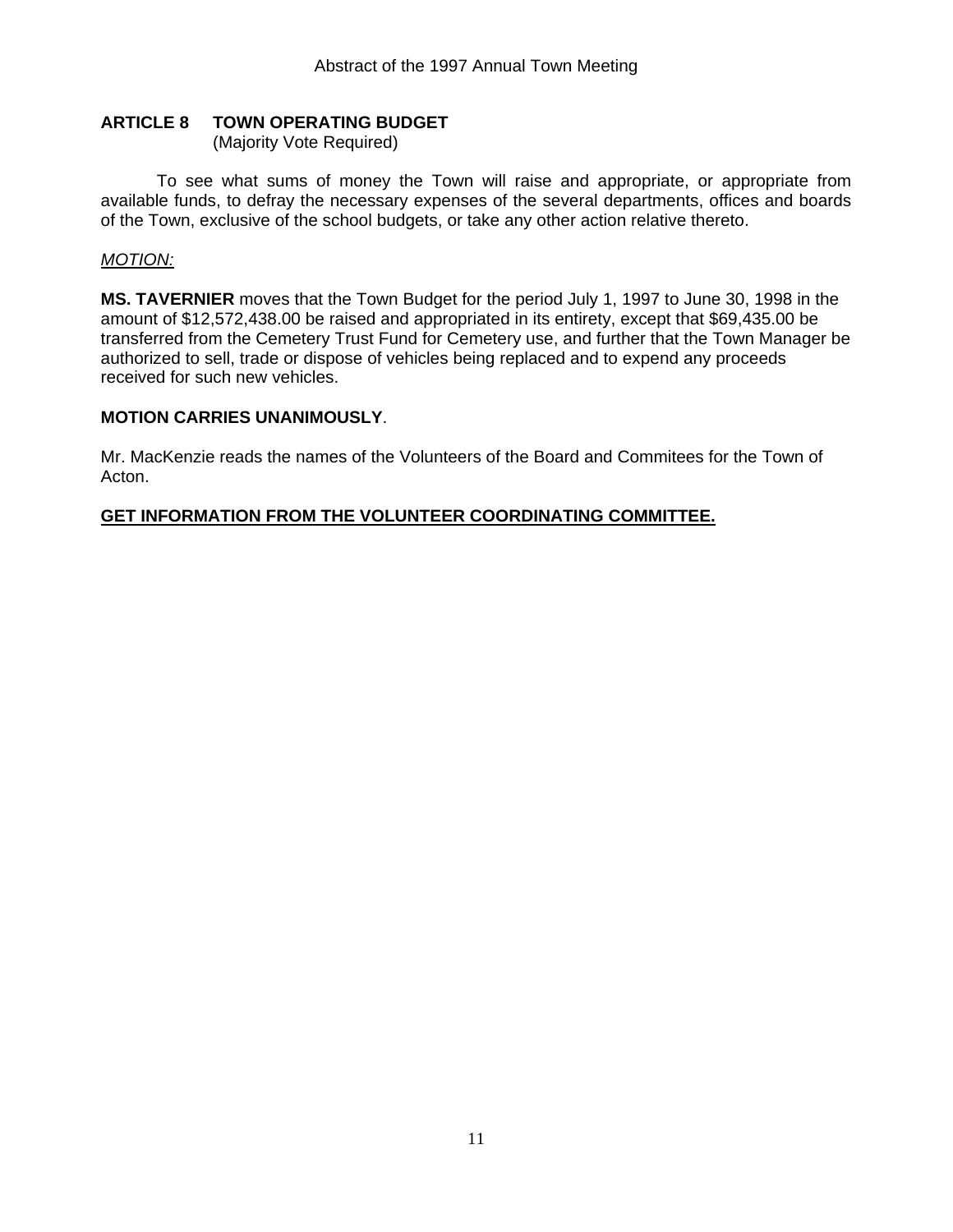# **ARTICLE 9# ACCEPT SECTION 108L OF CHAPTER 41 (QUINN BILL)**

(Majority Vote Required)

 To see if the town will vote to accept Section 108L of Chapter 41 of the Massachusetts General Laws, relating to a Police Career Incentive Pay Program, or act in any other manner in relation thereto. (This legislation is known as the QUINN BILL)

### *MOTION:*

**MR. HAASE** moves that the Town accept Section 108L of Chapter 41 of the Massachusetts General Laws, relating to a Police Career Incentive Pay Program as set forth in the Article.

### **MOTION LOST.**

### **ARTICLE 10# APPROPRIATE FUNDS IN CONJUNCTION WITH 108L OF CHAPTER 41 (QUINN BILL)**

(Majority Vote Required)

 To see if the Town will raise and appropriate or appropriate from existing funds the sum of \$66,134.00 or any other sum in accordance with Mass. General Law Chapter 41 Section 108L know as the "Quinn Bill" (the police career incentive pay program), or take any other action relative thereto.

### *MOTION:*

**MS. TAVERNIER** moves to take no action.

### **MOTION CARRIES.**

MR. GRAESSER MOVES TO ADJOURN THIS SESSION OF TOWN MEETING UNTIL 7:30 P.M. ON APRIL 8, 1997 AT THE ACTON-BOXBOROUGH REGIONAL HIGH SCHOOL AUDITORIUM.

### **MOTION CARRIES.**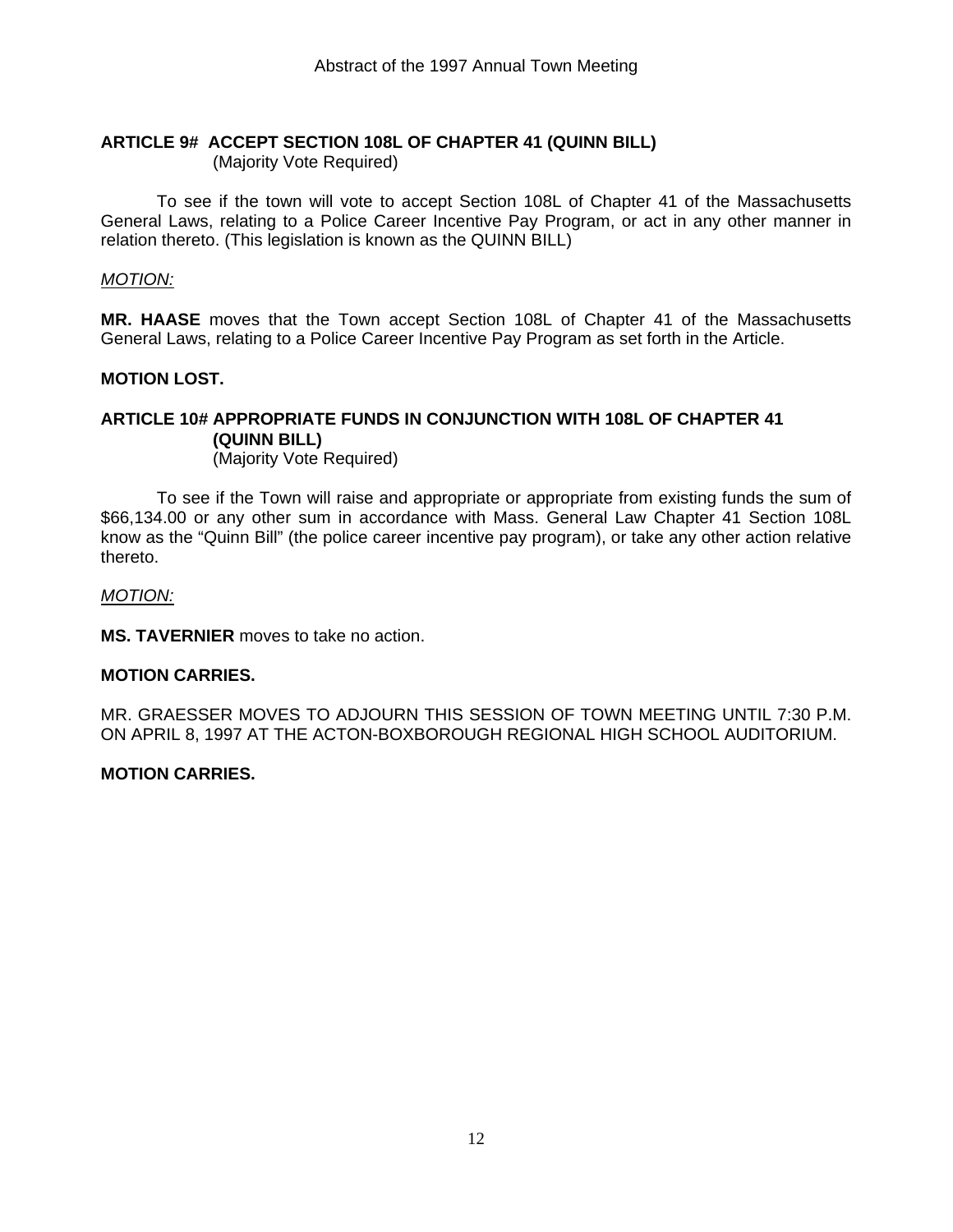### *APRIL 8, 1997 - THE MODERATOR CALLED THE MEETING TO ORDER AT 7:30 P.M.*

### **ARTICLE 11 ACTON PUBLIC SCHOOLS BUDGET**

(Majority Vote Required)

 To see if the Town will raise and appropriate, or appropriate from available funds, the sum of \$12,971,018, or any other sum, to defray the necessary expenses of the Local Schools, or take any other action relative thereto.

### *MOTION:*

**MS. HARTING-BARRAT** moves that the Town raise and appropriate \$12,971,018.00 for the Acton Local Schools for the period July 1, 1997 to June 30, 1998, and to raise such amount, \$144,000.00 be transferred from Free Cash and \$12,827,018.00 be raised and appropriated.

### **MOTION CARRIES.**

### **ARTICLE 12 BUDGET TRANSFER**

(Majority Vote Required)

 To see if the Town will raise and appropriate, or appropriate from available funds, an amount of money to be used in conjunction with funds appropriated under the current fiscal year's budgets to be used during the current fiscal year, or make any other adjustments to the current fiscal year budgets and appropriations that may be necessary, or take any other action relative thereto.

### *MOTION:*

**MS. HARTING-BARRAT** moves that the Town appropriate \$53,000.00 to be used in conjunction with the funds appropriated to the Acton Local Schools Budget for the current fiscal year, and to raise such amount, \$53,000.00 be transferred from Free Cash.

### **MOTION CARRIES**.

### **ARTICLE 13 ACTON-BOXBOROUGH REGIONAL SCHOOL ASSESSMENT (**Majority Vote Required)

 To see if the Town will raise and appropriate, or appropriate from available funds, the sum of \$10,705,049, or any other sum, to defray the necessary expenses of the Acton-Boxborough Regional School, or take any other action relative thereto.

### *MOTION:*

**MS. STUNTZ** moves that the Acton Boxborough Regional School Assessment for the period July 1, 1997 to June 30, 1998, in the amount of \$10,705,049.00 be raised and appropriated in its entirety, and to raise such amount, \$70,000.00 be transferred from Free Cash and \$10,635,049.00 be raised and appropriated.

### **MOTION CARRIES**. **ARTICLE 14 MINUTEMAN REGIONAL SCHOOL ASSESSMENT**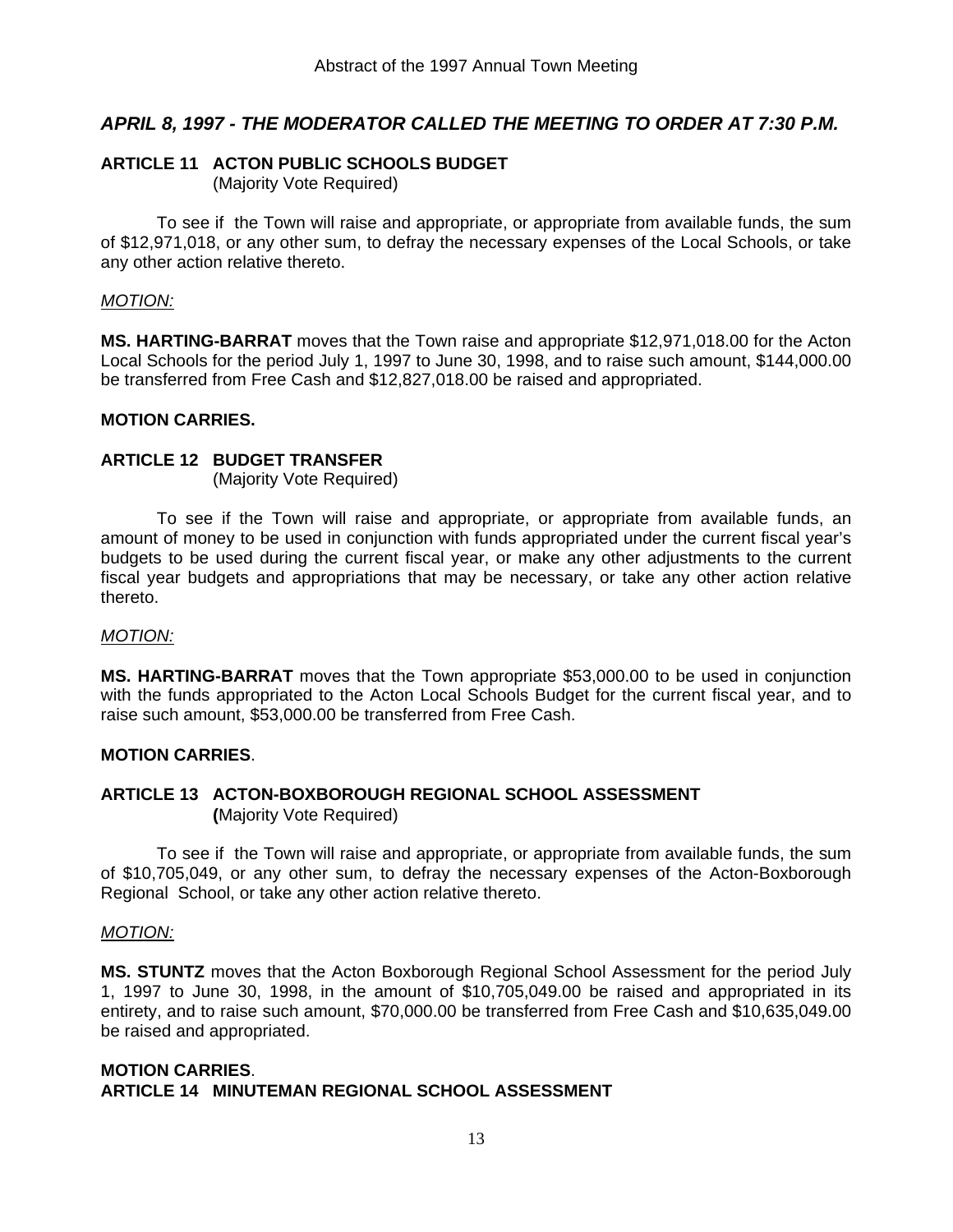### **(**Majority Vote Required)

 To see if the Town will raise and appropriate, or appropriate from available funds, the sum of \$326,278, or any other sum, to defray the necessary expenses of the Minuteman Science and Technology High School, or take any other action relative thereto.

### *MOTION:*

**MR. WILTSE** moves that the Minuteman Science and Technology High School Assessment for the period July 1, 1997 to June 30, 1998, in the amount of \$326,278.00, be raised and appropriated in its entirety.

### **MOTION CARRIES UNANIMOUSLY**.

### **ARTICLE 15 MINUTEMAN TECH REALLOCATE BUDGET ACCORDING TO REGIONAL AGREEMENT**

(Majority Vote Required)

To see if the Town will vote to reallocate its required share of the Minuteman Regional Vocational Technical School District budget in accordance with the regional agreement as permitted by Section 16B of Chapter 71 of the General Laws, or take any other action relative thereto.

### *MOTION:*

**MR. WILTSE** moves that the Town reallocate its required share of the Minuteman Science and Technology High School District Budget in accordance with the Regional Agreement as permitted by Section 16B of Chapter 71 of the General Laws.

### **MOTION CARRIES.**

#### **ARTICLE 16 CAPITAL ARTICLE - ACTON PUBLIC SCHOOLS** (2/3 Vote Required)

 To see if the Town will raise and appropriate, appropriate from available funds, or borrow the sum of \$665,000, or any other sum, which shall be contingent upon the passage of a Proposition 2 1/2 Debt Exclusion Override, for the purpose of remodeling, reconstructing and making extraordinary repairs to the Conant, Douglas, Gates, Merriam and McCarthy-Towne Schools and to the Blanchard Auditorium and for the purchase of equipment, including any architects' and engineering fees and other costs incidental thereto and determine whether such appropriation shall be raised by borrowing or otherwise; or take any other action relative thereto.

### *MOTION:*

**MS. HARTING-BARRAT** moves that the Town appropriate \$665,000.00 to be expended by the Acton Public Schools for the purpose of remodeling, reconstructing and making extraordinary repairs to the Conant, Douglas, Gates, Merriam and McCarthy-Towne Schools and to the Blanchard Auditorium, including the purchase of equipment, architects' and engineers' fees, and that to raise such amount, the Treasurer, with the approval of the Selectmen, is authorized to borrow \$665,000.00 under G.L. c.44, s.7(3A) & (9); and that the Town raise and appropriate \$49,875.00 for the payment of interest and underwriting costs on such borrowing in Fiscal Year 1998; provided, however, that this vote shall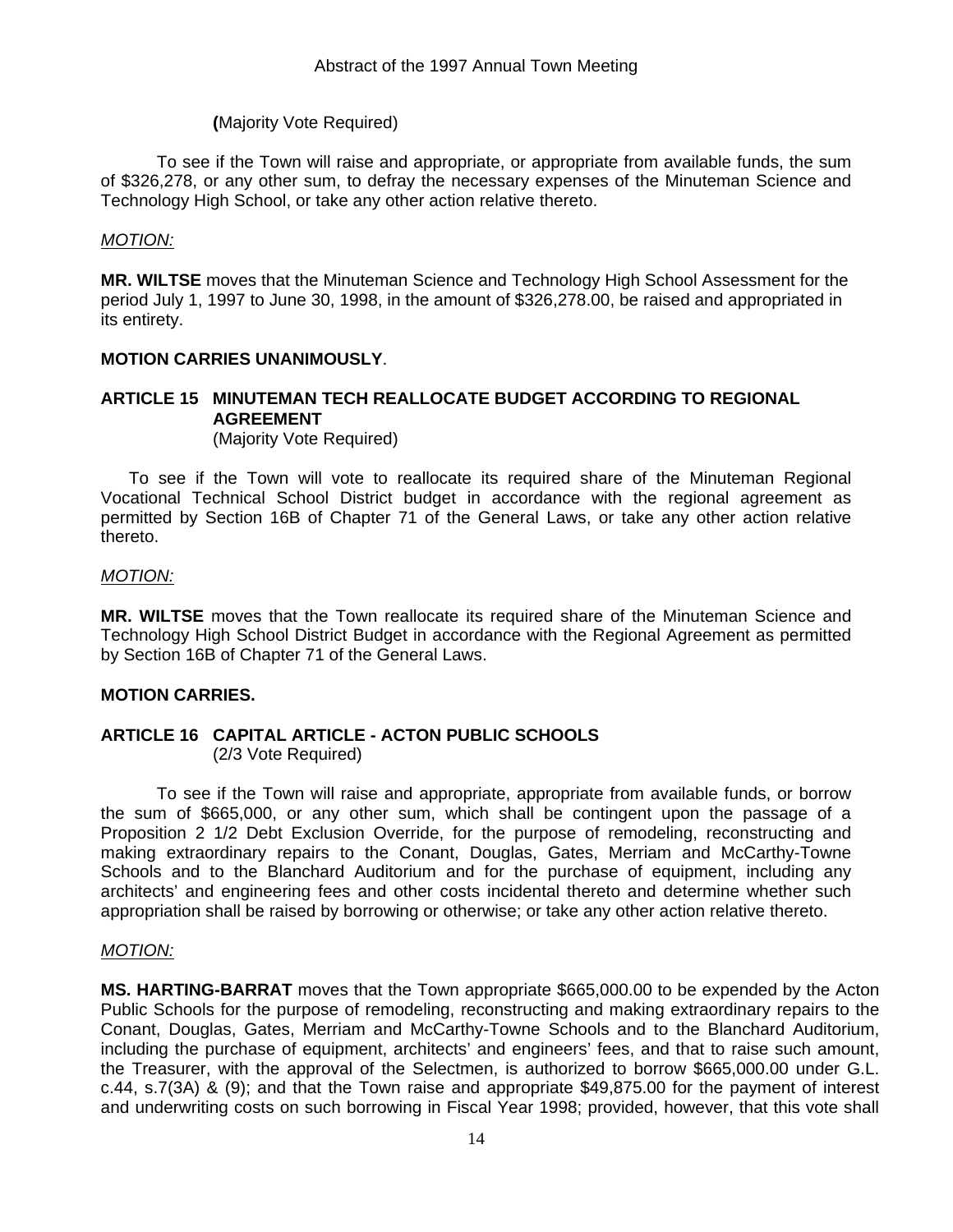not take effect until the Town votes to exempt from the limitation on total taxes imposed by G.L., c.59, s21C (Proposition 2 1/2) amounts required to pay the principal and interest on the borrowing authorized by this vote.

### **MOTION CARRIES UNANIMOUSLY**

### **ARTICLE 17 CAPITAL ARTICLE - ACTON BOXBOROUGH REGIONAL SCHOOLS** (Majority Vote Required)

 To see if the Town will vote to approve the amount of \$950,000 debt authorized by vote of the Acton-Boxborough Regional District School Committee for the purpose of remodeling and making extraordinary repairs to the Regional High School and for the purchase of equipment, including any architects' fees and other costs incidental thereto, or take any other action relative thereto.

### *MOTION:*

**MS. STUNTZ** moves that the Town approve the amount of \$900,000.00 debt authorized by vote of the Acton-Boxborough Regional School Committee on March 27, 1997, for the purpose of remodeling and make extraordinary repairs to Regional High School buildings, including any architects' fees, and for the purchase of equipment, and other costs incidental thereto.

MR. ADELMAN moves to amend the original motion by adding at the end of the motion the words "provided, however, that this approval shall not be effective unles the Town votes to exempt from the limitation on total taxes imposed by G.L., c.59, s21C (Proposition 2 1/2 amounts required to pay the principal and interest on the borrowing approvd by this vote."

### **MR. ADELMAN'S MOTION IS LOST.**

### **ORIGINAL MOTION CARRIES UNANIMOUSLY**.

**MS. TAVERNIER** MOVES TO ADJOURN THIS SESSION OF TOWN MEETING AT 10:50 P.M. UNTIL WEDNESDAY, APRIL 9, 1997 AT THE ACTON-BOXBOROUGH REGIONAL HIGH SCHOOL AUDITORIUM.

### **MOTION CARRIES.**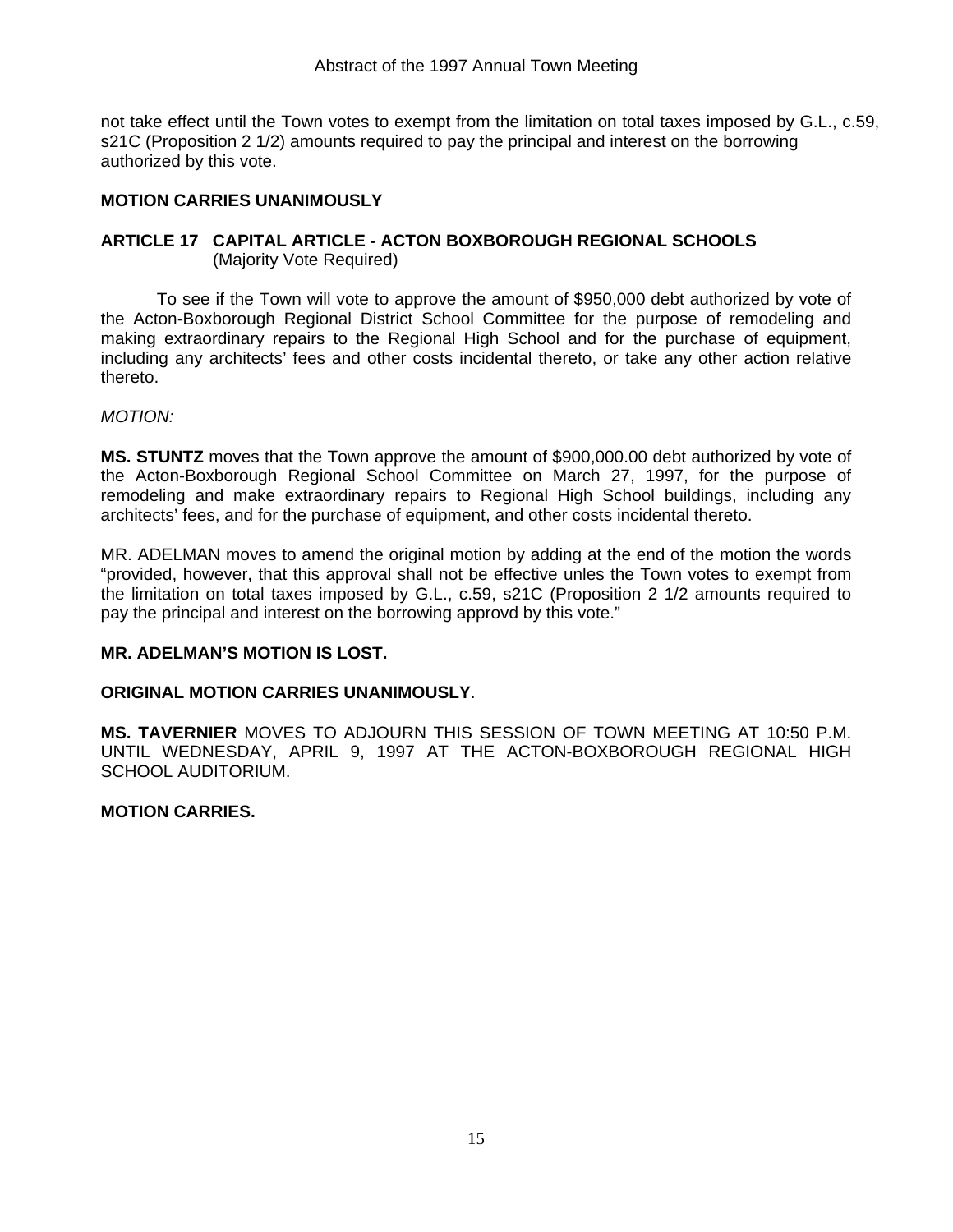### *APRIL 9, 1997 MODERATOR CALLED THE MEETING TO ORDER AT 7:30 P.M.*

**MS. TAVERNIER** moves to take up Article 19 before Article 18.

### **MOTION CARRIES**.

### **ARTICLE 19 AMEND TOWN BYLAWS- SEWER USER FEES**

(Majority Vote Required)

 To see if the Town will amend Chapter D10(b) of the Town Bylaws by changing the percentage contribution of the town; or take any other action relative thereto:

### *MOTION:*

**MS. TAVERNIER** moves to amend Chapter D10(b) of the Town Bylaws to read as follows:

"The entire cost of laying out, constructing and operating the sewage collection, treatment and disposal facilities in the town shall be paid by a combination of sewer assessments on the land served by such facilities, including municipal and other public land, and by user charges."

### **MOTION CARRIES UNANIMOUSLY**.

#### **ARTICLE 18 MIDDLE FORT POND BROOK SEWER DISTRICT** (2/3 Vote Required)

 To see if the Town will raise and appropriate, appropriate from available funds, or borrow the sum of \$11,500,000, or any other sum, which shall be contingent upon the passage of a Proposition 2 1/2 Debt Exclusion Override, to be expended by the Town Manager for the purpose of financing the planning, design, and construction of sewers and wastewater treatment plant, or any portion thereof, for the Middle Fort Pond Brook Sewer District including, without limitation, all costs and any related expenses thereof as defined in Section 1 of Chapter 29C of the General Laws; or take any other action relative thereto.

### *MOTION:*

**MR. HUNTER** moves that \$11,500,000.00 is appropriated for the purpose of financing the planning, designing, and construction of sewers and wastewater treatment plant facilities for the Middle Fort Pond Brook Sewer District, including without limitation, all costs therefor as defined in Section 1 of Chapter 29C of the General Laws; that to meet this appropriation the Treasurer, with the approval of the Board of Selectmen, is authorized to borrow \$11,500,000.00 and issue bonds or notes therefor under Chapter 44 of the General Laws and/or Chapter 29C of the General Laws; that the Treasurer with the approval of the Board of Selectmen is authorized to borrow all or a portion of such amount from the Massachusetts Water Polution Abatement Trust established pursuant to Chapter 29C and in connection therewith to enter into a loan agreement and/or security agreement with the Trust and otherwise to contract with the Trust and the Department of Environmental Protection with respect to such loan and for any federal or state aid available for the project or for the financing thereof; and that the Town Manager is authorized to enter into a project regulatory agreement with the Department of Environmental Protection, to expend all funds available for the project and to take any other action necessary to carry out the project.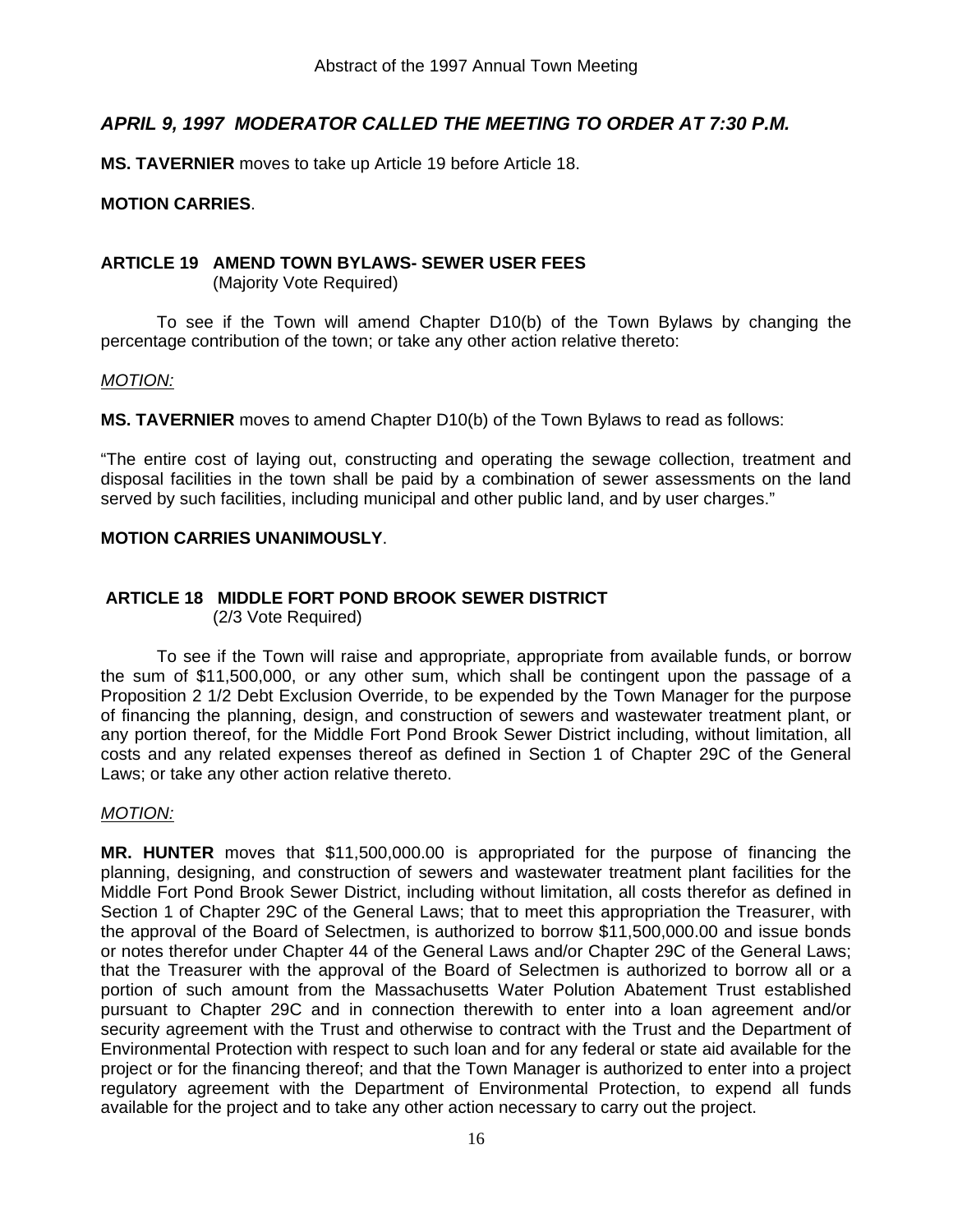### **MOTION CARRIES UNANIMOUSLY**.

#### **ARTICLE 20 SUPPLEMENTAL SITE IDENTIFICATION STUDY** (Majority Vote Required)

 To see if the Town will raise and appropriate, or appropriate from available funds, the sum of \$60,000, or any other sum, to be expended by the Town Manager to fund work by Town Employees or engage the services of a consultant or consultants to conduct a Site Identification Study in regard to the wastewater disposal needs of the entire Town; and to further authorize the Town Manager to apply for, accept and expend Federal and State grants available for these purposes, or take any other action relative thereto

### *MOTION:*

**MR. HUNTER** moves that the Town appropriate the sum of \$60,000.00 to be expended by the Town Manager for engineering and related services to identify sites to serve the wastewater disposal needs of the entire town and that to raise such amount, the remaining balance of \$21,403.20 be transferred from the proceeds of Article 47 of the 1986 Annual Town Meeting and the remaining balance of \$24,344.13 be transferred from the proceeds of Article 48 of the 1986 Annual Town Meeting and \$14,252.67 be raised and appropriated; and that the Town Manager is authorized to apply for, accept and expend any Federal and State Grants available for these purposes.

#### **MOTION CARRIES UNANIMOUSLY.**

### **ARTICLE 21 SEPTIC SYSTEM LOAN PROGRAM**

(2/3 Vote Required)

 To see if the Town will vote to appropriate a sum of money to be expended by the Town Manager for the purpose of financing the following water pollution abatement facility projects: Repair, replacement and/or upgrade of septic systems, pursuant to agreements with the Board of Health and residential property owners, including without limitation all costs thereof as defined in Section l of Chapter 29C of the General Laws, to determine whether this appropriation shall be raised by borrowing from the Massachusetts Water Pollution Abatement Trust, or otherwise; or take any other action relative thereto.

### *MOTION:*

**MRS. TAVERNIER** moves that \$200,000 is appropriated for the purpose of financing the following water pollution abatement facility projects: repair, replacement and/or upgrade of septic systems, pursuant to agreements with the Board of Health and residential property owners, including without limitation all costs thereof as defined in Section 1 of Chapter 29C of the General Laws; that to meet this appropriation the Treasurer with the approval of the Board of Selectmen is authorized to borrow \$200,000 and issue bonds or notes therefor under G.L. c.111, Section 127B1/2 and/or Chapter 29C of the General Laws; that project and financing costs shall be repaid by the property owners, in accordance with those agreements, but such bonds or notes shall be general obligations of the Town; that the Treasurer with the approval of the Board of Selectmen is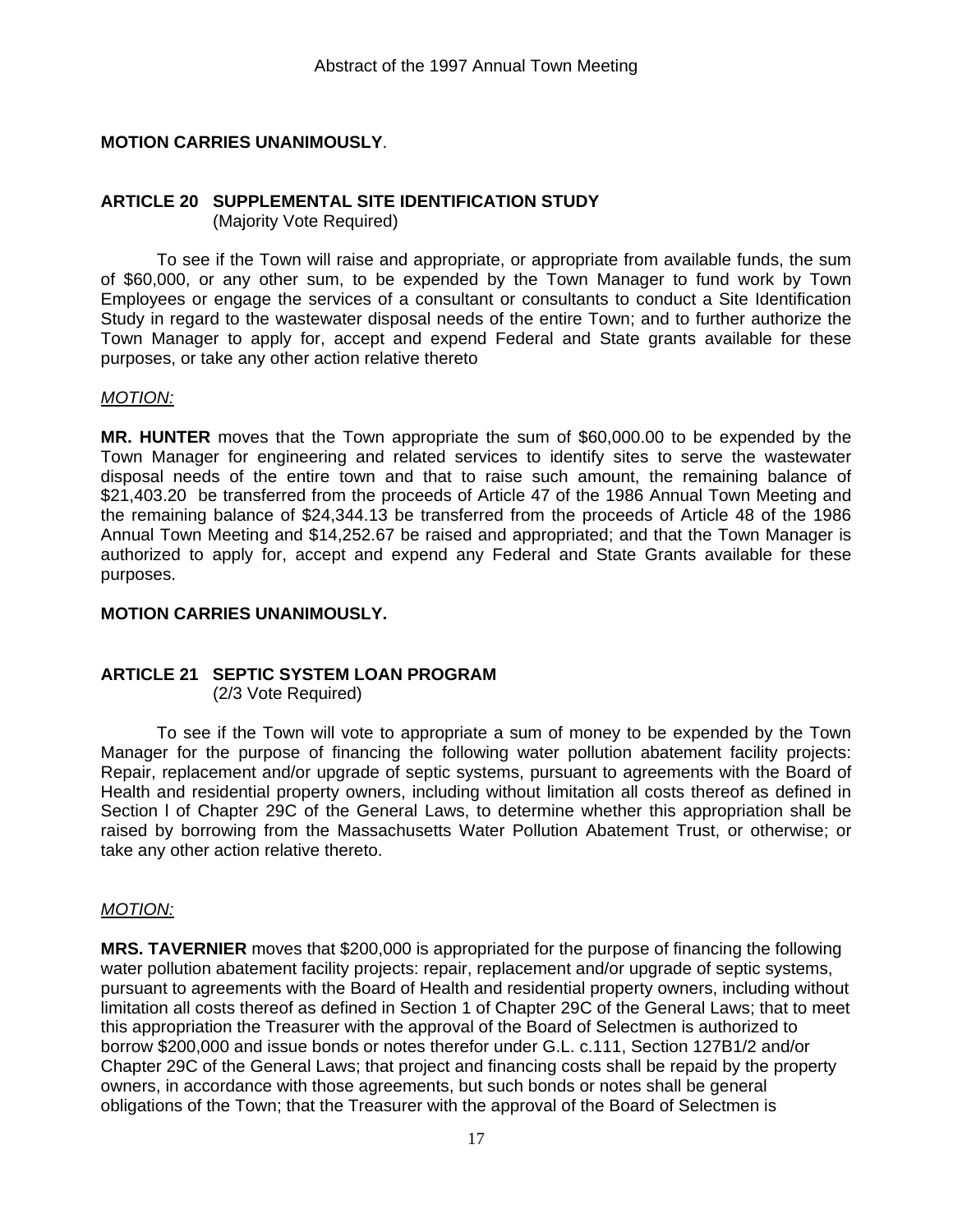authorized to borrow all or a portion of such amount from the Massachusetts Water Pollution Abatement Trust established pursuant to Chapter 29C and in connection therewith to enter into a loan agreement and/or security agreement with the Trust and otherwise to contract with the Trust and the Department of Environmental Protection with respect to such loan and for any federal or state aid available for the projects or for the financing thereof; and that the Town Manager is authorized to enter into a project regulatory agreement with the Department of Environmental Protection, to expend all funds available for the projects and to take any other action necessary to carry out the projects.

### **MOTION CARRIES UNANIMOUSLY**.

The moderator then moves directly to Article 25 after receiving a note from the School Committe that this presentation is very long and they would like to take up Articles 22, 23, and 24, at the next session of Town Meeting.

### **ARTICLE 25 PLOWING OF PRIVATE WAYS**

 **(**Majority Vote Required)

 To see if the Town will raise and appropriate, or appropriate from available funds, the sum of \$10,000, or any other sum, to be expended by the Town Manager for the cost associated with the plowing of private ways open to public use as designated by the Board of Selectmen, or take any other action relative thereto.

### *MOTION:*

**MR. FRIEDRICHS** moves that the Town raise and appropriate \$10,000.00 to be expended by the Town Manager for the plowing of private ways open to public use as designated by the Board of Selectmen.

### **MOTION CARRIES**.

### **ARTICLE 26 MORRISON LAND**

(2/3 Vote Required)

 To see if the Town will raise and appropriate, appropriate from available funds or borrow the sum of \$1,300,000, or any other sum, which shall be contingent upon the passage of a proposition 2½ Debt Exclusion Override, to be expended by the Town Manager for the purpose of acquiring by purchase, eminent domain or otherwise the 32.56 acre Morrison Property located on Concord Road, Acton Town Atlas Map F-4 Parcel 34, or take any other action relative thereto.

### *MOTION:*

**MR. MULLIN** moves that the Town raise and appropriate \$1,300,000.00 to be expended by the Town Manager for the aquisition by purchase, emminent domain, or otherwise of a parcel of land known as the Morrison Property for general municipal purposes; said land consisting of 32.56 acres, more or less, and being located on the northerly side of Concord Road and bordered on its westerly side by Woodlawn Cemetery and on its easterly side by Ice House Pond, as shown on Acton Town Atlas Map F-4, Parcel 34; and that to raise such amount, the Treasurer, with the approval of the Selectmen, is authorized to borrow \$1,300,000.00 under G.L. c.44, s.7(3); and that the Town raise and appropriate \$162,500.00 for the payment of interest and underwriting costs on such borrowing in Fiscal Year 1998; and that the Town Manager is authorized to apply for, accept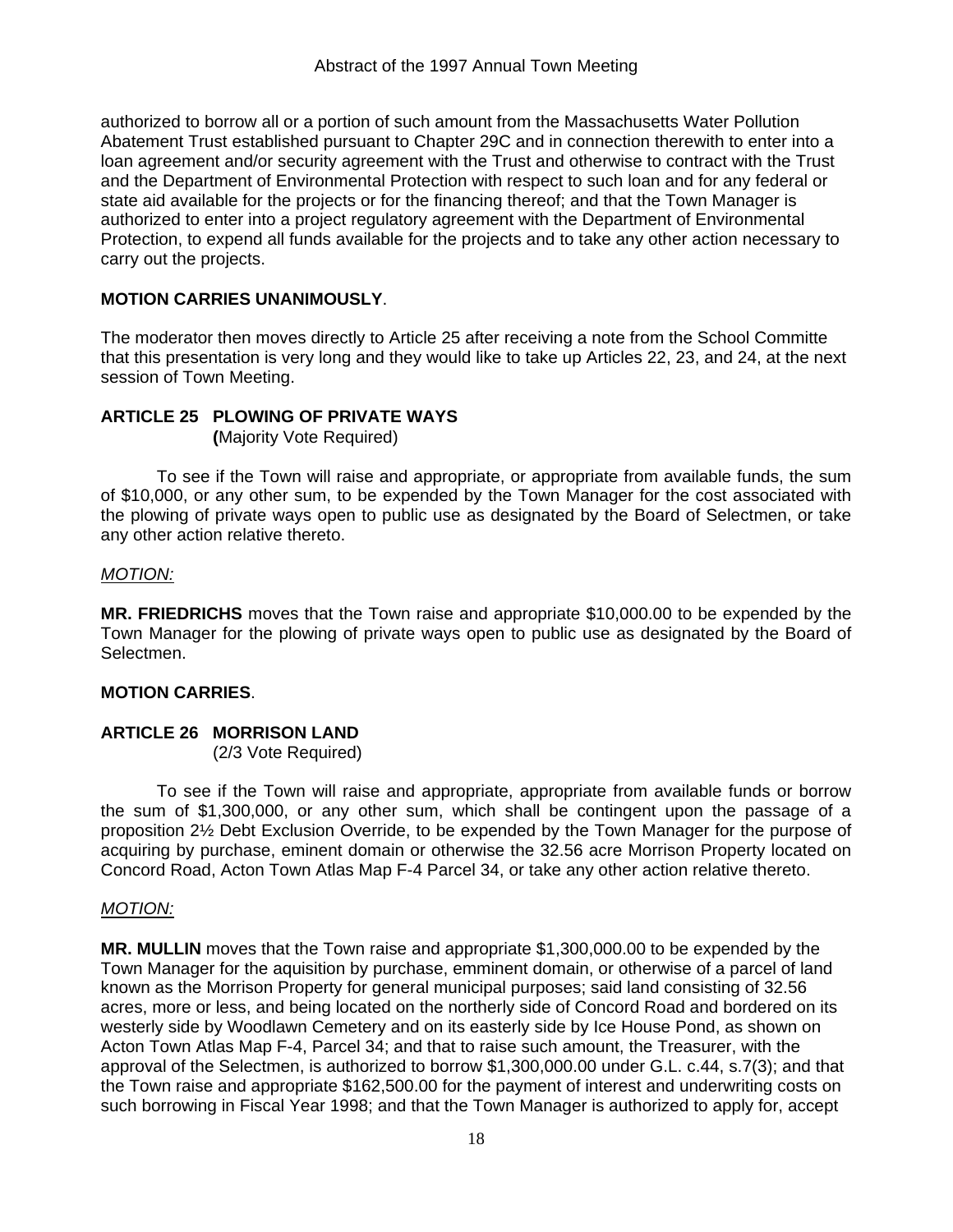and expend any Federal and State Grants available for these purposes provided, however, that this vote shall not take effect until the Town votes to exempt from the limitation on total taxes imposed by G.L., c.59, s21C (Proposition 2 1/2) amounts required to pay the principal and interest on the borrowing authorized by this vote.

### **MOTION CARRIES UNANIMOUSLY.**

### **ARTICLE 27 HALLOWEEN RESOLUTION**

(Majority Vote Required)

 To see if the Town will vote to adopt the following Resolution on the Celebration of Halloween, or take any other action relative thereto.

### **A RESOLUTION ON THE CELEBRATION OF HALLOWEEN**

**BE IT RESOLVED** that the good citizens of Acton at the duly constituted Town Meeting convened on April 7, 1997 hereby establish rules of behavior for the observance of and activities related to Halloween, an annual celebration that takes place on October 31.

**WHEREAS** the normal custom is for children to dress up in costumes and go door-to-door in their neighborhoods seeking treats from any neighbor who wishes to participate.

**WHEREAS** the activities of Halloween should be safe and enjoyable for all, the Town of Acton establishes the following rules of behavior:

- 1. The hours for door-to-door visiting on October 31 should be limited to 5:00 P.M. to 8:00 P.M.
- 2. Residents should signal their willingness to participate in these customs by illuminating an outdoor light at 5:00 P.M. and by turning it off no later than 8:00 P.M.
- 3. All children and adults must respect the rights of residents who choose not to participate in the Halloween custom.
- 4. All children who wish to visit door-to-door should be 13 years of age or under.
- 5. All children who wish to visit door-to-door should be accompanied by an adult.
- 6. All children should stay in their immediate neighborhood.

**THEREFORE BE IT FURTHER RESOLVED THAT** through the adoption of this resolution, the citizens of Acton define Halloween activities that are acceptable to the community as: those that do not harass, intimidate, physically harm, threaten or frighten others; and those that do not destroy, deface, or remove personal or public property.

### *MOTION:*

**MR. HUNTER** moves that the Town support the Resolution as set forth in the Article.

**MRS. LEEDS** moves to amend this motion by deleting sections 4,5, and 6.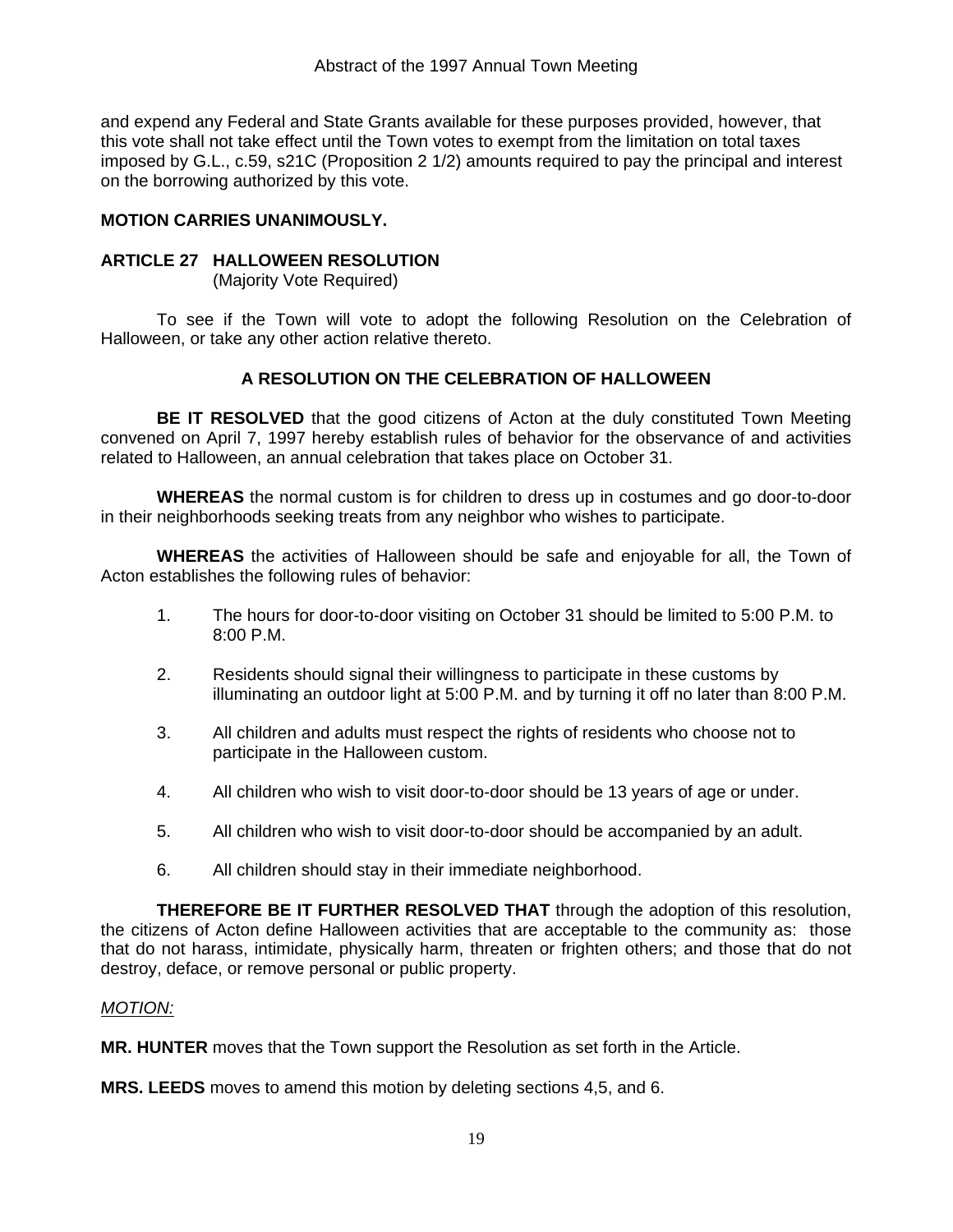### **TOTAL VOTE 200 YES 92 NO 108 MOTION IS LOST**.

### **RESOLUTION IS LOST.**

**MRS. TAVERNIER** moves to adjourn this session of Town Meeting until Thursday, April 10, 1997 at 7:30 P.M. at the Acton-Boxborough Regional High School Auditorium.

### **MOTION CARRIES.**

### *APRIL 10, 1997. MODERATOR CALLED THE MEETING TO ORDER AT 7:32 P.M.*

WE THEN MOVE TO ARTICLES 22, 23, 24.

### **ARTICLE 22 ACTON PUBLIC SCHOOLS FEASIBILITY STUDY**

(Majority Vote Required)

 To see if the Town will raise and appropriate, or appropriate from available funds, the sum of \$120,000, or any other sum for the purpose of a school facilities feasibility study, including costs incidental and related thereto, or to take any other action relative thereto.

#### *MOTION:*

**MS. HARTING-BARRAT** moves that the Town raise and appropriate \$120,000.00 for the purpose of a school facilities feasibility study, including costs incidental thereto and that to raise such amount, \$120,000.00 be transferred from Free Cash; and that the Town Meeting authorize the School Committee to appoint a Local School Building Committee which will follow the guidelines established by the Commonwealth and the Town of Acton.

### **MOTION CARRIES**.

### **ARTICLE 23 ACTON PUBLIC SCHOOLS MODULAR CLASSROOMS**

(Majority Vote Required)

 To see if the Town will raise and appropriate, or appropriate from available funds, the sum of \$300,000, or any other sum, for the purpose of acquiring and installing modular classrooms and to pay other costs incidental and related thereto, or take any other action relative thereto.

### *MOTION:*

**MS. HARTING-BARRAT** moves that the Town raise and appropriate \$300,000.00 for the purpose of purchasing and installing modular classrooms for the Acton Public Schools and that to raise such amount, \$300,000.00 be transferred from Free Cash.

### **MOTION CARRIES UNANIMOUSLY**.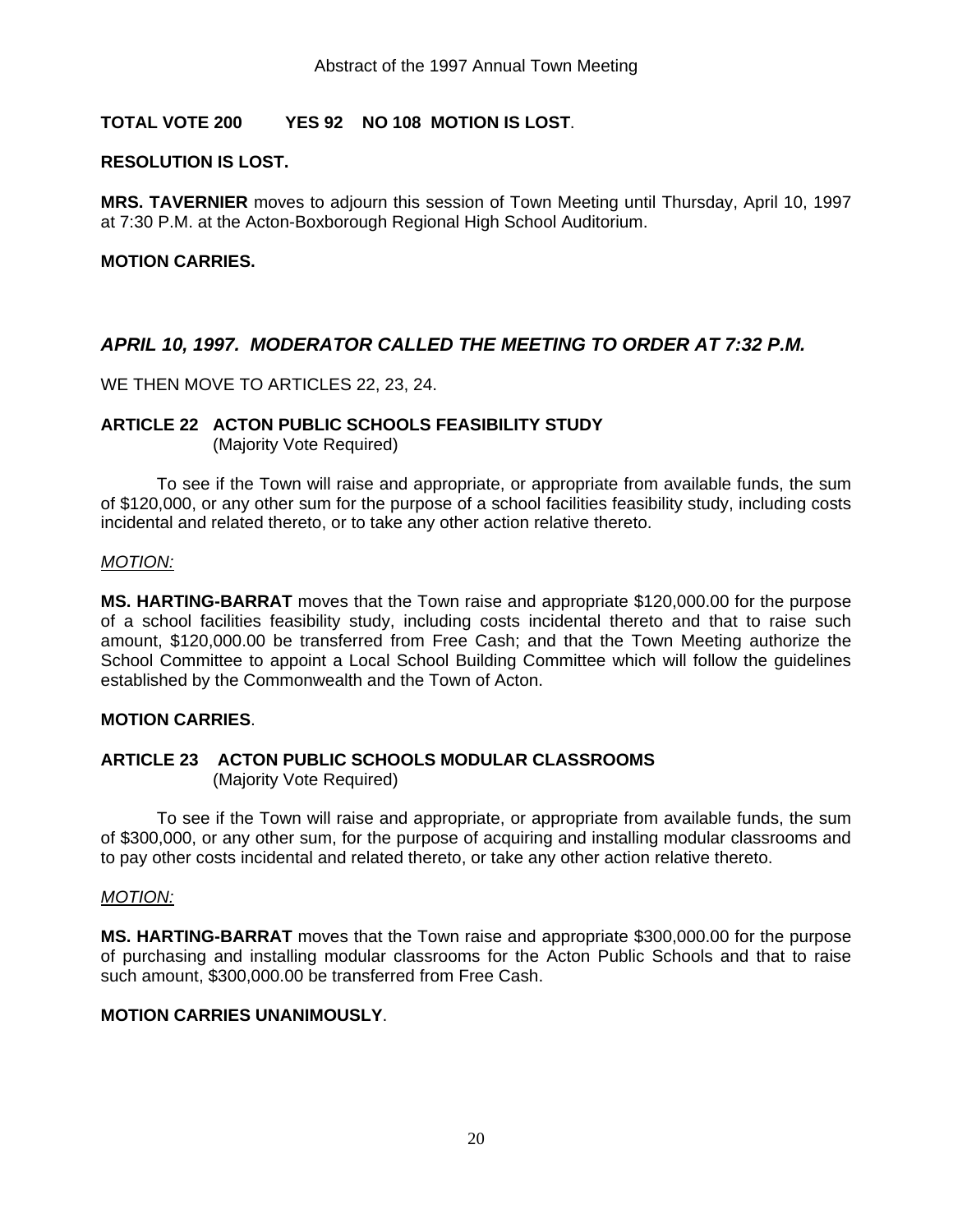### **ARTICLE 24 ACTON BOXBOROUGH REGIONAL SCHOOL DISTRICT FEASIBILITY STUDY**  (Majority Vote Required)

 To see if the Town will raise and appropriate, or appropriate from available funds, the sum of \$28,500 or any other sum for the purpose of paying the town's apportioned share of the costs of a school facilities feasibility study, including costs incidental and related thereto, or to take any other action relative thereto.

### *MOTION:*

**MS. STUNTZ** moves that the Town raise and appropriate \$28,500.00 for the purpose of funding the Town's share of a school facilities feasibility study, including costs incidental thereto, by the Acton Boxborough Regional School District; and that to raise such amount, \$28,500.00 be transferred from Free Cash.

### **MOTION CARRIES UNANIMOUSLY**.

### **ARTICLE 28 AMEND CHARTER - VARIOUS SECTION REVISIONS** (2/3 Vote Required)

To see if the Town will vote to amend the Charter as follows:

NOTE: (additions are underlined and deletions are [bracketed])

### **1. SECTION 4-1 Board of Selectmen, (b) Powers and duties:**

"The selectmen...may make appointments to temporary posts and advisory committees they create for special purposes."

### **2. SECTION 4-2 Appointment Powers, Selectmen**

|   | <b>NUMBERS OF</b><br><b>MEMBERS</b> | <b>LENGTH OF</b><br>TERM (YEARS) |
|---|-------------------------------------|----------------------------------|
| . |                                     |                                  |

Add in alphabetical order:

| <b>Acton Community Housing Corporation</b>       | 5-7                |  |
|--------------------------------------------------|--------------------|--|
| Acton/Boxborough Cultural Council                | 7 Acton            |  |
| Board of Assessors (Alternate Members)           | 1 or more          |  |
| Hanscom Field Advisory Commission                | 1 $(+1$ alternate) |  |
| <b>Historic District Commission</b>              |                    |  |
| Historic District Commission (Alternate Members) |                    |  |

### **3. SECTION 5-3 Operating [Manual] Policies and Procedures:**

Delete the existing section:

["The town manager shall be responsible for the development and publication of a Town of Acton Operating Manual. The manual shall be approved by the selectmen before its initial publication. The first issue of the manual shall be approved and published within one year of the adoption of this charter. The manual shall be updated by the town manager and approved by the selectmen.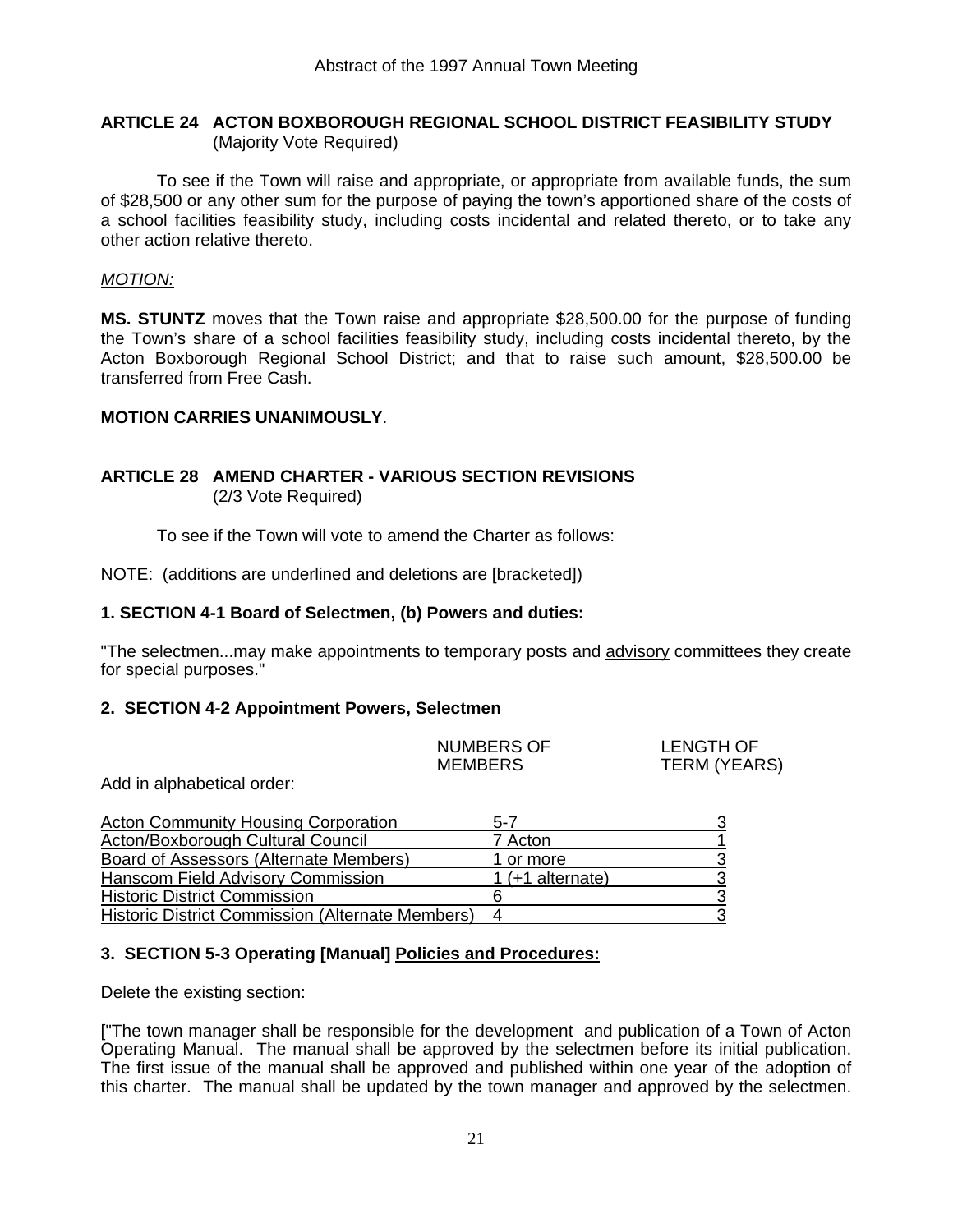The manual shall include sections on town goals, policies, operating practices, procedures, and such other information as is deemed necessary."]

and replace with the following section:

"Subject to the approval of the selectmen, the town manager shall be responsible for the development and publication of operating policies and procedures. These shall include town goals, policies, operating practices, decision-making procedures, and such other information as is necessary."

### **4. SECTION 5-4 Organizational Planning:**

"The annual report shall contain [a joint report] reports from the selectmen and town manager describing any yearly changes, the reasons for the changes, and noting organizational plans for the future."

### **5. SECTION 6-2 Budget Estimates:**

"[By the first day of December] The town manager shall submit to the selectmen [a detailed budget estimate for the town for the next fiscal year (except for the school budget-estimate) containing the information and in the format directed by the selectmen] and the finance committee, not less than one hundred days prior to the start of the annual town meeting (as defined in Town of Acton Bylaws Chapter A, Section 2), an estimate of the expenditures and revenues of the town for the next fiscal year."

### **Revised Text to read**:

"The town manager shall submit to the selectmen and the finance committee, not less than one hundred days prior to the start of the annual town meeting (as defined in Town of Acton Bylaws Chapter A, Section 2), an estimate of the expenditures and revenues of the town for the next fiscal year."

### **6. SECTION 6-3 Selectmen's Budget Recommendations:**

"[On or before the twentieth day of December,] The selectmen shall transmit a copy of their budget together with their changes and recommendations to each member of the finance committee not less than sixty days prior to the start of the annual town meeting (as defined in Town of Acton Bylaws Chapter A, Section 2."

### **Revised Text to read:**

"The selectmen shall transmit a copy of their budget, together with their changes and recommendations, to each member of the finance committee not less than sixty days prior to the start of the annual town meeting (as defined in Town of Acton Bylaws Chapter A, Section A)."

### **7. SECTION 7-7 Record Keeping:**

"All agencies shall keep records of meetings which must be filed with the Town Clerk and made available to the public for examination. Copies may be made at individual's expense."

or take any other action relative thereto.

### *MOTION:*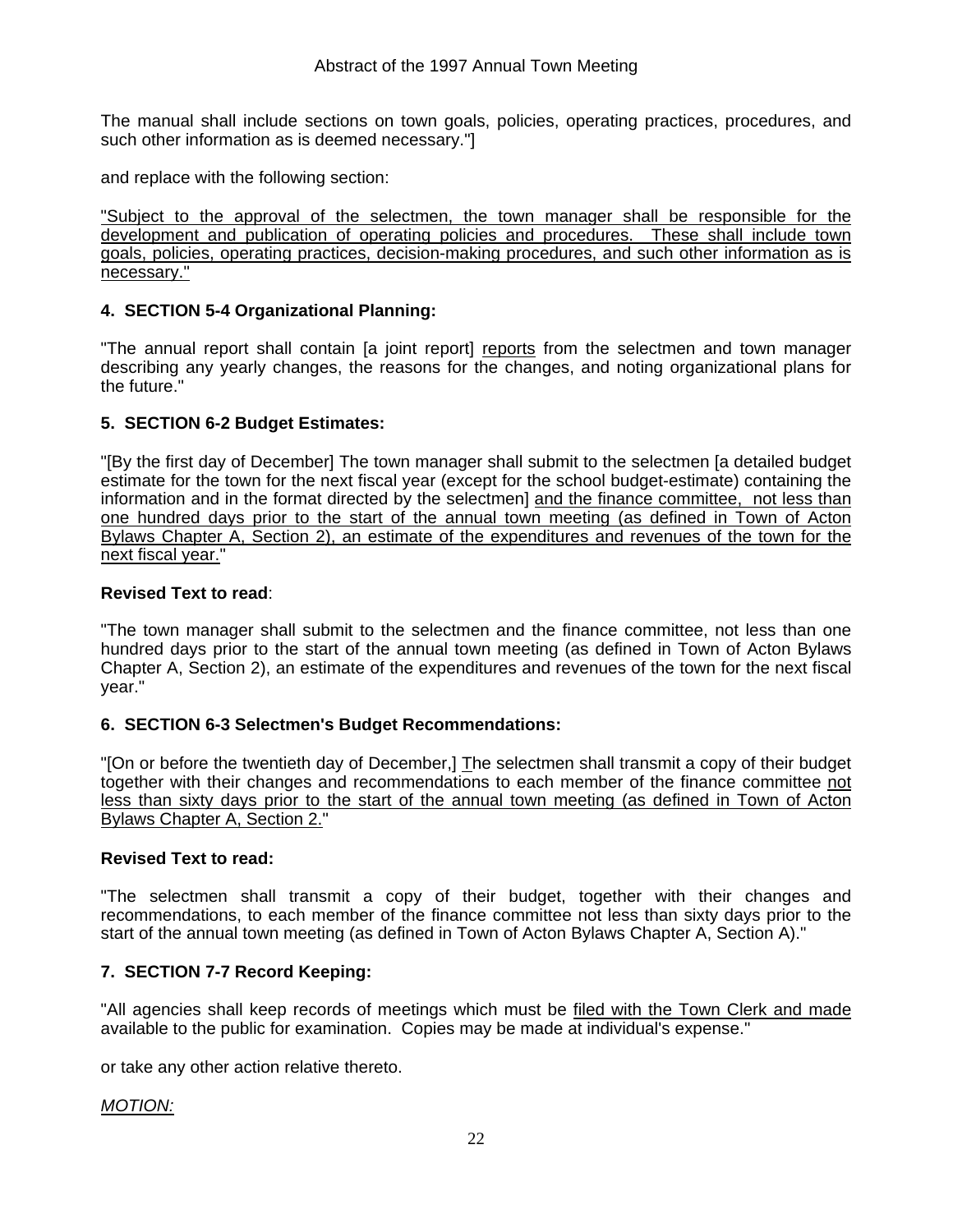**MS. TAVERNIER** moves to adopt the amendments to the Charter as set forth in the Article, except that in Section 4-2 the length of term for the Acton-Boxborough Cultural Council shall be 3 years.

### **MOTION CARRIES UNANIMOUSLY**.

### **ARTICLE 29 AMEND TOWN BYLAWS - ANIMAL CONTROL**

(Majority Vote Required)

 To see if the Town will amend Chapter E, Section 24. of the Town Bylaws by deleting the words "at large to the injury or nuisance of others" at the end of the sentence and adding wording as indicated below:

NOTE: (additions are underlined, deletions are [bracketed]

 Section E24. No person owning or keeping any animal in the Town of Acton shall permit the animal to go [at large to the injury or nuisance of others ] outside the boundaries of the property of its owner or keeper and not under the complete and effective control of said owner or keeper,by means of a leash or otherwise.

or take any other action relative thereto.

### *MOTION:*

**MR. KABAKOFF** moves that the Town amend Chapter E, Section 24, of the Town Bylaws as set forth in the Article.

**MR. BIALES** moves to amend Chapter E, Section 24, of the Town Bylaws to read as follows:

 Section E24. No person owning or keeping any animal in the Town of Acton shall permit the animal to go at large to the injury or nuisance of others. In addition, a dog should not go outside the boundaries of the property of its owner or keeper unless under the complete and effective control of said owner or keeper by means of a leash or otherwise.

### AMENDMENT CARRIES.

TOTAL VOTE 257 YES 162 NO 95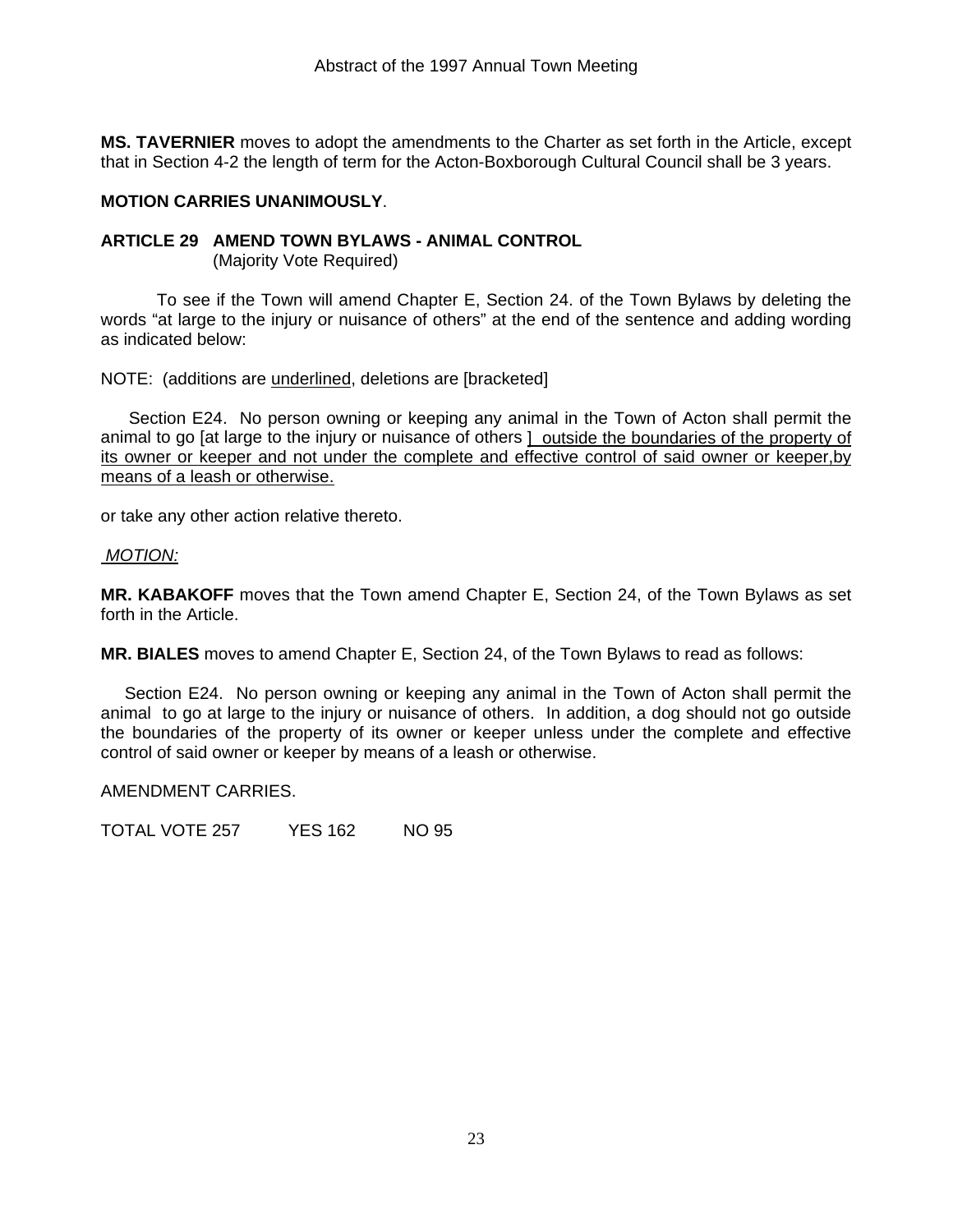### **ARTICLE 30 FULL SERVICE RETIREMENT COMMUNITIES; AND MINOR CHANGES FOR NURSING HOMES**

(2/3 Vote Required)

To see if the Town of Acton will vote to amend the Zoning Bylaw as follows:

### A. In section 3:

- 1. Delete first paragraph of section 3.3 and replace it with a new first paragraph as follows:
	- 3.3 Residential USES Not more than one BUILDING for dwelling purposes shall be located upon a LOT, except
		- a) in the following Districts: Village Districts (EAV, NAV, SAV, WAV); Residence A District (R-A); Residence AA District (R-AA);
		- b) for the following USES: Nursing Home; Full Service Retirement Community; Assisted Living Residence as defined in this Bylaw or in M.G.L. ch. 19D; and
		- c) where a special permit has been granted for the following: a Planned Conservation Residential Community (PCRC) under section 9 of this Bylaw; a Planned Unit Development (PUD) under section 9A of this Bylaw; an AFFORDABLE Housing Development under section 4.4 of this Bylaw; a single FAMILY dwelling with one Apartment in a detached BUILDING under section 3.3.2.9.b) of this Bylaw.
- 2. In the Table of Principal Uses, delete section 3.4.8 Full Service Retirement Community, and replace with a new section 3.4.8 as follows: *(SPS = the use may be allowed by special permit:*  $N =$  the use is not allowed: R under Site Plan column = site plan special permit *required)*

|       | <b>PRINCIPAL</b><br><b>USES</b>                |                                                                | <b>RESIDENTIAL DISTRICTS</b> |                |                | <b>VILLAGE DISTRICTS</b> |            |            | <b>OFFICE</b><br><b>DISTRICTS</b> |            |            |
|-------|------------------------------------------------|----------------------------------------------------------------|------------------------------|----------------|----------------|--------------------------|------------|------------|-----------------------------------|------------|------------|
|       |                                                | $R-2$<br>$R - 4$<br>$R - 8$<br>$R - 8/4$<br>$R-10$<br>$R-10/8$ | $R-A$                        | R-<br>AA       | <b>VR</b>      | <b>SAV</b>               | WA<br>V    | <b>NAV</b> | EA<br>V                           | OP-1       | $OP-2$     |
| 3.4.8 | <b>Full Service</b><br>Retirement<br>Community | <b>SPS</b>                                                     | <b>SP</b><br>S               | <b>SP</b><br>S | <b>SP</b><br>S | <b>SPS</b>               | <b>SPS</b> | <b>SPS</b> | <b>SP</b><br>S                    | <b>SPS</b> | <b>SPS</b> |

| <b>BUSINESS</b><br><b>DISTRICTS</b> |     |         |    |           | <b>INDUSTRIAL DISTRICTS</b> |           |           | <b>SPECIAL</b><br><b>DISTRICTS</b> |                           |                      |
|-------------------------------------|-----|---------|----|-----------|-----------------------------|-----------|-----------|------------------------------------|---------------------------|----------------------|
| GB                                  | I B | KC.     |    | GI        | $11-1$                      | ΙP        | <b>SM</b> | <b>ARC</b>                         | <b>PCRC</b><br><b>PUD</b> | <b>SITE</b><br>PI AN |
| 9 O                                 | SP  | SP<br>S | SP | <b>SP</b> | <b>SP</b>                   | <b>SP</b> | <b>SP</b> | N                                  |                           | R                    |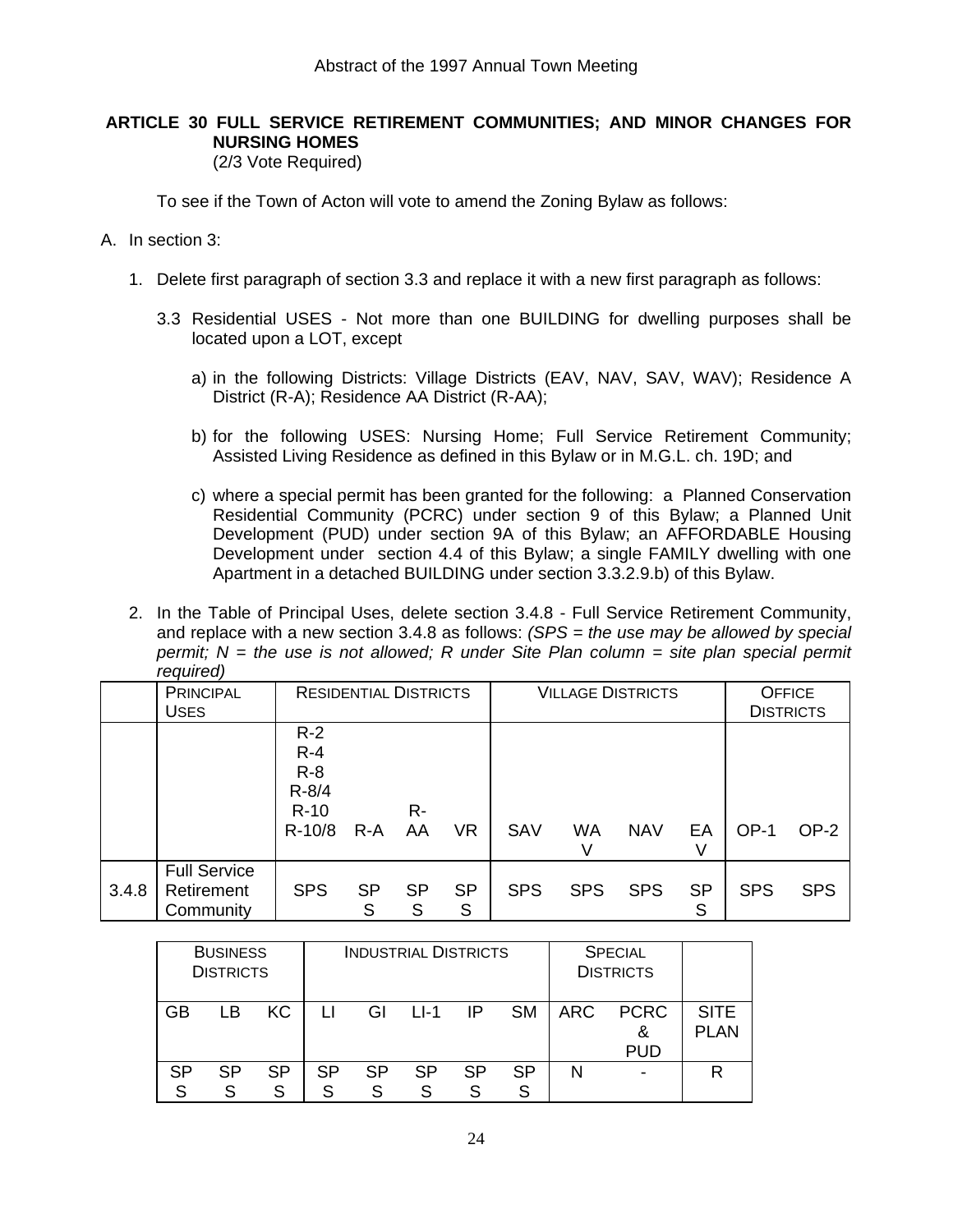- 3. Delete section 3.4.8 and replace with a new section 3.4.8 as follows:
	- 3.4.8 Full Service Retirement Community A facility that is designed and operated to provide its elderly or impaired residents with a broad range of accommodations and services to meet their needs, including at least two of the following: independent living in single or multi-unit dwellings; assisted living in single or multi-unit dwellings; a Nursing Home. A Full Service Retirement Community shall provide a continuum of care by providing its residents varied levels of care and assistance in daily living on an as needed basis within the facility. A Full Service Retirement Community may include support services that are necessary to meet the needs of its residents such as but not limited to skilled nursing, medical and other health services, recreation and leisure facilities, a community center, a place of worship, or food services.In addition, a Full Service Retirement Community may include convenience services for its residents, such as a Retail Store, Financial, Restaurant, and Personal and General Services *(Note: Personal and General Services will be combined to Services if Article 33 is adopted).* A Nursing Home by itself, or an Assisted Living Facility by itself as defined in this Bylaw or in M.G.L. ch. 19D, or independent living accommodations by themselves such as single family residences or apartments shall not be considered a Full Service Retirement Community.
- B. In section 5:
	- 1. Delete section 5.3.8 and replace with new section 5.3.8 as follows:
		- 5.3.8 Nursing Homes in the Residential Districts
		- 5.3.8.1 Nursing Homes in the R-2, R-4, R-8, R-8/4, R-10, R-10/8 and VR Districts shall be built according to the following dimensional standards:

| 100,000 sq. feet                                                                                                                                   |
|----------------------------------------------------------------------------------------------------------------------------------------------------|
| 200 feet;                                                                                                                                          |
| 200 feet;                                                                                                                                          |
| 60 feet;                                                                                                                                           |
|                                                                                                                                                    |
| 45 feet;                                                                                                                                           |
|                                                                                                                                                    |
| $60$ feet;                                                                                                                                         |
| 35 percent;                                                                                                                                        |
| $0.20$ ;                                                                                                                                           |
| 36 feet;                                                                                                                                           |
| 2.                                                                                                                                                 |
|                                                                                                                                                    |
| minimum setback of pavement areas other than<br>minimum setback of pavement areas from the side<br>maximum number of stories above finished ground |

- 5.3.8.2 Nursing Homes on LOTS in the R-A and R-AA Districts shall be built according to the standards set forth in the Table of Standard Dimensional Regulations and the maximum FLOOR AREA RATIO on such LOTS shall not exceed 0.20.
- 2. Insert new section 5.3.11 as follows:
	- 5.3.11 Full Service Retirement Communities: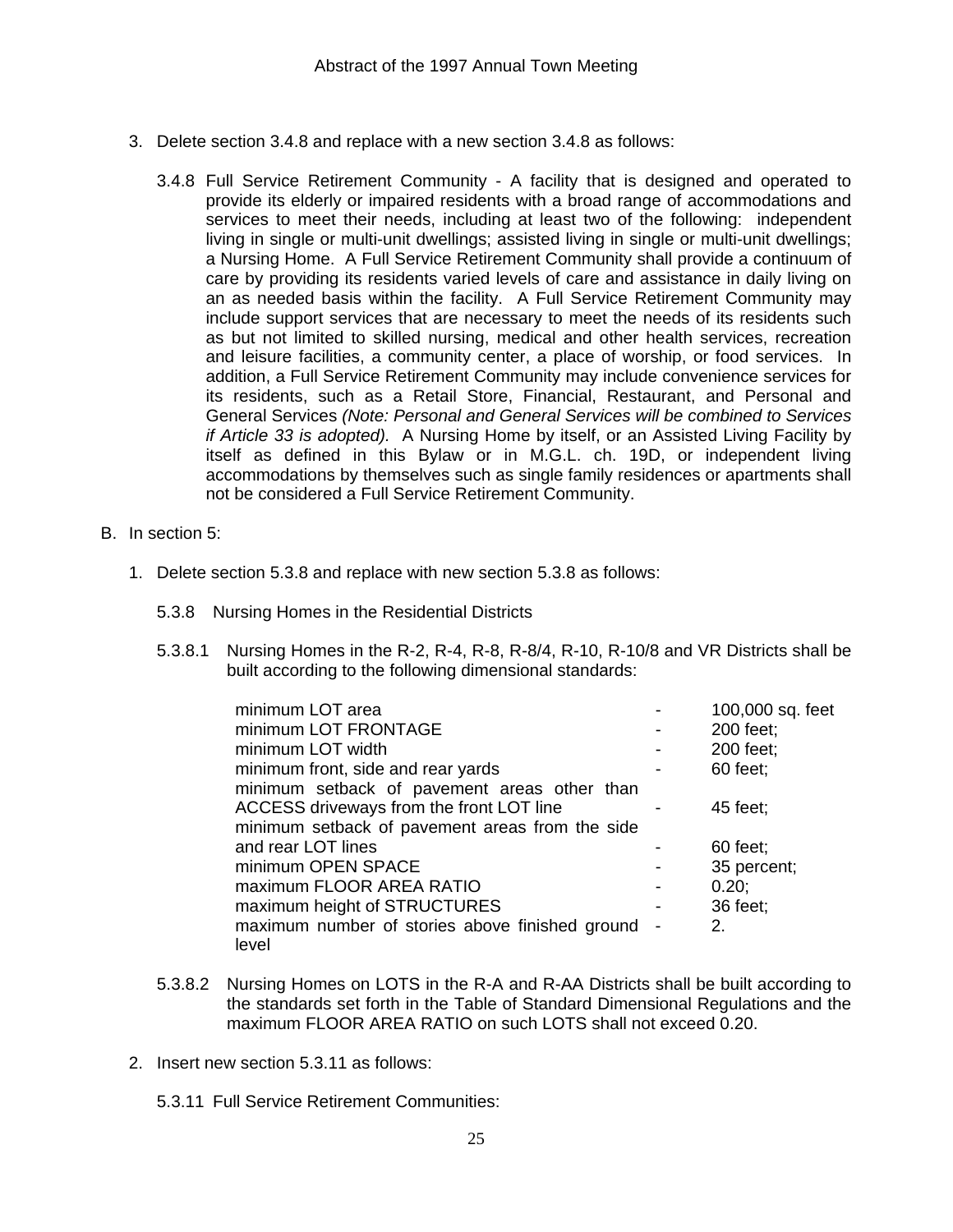5.3.11.1 Full Service Retirement Communities in the R-2, R-4, R-8, R-8/4, R-10, R-10/8 and VR Districts shall be built according to the following dimensional standards:

| minimum LOT area                                |                          | $100,000$ sq.ft.;     |
|-------------------------------------------------|--------------------------|-----------------------|
| minimum LOT FRONTAGE                            |                          | 200 feet;             |
| minimum LOT width                               |                          | 200 feet:             |
| minimum front yard                              |                          | 45 feet;              |
| minimum side and rear yard for BUILDINGS        |                          | 20 feet;              |
| containing one or two DWELLING UNITS            |                          |                       |
| minimum side and rear yard for all other        |                          | 60 feet;              |
| <b>BUILDINGS</b>                                |                          |                       |
| minimum setback of pavement areas other than    |                          | 45 feet;              |
| ACCESS driveways and walk ways from the front   |                          |                       |
| <b>LOT</b> line                                 |                          |                       |
| minimum setback of pavement areas, other than   |                          | $60$ feet;            |
| walkways, from the side and rear LOT lines      |                          |                       |
| minimum separation of BUILDINGS within the      |                          | $20$ feet;            |
| <b>LOT</b>                                      |                          |                       |
| minimum OPEN SPACE                              |                          | 35 percent;           |
| maximum FLOOR AREA RATIO                        |                          | 0.30;                 |
| maximum height of STRUCTURES                    |                          | 36 feet.              |
| Maximum total NET FLOOR AREA occupied by        | $\overline{\phantom{0}}$ | the smaller of 10,000 |
| allowed Business USES such as Retail Store,     |                          | square feet or 10% of |
| Financial, Restaurant, and Personal and General |                          | the total NET FLOOR   |
| Services (Note: Personal and General Services   |                          | AREA in the full      |
| will be combined to Services if Article 33 is   |                          | service retirement    |
| adopted)                                        |                          | community             |

- 5.3.11.2 Full Service Retirement Communities in all other Zoning Districts shall be built according to the dimensional standards set forth in Section 5 and the Table of Standard Dimensional Regulations except that the Minimum Side and Rear Yard for BUILDINGS containing one or two DWELLING UNITS shall be the lesser of 20 feet or the dimension required in the Table of Standard Dimensional Regulations; the Minimum OPEN SPACE shall be the lesser of 35% or the percentage set forth in the Table of Standard Dimensional Regulations; the Maximum FLOOR AREA RATIO shall be the greater of 0.30 or the FLOOR AREA RATIO set forth in the Table of Standard Dimensional Regulations; and the limit on the number of DWELLING UNITS in the R-A and R-AA Districts shall not apply.
- C. Delete section 6.3.1.4 and replace with:
	- 6.3.1.4 Nursing Home or Full Service Retirement Community

Two spaces for each DWELLING UNIT that is designed for independent living; plus one space for each additional three beds.

 $of$ 

- D. In section 9A.7.1, add a new sub-section 3.4.8 as follows:
	- 3.4.8 Full Service Retirement Community.

or take any other action relative thereto.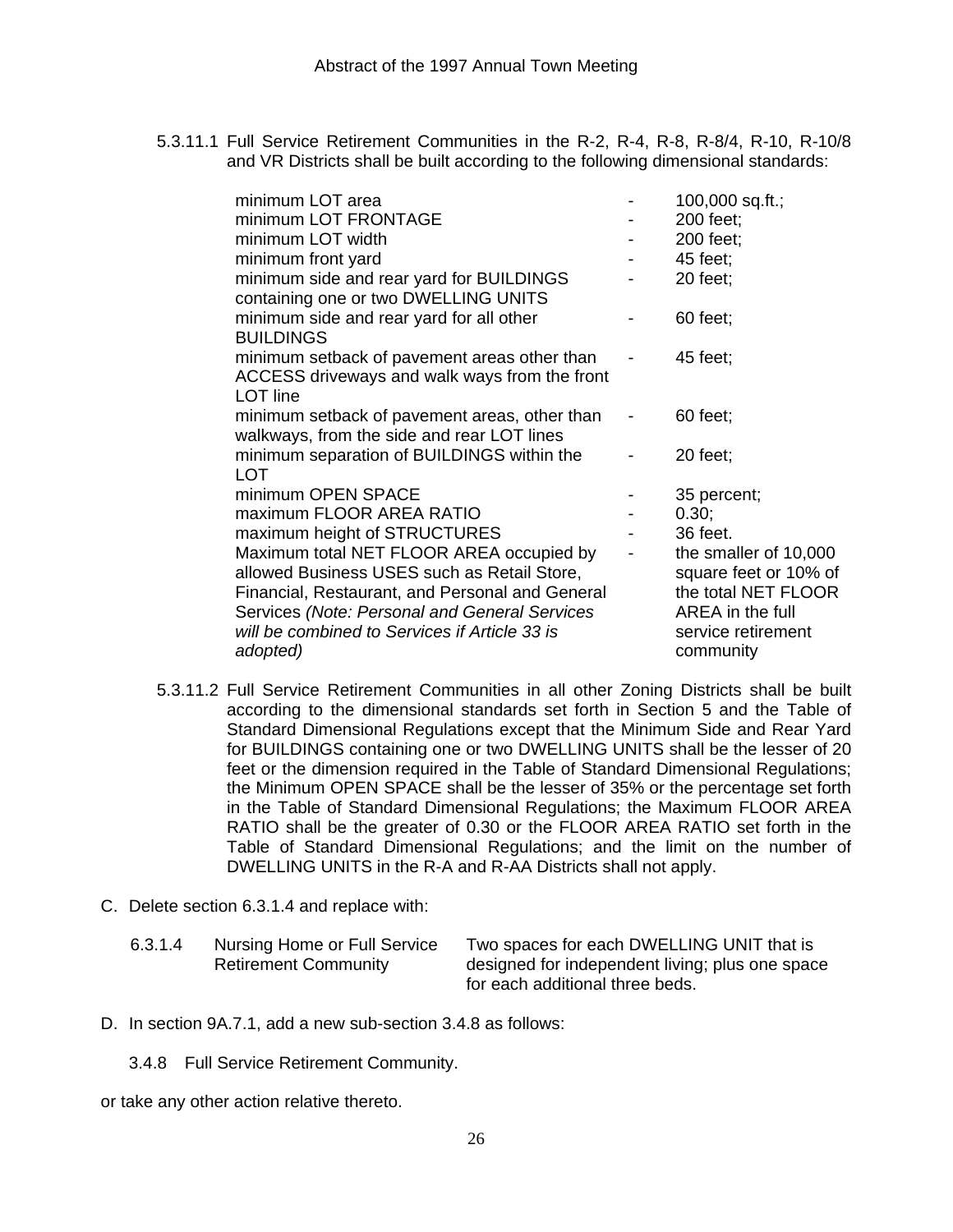### *MOTION:*

**MR. PAVAN** moves that the zoning bylaw be amended as set forth in the article.

### **MOTION CARRIES.**

**TOTAL VOTE 73 YES 60 NO 13** 

### **ARTICLE 31 ASSISTED LIVING RESIDENCES**

(2/3 Vote Required)

To see if the Town of Acton will vote to amend the Zoning Bylaw as follows:

A. In section 3, Table of PRINCIPAL USES, insert a new section 3.4.9 as follows *(SPS = the use may be allowed by special permit; N = the use is not allowed; R under Site Plan column = site plan special permit required)*:

|       | pian opoolar ponnint roqall oayt<br><b>PRINCIPAL</b><br><b>USES</b> |                                                              | <b>RESIDENTIAL DISTRICTS</b> |                |                | <b>VILLAGE DISTRICTS</b> |            |            |                | <b>OFFICE</b><br><b>DISTRICTS</b> |        |
|-------|---------------------------------------------------------------------|--------------------------------------------------------------|------------------------------|----------------|----------------|--------------------------|------------|------------|----------------|-----------------------------------|--------|
|       |                                                                     | $R-2$<br>$R - 4$<br>$R-8$<br>$R - 8/4$<br>$R-10$<br>$R-10/8$ | $R-A$                        | R-<br>AA       | VR             | SAV                      | <b>WAV</b> | <b>NAV</b> | EA<br>V        | $OP-1$                            | $OP-2$ |
| 3.4.9 | Assisted<br>Living<br>Residence<br>(10)                             | <b>SPS</b>                                                   | <b>SP</b><br>S               | <b>SP</b><br>S | <b>SP</b><br>S | <b>SPS</b>               | <b>SPS</b> | <b>SPS</b> | <b>SP</b><br>S | N                                 | N      |

|    | <b>BUSINESS</b><br><b>DISTRICTS</b> |                | <b>INDUSTRIAL DISTRICTS</b><br><b>SPECIAL</b><br><b>DISTRICTS</b> |    |           |   |           |            |                                |                            |
|----|-------------------------------------|----------------|-------------------------------------------------------------------|----|-----------|---|-----------|------------|--------------------------------|----------------------------|
| GB | LВ                                  | KC.            | $\mathsf{L}$                                                      | GI | $LI-1$ IP |   | <b>SM</b> | <b>ARC</b> | <b>PCRC</b><br>&<br><b>PUD</b> | <b>SITE</b><br><b>PLAN</b> |
| SP | <b>SP</b>                           | <b>SP</b><br>S | N                                                                 | N  | N         | N | N         | N          |                                | R                          |

and add a new footnote (10) as follows:

- (10) Assisted Living Residences with 10 or less residents shall not require a Special Permit or Site Plan Special Permit.
- B. Insert a new section 3.4.9 as follows: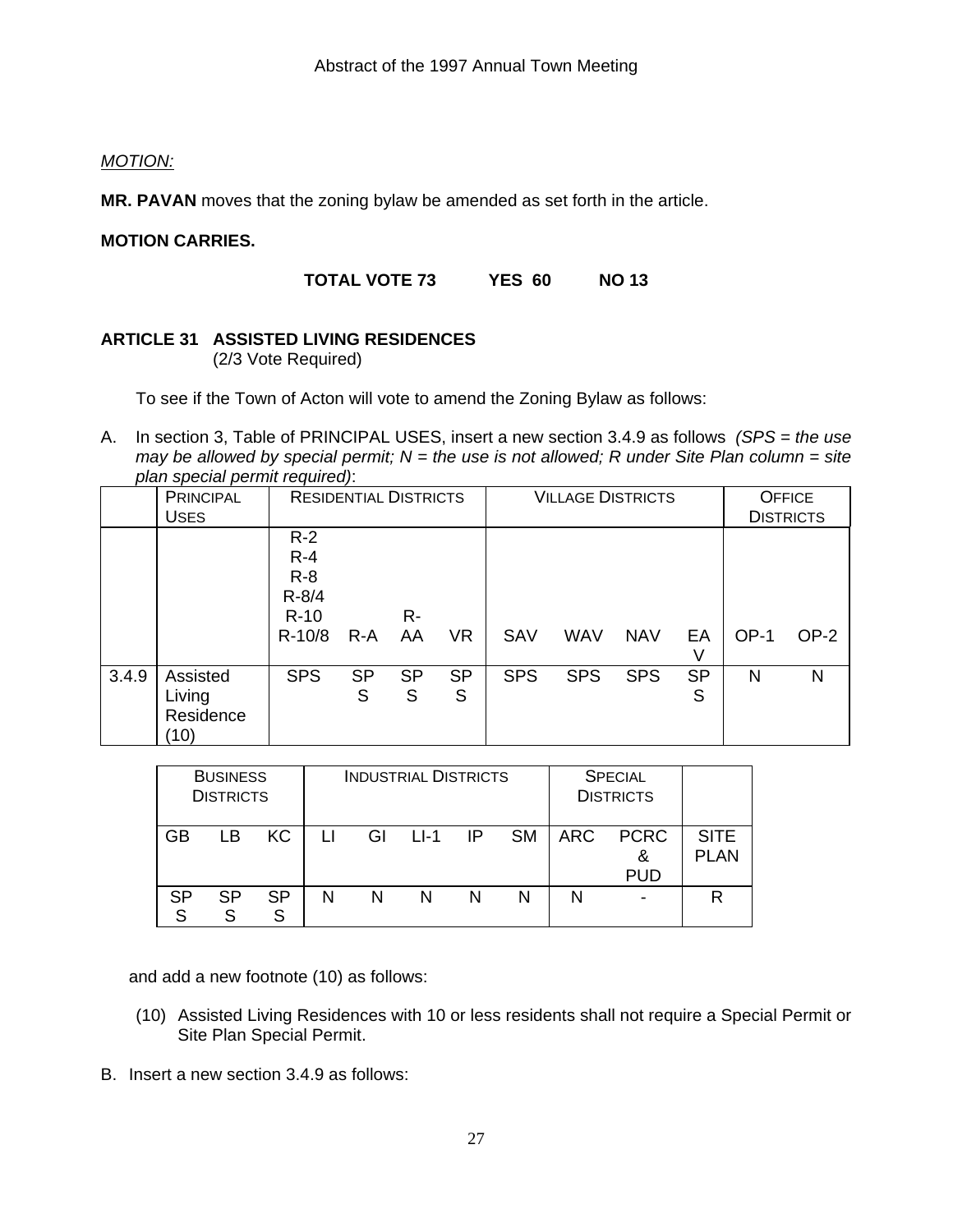- 3.4.9 Assisted Living Residence Any entity, however organized, which meets all of the following three criteria: Provides room and board to residents who do not require 24 hour skilled nursing care; provides assistance with activities of daily living; and collects payments for the provision of these services; all as further defined in M.G.L. ch. 19D, s. 1, as amended from time to time. A unit as defined in M.G.L. ch. 19D, s. 1 shall be a DWELLING UNIT under this Bylaw.
- C. Insert a new section 5.3.12 as follows:
	- 5.3.12 Assisted Living Residences in Residential Districts In Residential Districts Assisted Living Residences with more than 10 residents shall be subject to the same dimensional standards as Nursing Homes in Residential Districts.
- D. In section 6:
	- 1. Delete section 6.3.1.4 and replace with:

| 6.3.1.4 | Nursing Home, Assisted Living | Two spaces for each DWELLING UNIT that       |
|---------|-------------------------------|----------------------------------------------|
|         | Residence, or Full Service    | is designed for independent living; plus one |
|         | <b>Retirement Community</b>   | space for each additional three beds.        |

2. Delete the second sentence of the introductory paragraph to section 6.7 and replace it with the following new sentence:

 "In addition, the following standards shall not apply to parking lots serving a single or two FAMILY residential USE, an Assisted Living Residence with 10 or less residents, a religious USE, and to parking lots with up to 15 parking spaces serving a Conservation USE".

3. Delete the introductory sentence to section 6.9.2.6 and replace it with the following new sentence:

 "Off-STREET parking spaces, except parking spaces serving a single or two FAMILY residential USE or an Assisted Living Residence with 10 or less residents, shall be either contained within a BUILDING or STRUCTURE or subject to the following requirements".

or take any other action relative thereto.

### *MOTION:*

**MR. PAVAN** moves that the zoning bylaw be amended as set forth in the article.

### **MOTION CARRIES UNANIMOUSLY**.

### **ARTICLE 32 GROUNDWATER PROTECTION DISTRICT AMENDMENTS**  (2/3 Vote Required)

To see if the Town of Acton will vote to amend the Zoning Bylaw and Zoning Map as follows:

A. Amend the Zoning Map, Map Number 3A and Map Number 3B, to replace the present ZONE 2 boundary for the Conant I and II well fields with a new boundary as shown on the map prepared by Dufresne-Henry, Inc. on December 18, 1996, which is based on the ZONE 2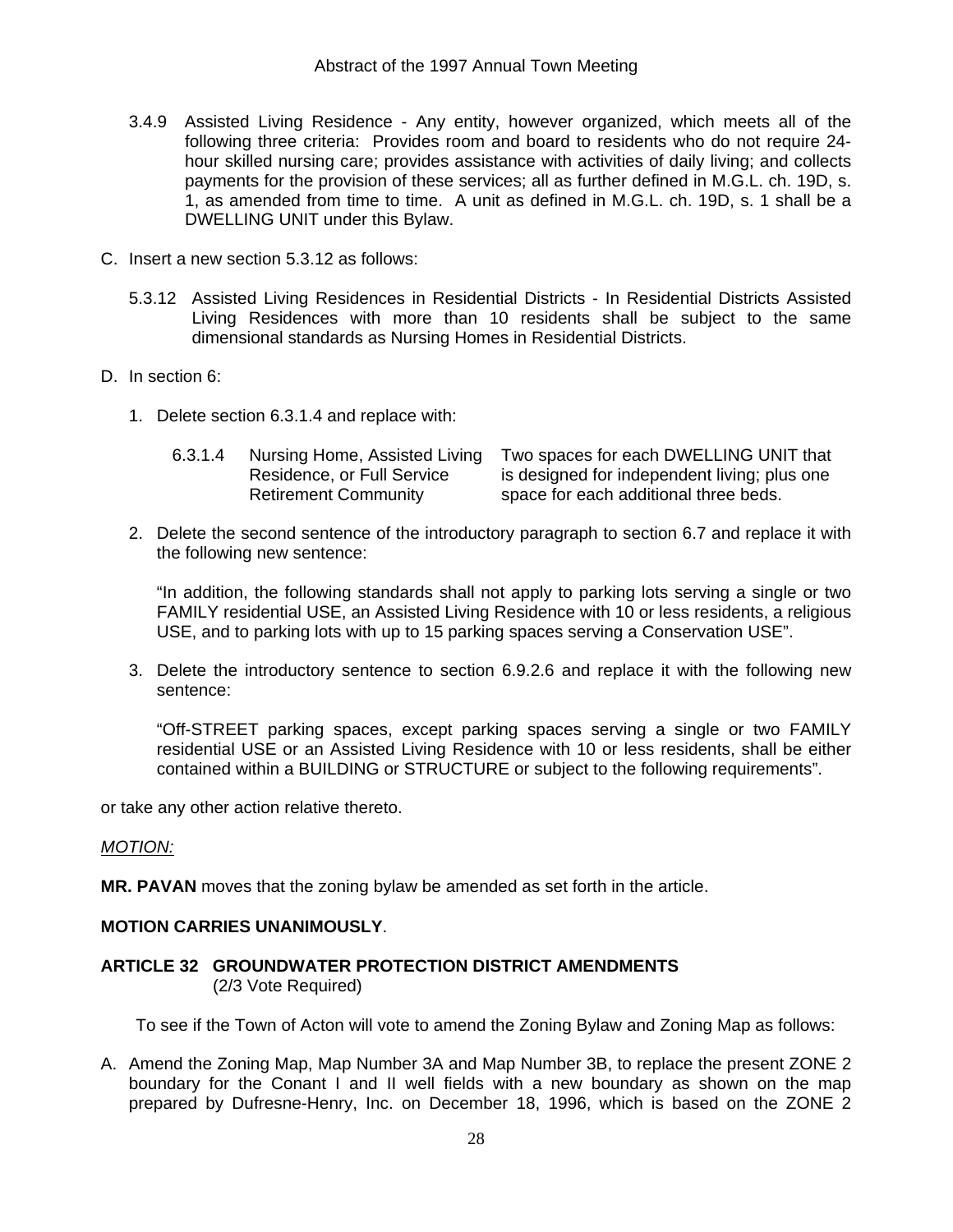delineation prepared by Dufresne-Henry, Inc. for the Acton Water District in the "Report on Conant II Pumping Test" , dated January 1993.

- B. Amend the Zoning Bylaw as follows:
	- 1. In the third paragraph of section 2.2 insert after the words "January 1989", the following new words
		- ", last amended in 1996."
	- 2. Delete section 4.3.2.2 and replace it with a new section 4.3.2.2 as follows:
		- 4.3.2.2 ZONE 2 The Recharge Protection Area The area within which GROUNDWATER will move toward a pumping municipal well at the end of a 180 day period of no surficial recharge and full design capacity pumping of the well (the Massachusetts Department of Environmental Protection ZONE 2 boundary standard), as established in the "Groundwater Protection District Map of the Town of Acton, January 1989", and amended in 1996. Except for the Conant I and II well fields, the Zone 2 delineation was prepared by Goldberg, Zoino and Associates (GZA) in the "Final Report - Aquifer Protection Zones, Town of Acton, Massachusetts, January 1989". For the Conant I and II well fields the ZONE 2 delineation was prepared by Dufresne-Henry, Inc. for the Acton Water District in the "Report on Conant II Pumping Test" , dated January 1993, and has been approved by the Massachusetts Department of Environmental Protection (DEP) as the State approved Zone 2.
	- 3. Delete section 4.3.2.5 and replace it with a new section 4.3.2.5 as follows:
		- 4.3.2.5 Boundary Determination The locations of the various ZONES are shown on the "Groundwater Protection District Map of the Town of Acton, January 1989", as amended, consisting of Map Number 3A showing all ZONES at a scale of 1"=1200', and of Map Number 3B. Map Number 3B consists of sheets 3B-1 through 3B-18 showing ZONE 1 and ZONE 2 at a scale of 1"=200'. The sheets 3B-1 through 3B-18 correspond to the matching town atlas pages, which are also indicated on these sheets, and the ZONE delineations are either traced on these corresponding town atlas pages or on matching overlays to these pages. The "Groundwater Protection District Map of the Town of Acton, January 1989", as amended, is available at the office of the Town Clerk and the Engineering and Planning Departments. Actual site locations of the ZONE 1 and ZONE 2 boundary lines shall be determined by scaling from the Map Number 3B. Actual site location of the boundary line between ZONE 3 and ZONE 4 shall be located by the Building Commissioner, or in the case of a Special Permit under Section 4.3.8, by the Planning Board, based on information from Map Number 3A. Locating the boundary between ZONE 3 and ZONE 4 may be assisted through field investigations conducted by a soil scientist who is certified under qualification class A (advanced qualifications) by the Society of Soil Scientist of Southern New England or by a Professional Engineer versed in soil identification and classification.
	- 4. In section 4.3.3.3, replace "Massachusetts Department of Environmental Quality Engineering" with "Massachusetts Department of Environmental Protection".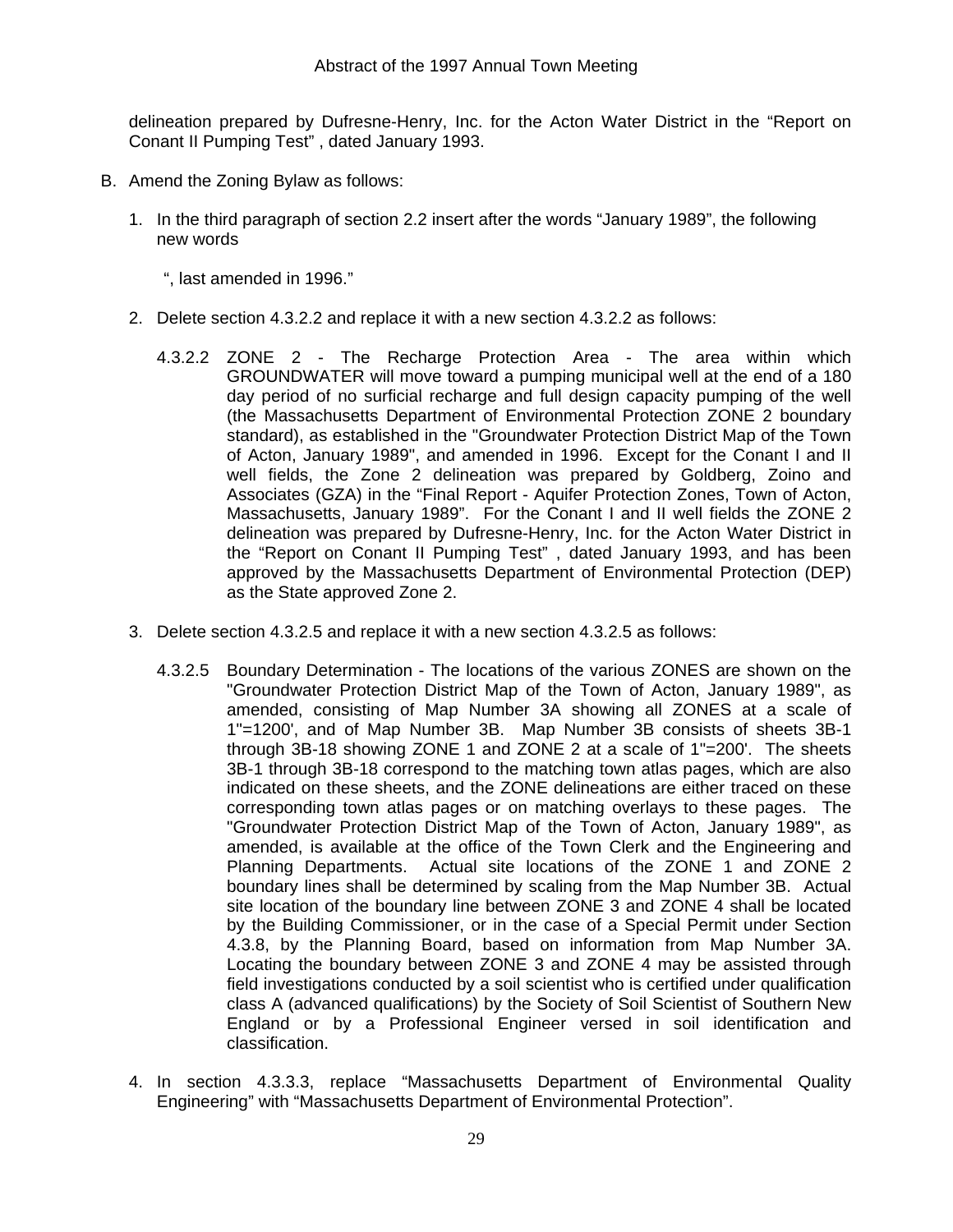- C. Amend the Zoning Bylaw by deleting the third sentence (second paragraph) in section 4.3.6.5, which begins with "The following sentence ..." and ends with "... May 31, 1994 inclusive:".
- D. Amend the Zoning Bylaw as follows:
	- 1. In section 4.3.7.2, delete the phrase at the end of the first paragraph that begins with ", and "SP" indicates that ..." and ends with "... from the Planning Board."
	- 2. In section 4.3.7.2, Table 4.3.7.2, forth column headed "ZONE 3 Aquifer Protection Area", delete all "SP" and replace them with a "Y".
	- 3. Delete sections 4.3.8 through 4.3.11 and replace them with new sections as follows:
		- 4.3.8 Special Permit for the change or extension of nonconforming USES in the Groundwater Protection District.
		- 4.3.8.1 The Planning Board may grant a Special Permit for any change or substantial extension of any PRINCIPAL or ACCESSORY USE designated with "N" in Table 4.3.7.2 that is in existence as of April 7, 1997. Change or substantial extension as referred to herein shall include but not be limited to: Any change or increase in HAZARDOUS MATERIALS OR WASTE produced, used or stored; any change or increase in the outdoor STORAGE of fertilizers, animal manure, soil conditioners, pesticides, herbicides or deicing chemicals; any increase in wastewater effluent flow other than TERTIARY TREATED EFFLUENT; any change in the grade of the land or the drainage system for the LOT, which affects the flow of GROUNDWATER or SURFACE WATER; any expansion in ground area by 500 square feet or more of impervious material or any area devoted to the conduct of the PRINCIPAL or ACCESSORY USE.
		- 4.3.8.2 Action by the Planning Board, Criteria for Special Permit After notice and public hearing, and after due consideration of all reports and recommendations submitted to the Planning Board regarding the Special Permit application, the Planning Board may grant such a Special Permit provided that it shall make the following findings:
			- a) Maintain GROUNDWATER Quality That the change or extension of the USE will not cause the GROUNDWATER quality at the down-gradient property boundary to fall below the drinking water standards established by the Acton Water District, or where no such standards exist, below standards established in 314 C.M.R. 6.00, Massachusetts Drinking Water Standards, or by the Acton Board of Health. Where existing GROUNDWATER quality is already below those standards, the Planning Board may grant such Special Permit upon determination that the change or expansion of the USE will not result in further degradation of the GROUNDWATER quality, and will not impede its improvement over time.
			- b) Protection of Overall WATER SUPPLY That the change or extension of the USE will not, during construction or thereafter, have an adverse effect on the GROUNDWATER, SURFACE WATER and overall WATER SUPPLY of the Town of Acton and the resulting USE after the change or extension will be in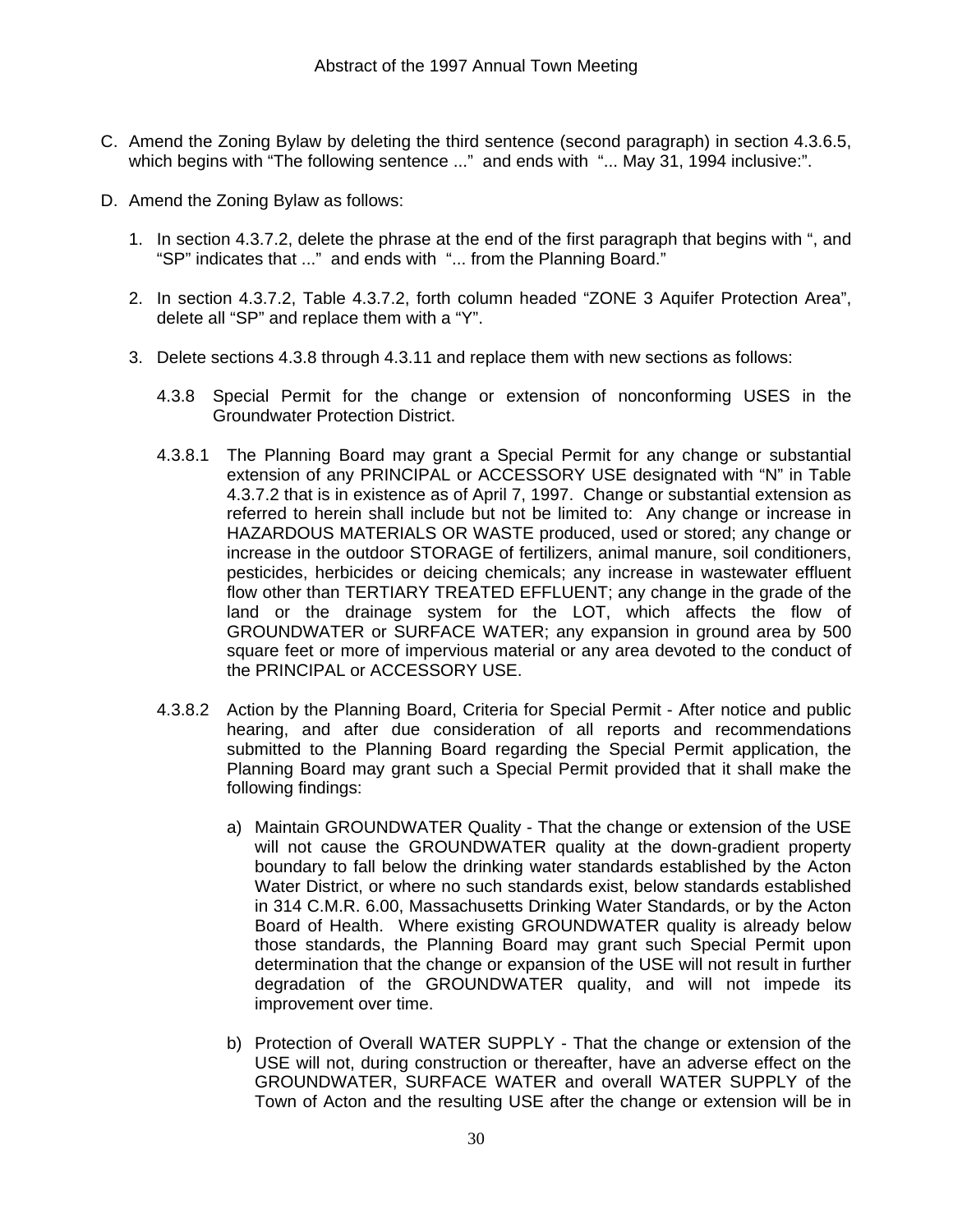harmony with the specific purpose and intent of this Section to protect the GROUNDWATER, SURFACE WATER and overall WATER SUPPLY of the Town of Acton.

- c) Compliance That the changed or extended USE is in harmony with the purpose and intent of this Section and complies with the standards of Section 10.3.5 of this Bylaw. In making such determinations, the Planning Board shall give consideration to the proposed USE, the demonstrated reliability and feasibility of the proposed pollution control measures associated with the USE, and the degree of pollution threat to the GROUNDWATER which would result if the control measures perform at less than design specifications. The Planning Board may impose such conditions, safeguards, and limitations as it deems appropriate to protect the GROUNDWATER and SURFACE WATER resources of the Town of Acton.
- 4.3.8.3 Filing Requirements The Planning Board shall promulgate and adopt rules and regulations governing this Special Permit pursuant to Section 10.3.1 of this Bylaw. Such rules and regulations shall set forth the application filing requirements to ensure that the application, including any plans and accompanying text, provides sufficient information for a full evaluation of resulting impacts on the GROUNDWATER resources, and to allow the Planning Board an evaluation of the application under the criteria set forth in section 4.3.8.2 above.
- 4.3.8.4 Submittal of "As Built" Plan Upon completion of any work authorized through a Special Permit under this Section, an "as built" plan prepared by a Registered Professional Engineer, showing all improvements authorized or required, shall be submitted to the Building Commissioner for approval prior to the issuance of an Occupancy Permit.

or take any other action relative thereto.

### *MOTION:*

**MR. NIEMYSKI** moves that the zoning bylaw be amended as set forth in the article.

### **MOTION CARRIES UNANIMOUSLY.**

# **ARTICLE 33 SERVICES AND RECREATION**

(2/3 Vote Required)

To see if the Town of Acton will vote to amend the Zoning Bylaw as follows:

A. In the Table of Principal Uses delete sections 3.5.11 and 3.5.12 and replace them with a new section 3.5.11 as follows *(Y = the use is allowed; N = the use is not allowed; R under Site Plan column = site plan special permit required)*:

|  | <b>PRINCIPAL USES RESIDENTIAL DISTRICTS</b> | <b>VILLAGE DISTRICTS</b> | <b>OFFICE</b>    |
|--|---------------------------------------------|--------------------------|------------------|
|  |                                             |                          | <b>DISTRICTS</b> |
|  | $R-2$                                       |                          |                  |
|  | $R - 4$                                     |                          |                  |
|  | $R - 8$                                     |                          |                  |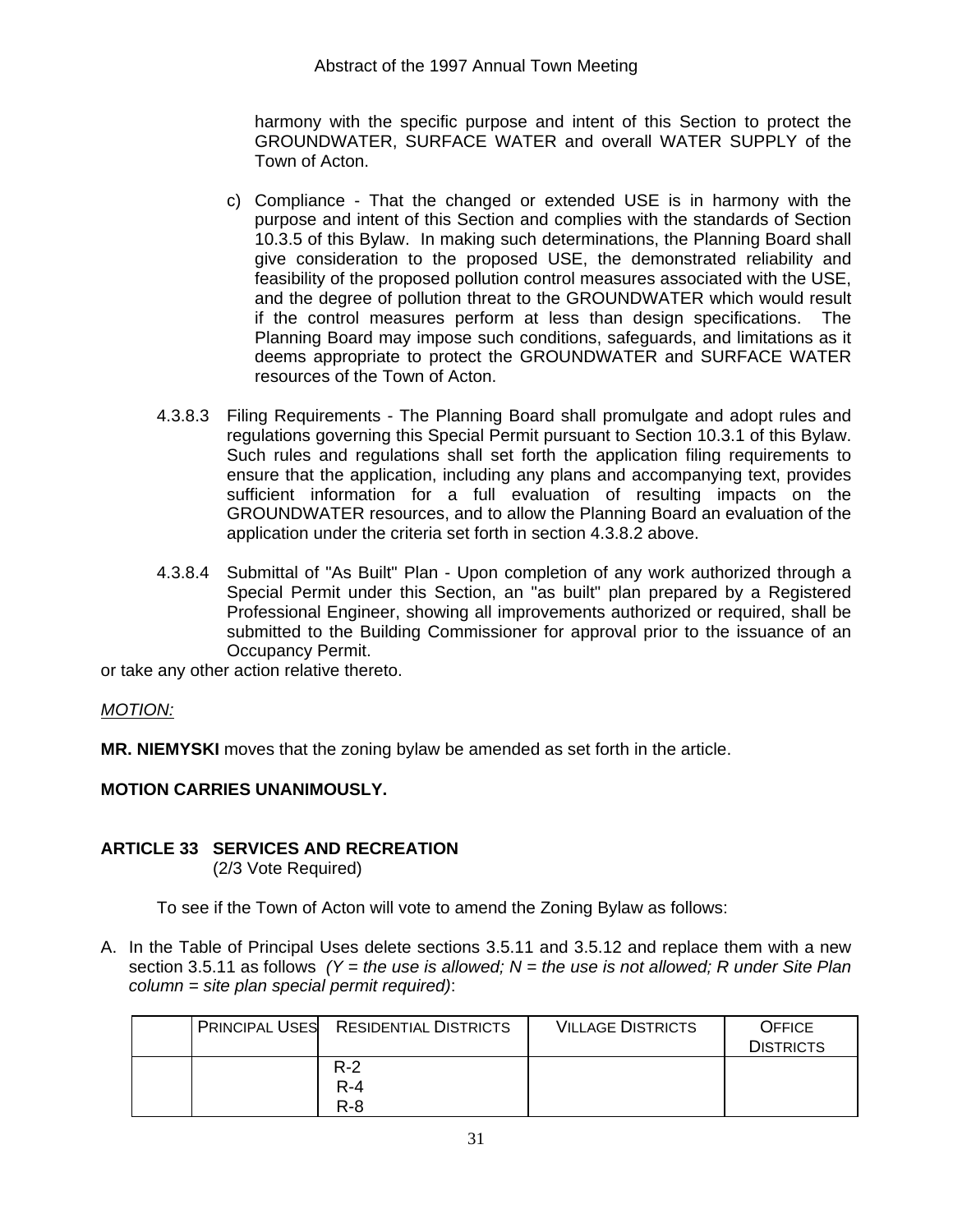|                     | $R - 8/4$<br>$R-10$<br> R-10/8 R- R-AA VR   SAV WA NA EAV   OP-1 |   |   |      |  |  |      | OP-2 |
|---------------------|------------------------------------------------------------------|---|---|------|--|--|------|------|
| $ 3.5.11 $ Services |                                                                  | N | N | Y(8) |  |  | N(5) | N(5) |

|    | <b>BUSINESS</b><br><b>DISTRICTS</b> |    |    | <b>INDUSTRIAL DISTRICTS</b> |    |           | <b>SPECIAL</b><br><b>DISTRICTS</b> |                                |                            |
|----|-------------------------------------|----|----|-----------------------------|----|-----------|------------------------------------|--------------------------------|----------------------------|
| GB | l B                                 | КC | GI | $11-1$                      | IP | <b>SM</b> | ARC                                | <b>PCRC</b><br>&<br><b>PUD</b> | <b>SITE</b><br><b>PLAN</b> |
|    |                                     |    |    |                             |    |           |                                    |                                |                            |

and renumber sections 3.5.13 through 3.5.24 to become 3.5.12 through 3.5.23 respectively.

- B. Delete sections 3.5.11 and 3.5.12 and replace them with a new section 3.5.11 as follows:
	- 3.5.11 Services Establishments providing services such as a barber shop, laundry or drycleaning, diaper service, shoe repair, tailor, weight loss clinic, clothing rental shop, equipment rental and leasing, BUILDING cleaning, photocopying, telephone answering, word processing, secretarial services, computer service bureau, music instruction, appliance and office equipment repair, bicycle repair, repair of lawn mowers and similar small equipment, and food catering.

and renumber sections 3.5.13 through 3.5.24 to become 3.5.12 through 3.5.23 respectively.

- C. Amend the Zoning Bylaw as follows:
	- 1. In the Table of PRINCIPAL USES, section 3.5.15 *(section 3.5.15 is renumbered to 3.5.14 in part B of this article)*, add a footnote (11) in each column designated with SPS, and insert a new footnote (11) as follows:
		- (11) No special permit shall be required for Commercial Recreation facilities with a NET FLOOR AREA of less than 2,000 square feet.
	- 2. Delete section 3.5.15 and replace it with a new section 3.5.15 as follows *(section 3.5.15 is renumbered to 3.5.14 in part B of this article)*:
		- 3.5.15 Commercial Recreation A facility operated as a business, open to the public for a per-visit or membership fee, and designed and equipped for the conduct and instruction of sports and recreation such as ice skating, roller skating, racquet ball, swimming, body building, fitness training, steam baths, sauna, aerobics, yoga, dancing, martial arts, bowling, horseback riding, skiing, ball games, golf, miniature golf, or other customary and usual sports and recreational activities.
- D. Amend the Zoning Bylaw as follows:
	- 1. In section 3.8.2.1, replace section references as follows: Replace 3.5.18 with 3.5.17; replace 3.5.12 with 3.5.11; and replace 3.5.20 with 3.5.19; and delete the word 'General'.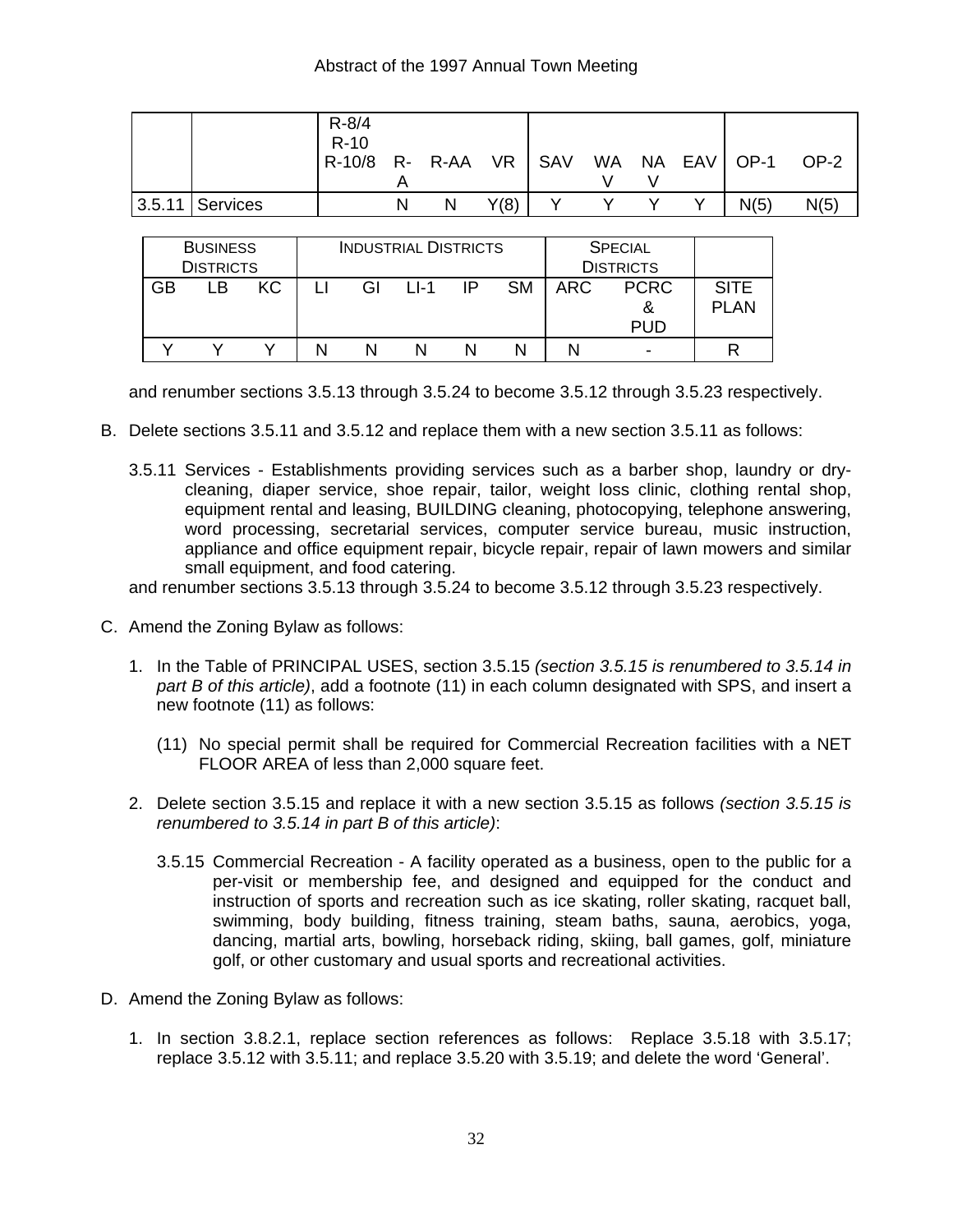- 2. Amend the table of section 5.5.2 as follows: Rename 3.5.11 Personal Services to 3.5.11 Services; delete line numbered 3.5.12; renumber lines 3.5.13, 3.5.14, 3.5.15 and 3.5.17 to become 3.5.12, 3.5.13, 3.5.14 and 3.5.16 respectively.
- 3. Amend the table under section 9A.7.1 as follows: Rename 3.5.11 Personal Services to 3.5.11 Services; delete line numbered 3.5.12; renumber 3.5.13, 3.5.15, 3.5.16 and 3.5.21 to become 3.5.12, 3.5.14, 3.5.15 and 3.5.20 respectively.

or take any other action relative thereto.

### *MOTION:*

**MR. CROSWELL** moves that the zoning bylaw be amended as set forth in the article, with the addition of letter "N" under the column designating the R-2 through R-10/8 districts

### **MOTION CARRIES UNANIMOUSLY**..

### **ARTICLE 34\* ACCESSORY USES**

(2/3 Vote Required)

 To see if the Town of Acton will vote to amend the Zoning Bylaw by inserting a new section 3.8.4 as follows:

- 3.8.4 ACCESSORY USES allowed in the Office and Industrial Districts:
- 3.8.4.1 An employee food service area established exclusively to serve employees of the PRINCIPAL USE.
- 3.8.4.2 The following ACCESSORY USES, provided that their combined NET FLOOR AREA does not exceed 5% of the total NET FLOOR AREA that is occupied by the PRINCIPAL USE, and that they are conducted primarily as a service for employees, customers and clients of the PRINCIPAL USE:
	- a) The retail sale of goods and merchandise.
	- b) Financial Services.
	- c) The sale of food and beverages, other than an employee food service area under section 3.8.4.1.

and re-numbering current section 3.8.4 to become Section 3.8.5.

or take any other action relative thereto.

*MOTION:* [Consent]

**MR. CHERNIN** moves that the zoning bylaw be amended as set forth in the article.

### **CONSENT MOTION CARRIES UNANIMOUSLY.**

### **ARTICLE 35\* SPECIAL PERMIT EXEMPTION FOR ENVIRONMENTAL REMEDIATION PROJECTS**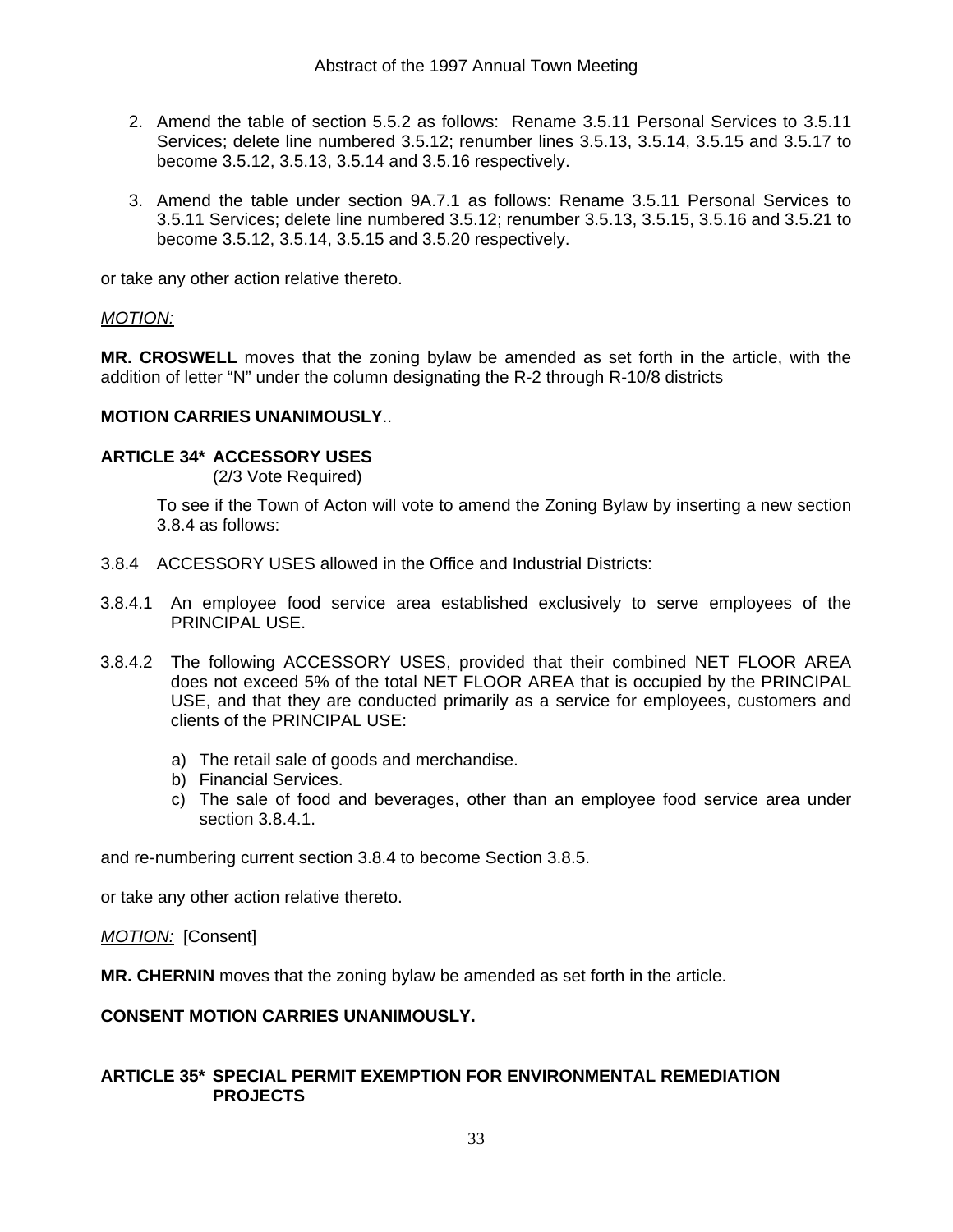(2/3 Vote Required)

To see if the Town of Acton will vote to amend the Zoning Bylaw as follows:

- A. Insert new sections 4.1.5.3 and 4.1.7.6 as follows:
	- 4.1.5.3 Any activity, construction or installation conducted solely for the purpose of environmental clean-up or remediation, and required or approved by the United States Environmental Protection Agency or the Massachusetts Department of Environmental Protection.
	- 4.1.7.6 Any activity, construction or installation conducted solely for the purpose of environmental clean-up or remediation, and required or approved by the United States Environmental Protection Agency or the Massachusetts Department of Environmental Protection.
- B. Insert a new section 24. in Table 4.3.7.2 USE Regulations within the GROUNDWATER Protection District as follows:

|                                                                                                                                                                                                                                                                                  | ZONE 1   ZONE 2   ZONE 2 |  |
|----------------------------------------------------------------------------------------------------------------------------------------------------------------------------------------------------------------------------------------------------------------------------------|--------------------------|--|
| 24. Any activity, construction or installation conducted solely<br>for the purpose of environmental clean-up or remediation,<br>and required or approved by the United States<br>Environmental Protection Agency or the Massachusetts<br>Department of Environmental Protection. |                          |  |

- C. Insert a new section 10.4.1.3 as follows:
	- 10.4.1.3 Any activity, construction or installation conducted solely for the purpose of environmental clean-up or remediation, and required or approved by the United States Environmental Protection Agency or the Massachusetts Department of Environmental Protection shall not require a Site Plan Special Permit.

or take any other action relative thereto.

### *MOTION:* [Consent]

**MR. CHERNIN** moves that the zoning bylaw be amended as set forth in the article.

### **CONSENT MOTION CARRIES UNANIMOUSLY.**

### **ARTICLE 36 SITE PLAN AMENDMENTS TO COMPLY WITH CURRENT DESIGN STANDARDS**  (2/3 Vote Required)

 To see if the Town of Acton will vote to amend the Zoning Bylaw by inserting a new section 10.4.6 as follows: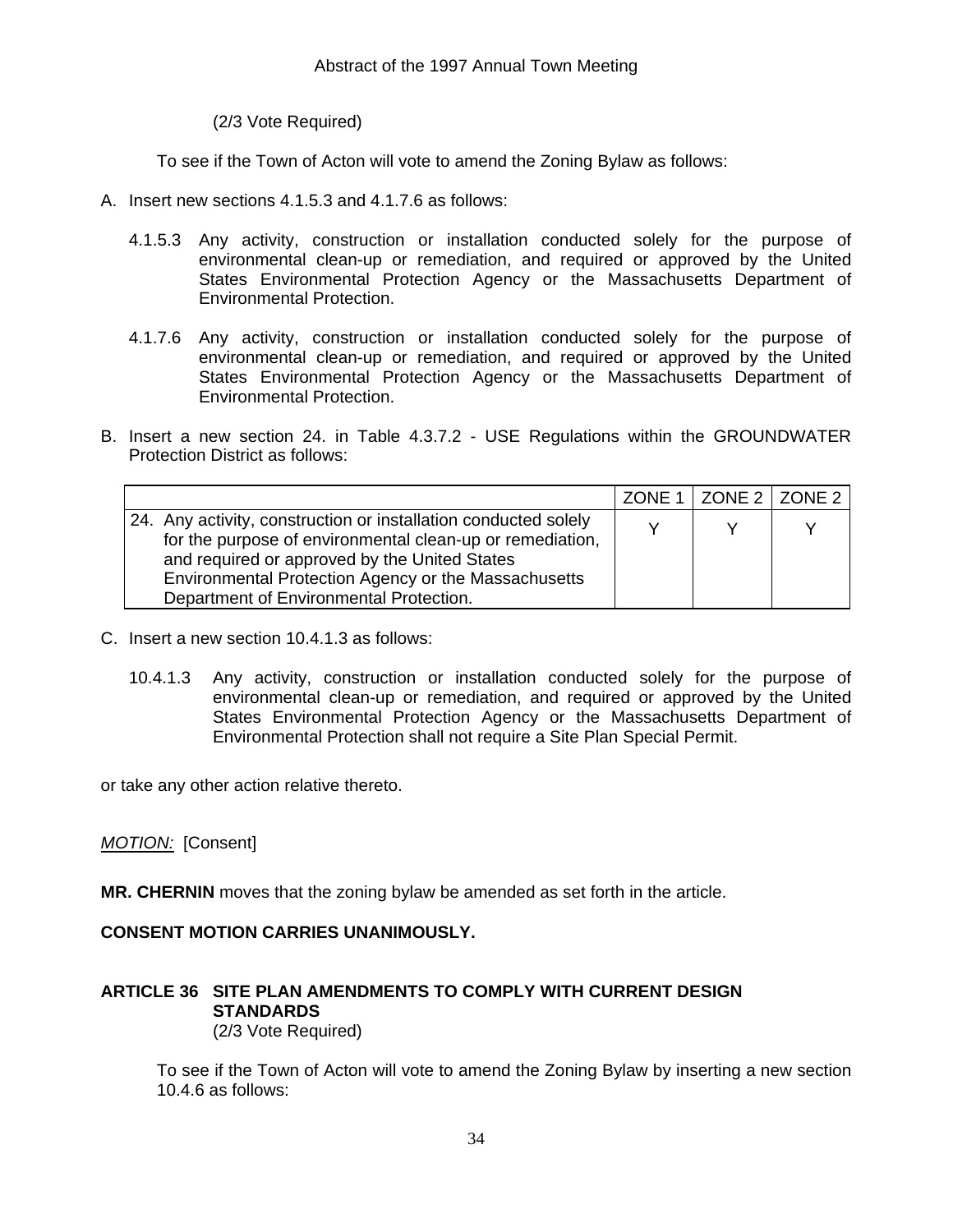10.4.6 When granting a Site Plan Special Permit or when approving an amendment thereto, the Board of Selectmen shall require, and in reviewing an application for a building permit, the Building Commissioner shall require that any repair, replacement, or reconstruction of improvements to the site, including but not limited to, drainage, exterior lighting, landscaping, pedestrian and vehicular circulation or parking facilities, required or approved by the Site Plan Special Permit, shall, to the extent practicable, comply with the currently applicable standards of this Bylaw, whether or not such repair, replacement or reconstruction requires a new Site Plan Special Permit. When evaluating an application for such repair, replacement, or reconstruction of existing facilities, the Board of Selectmen or the Building Commissioner shall consider the practicability of compliance with currently applicable standards in light of the existing site configuration, and the cost of compliance compared to the increase in public safety or convenience achieved thereby.

or take any other action relative thereto.

### *MOTION:*

**MR. HILL** moves that the zoning bylaw be amended as set forth in the article.

### **MOTION CARRIES.**

**TOTAL VOTE 78 YES 60 NO 18**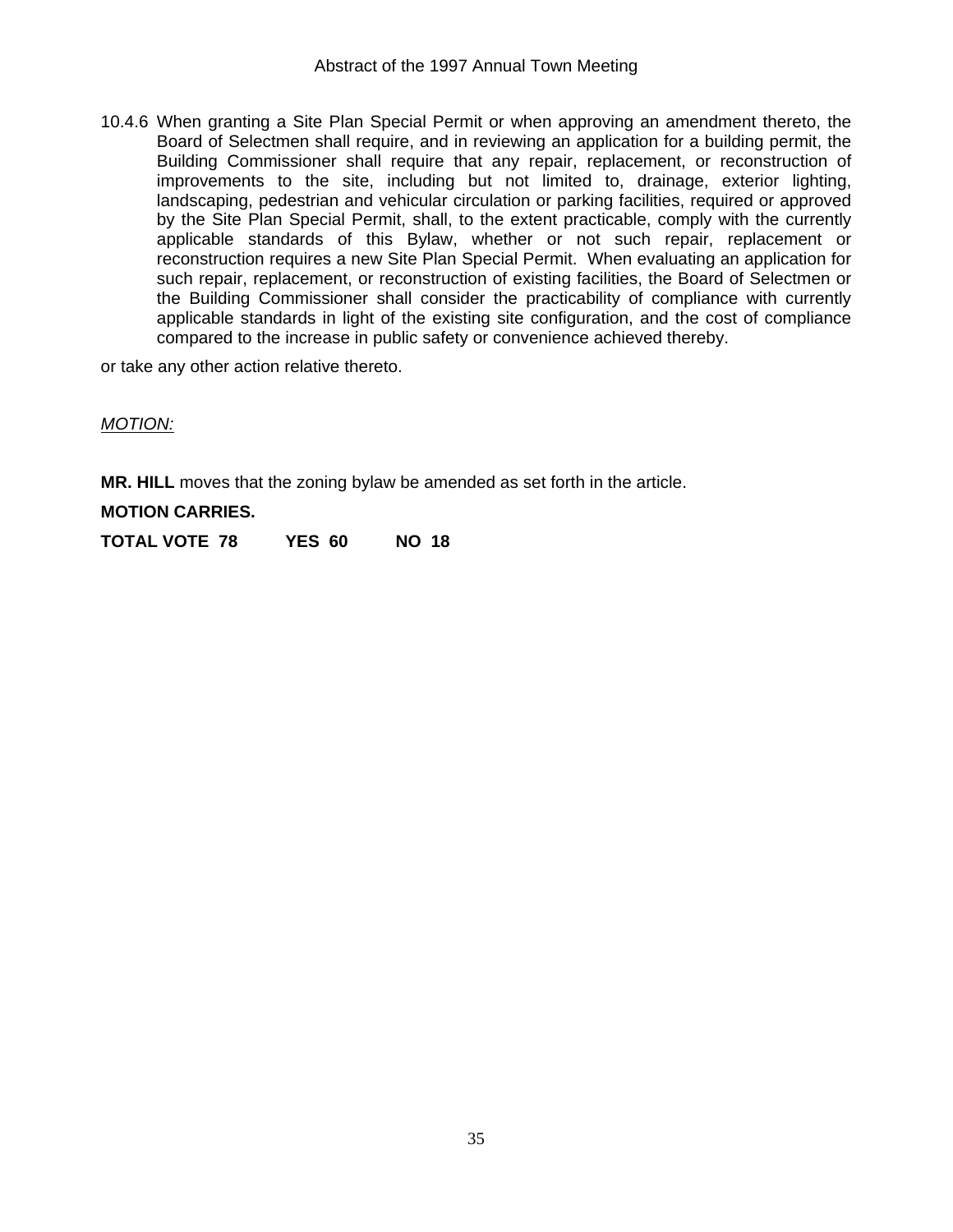### **ARTICLE 37 WIRELESS COMMUNICATION FACILITIES**

 **(**2/3 Vote Required)

To see if the Town of Acton will vote to amend the Acton Zoning Bylaw as follows:

- A. Insert a new section 3.4.10 as follows:
	- 3.4.10 Wireless Communication Facility A facility for the reception and transmission of personal wireless communication signals operated by a public utility or commercial entity licensed by the Federal Communications Commission. A Wireless Communication Facility shall include reception and transmission equipment and fixtures, such as antennae and satellite dishes, and associated electronic and mechanical equipment, any tower or other STRUCTURE designed or used primarily to support or elevate such fixtures, and any accessory STRUCTURE or BUILDING necessary to shelter the equipment.
- B. In the Table of Principal Uses add a new section 3.4.10, Wireless Communication Facility, as follows *(SPP = the use may be allowed by special permit; N = the use is not allowed; NR under Site Plan column = site plan special permit not required)*:

|        | <b>PRINCIPAL</b><br><b>USES</b>                    |                                                              |            | <b>RESIDENTIAL DISTRICTS</b> |           | <b>VILLAGE DISTRICTS</b> |                |            | <b>OFFICE</b><br><b>DISTRICTS</b> |            |            |
|--------|----------------------------------------------------|--------------------------------------------------------------|------------|------------------------------|-----------|--------------------------|----------------|------------|-----------------------------------|------------|------------|
|        |                                                    | $R-2$<br>$R - 4$<br>$R-8$<br>$R - 8/4$<br>$R-10$<br>$R-10/8$ | $R-A$      | R-AA                         | <b>VR</b> | SAV                      | <b>WA</b><br>V | <b>NAV</b> | EAV                               | $OP-1$     | OP-2       |
| 3.4.10 | <b>Wireless</b><br>Communicatio<br>n Facility (12) | <b>SPP</b>                                                   | <b>SPP</b> | N                            | N         | N                        | N              | N          | N                                 | <b>SPP</b> | <b>SPP</b> |

|         | <b>BUSINESS</b><br><b>DISTRICTS</b> |     |         | <b>SPECIAL</b><br><b>INDUSTRIAL DISTRICTS</b><br><b>DISTRICTS</b> |        |    |           |            |                                |                      |
|---------|-------------------------------------|-----|---------|-------------------------------------------------------------------|--------|----|-----------|------------|--------------------------------|----------------------|
| GB      | LВ                                  | KC. |         | GI                                                                | $11-1$ | IP | <b>SM</b> | ARC        | <b>PCRC</b><br>&<br><b>PUD</b> | <b>SITE</b><br>PI AN |
| SP<br>D | SP                                  | N   | SP<br>D | <b>SP</b><br>P                                                    | SP     | SP | SP        | <b>SPP</b> | $\overline{\phantom{a}}$       | <b>NR</b>            |

and add a new footnote (12) as follows:

- (12) Refer to Section 3.10 for specific standards for Wireless Communication Facilities and for certain categorical exemptions from the requirements set forth in the Table of PRINCIPAL USES.
- C. Insert a new section 3.10 as follows:
	- 3.10 Special Requirements for Wireless Communication Facilities.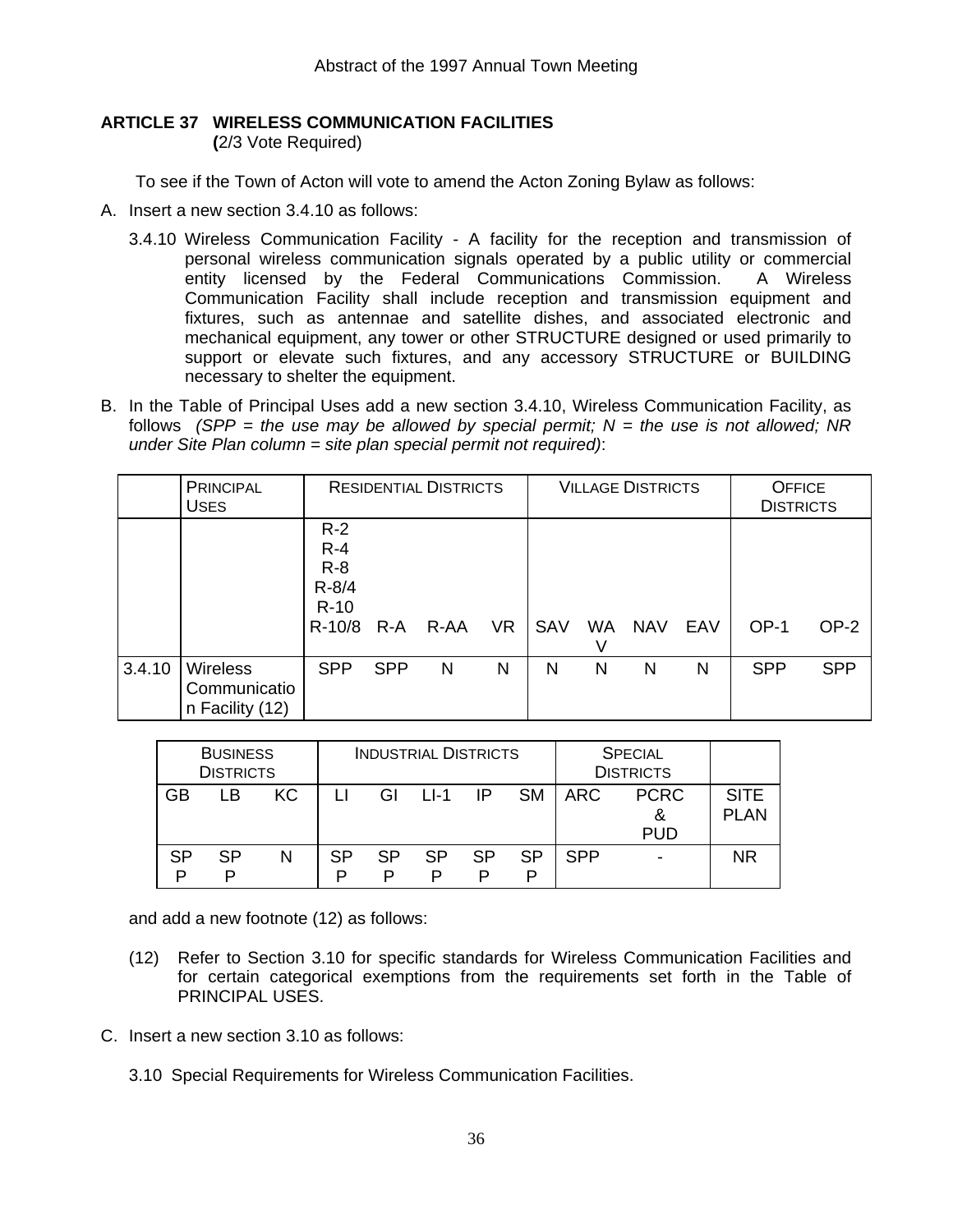- 3.10.1 Purpose The purpose of this section is as follows:
- 3.10.1.1 to minimize adverse impacts of wireless communication facilities, satellite dishes and antennae on adjacent properties, local historic districts and residential neighborhoods;
- 3.10.1.2 to limit the overall number and height of such facilities to what is essential to serve the public convenience and necessity; and
- 3.10.1.3 to promote shared USE of facilities to reduce the need for new facilities.
- 3.10.2 No Wireless Communication Facility shall be erected or installed except in compliance with the provisions of this Section 3.10.
- 3.10.3 Applicability This section 3.10 shall apply only to reception and transmission facilities for the purpose of personal wireless communication services. Nothing in this Bylaw shall be construed to regulate or prohibit customary installations for the reception of wireless communication signals at home or business locations, and nothing in this Bylaw shall be construed to regulate or prohibit an antenna installed solely for use by a federally licensed amateur radio operator, provided that the height of such antenna does not exceed applicable height limitations and, if freestanding, that it is set back from all LOT lines at least the distance equal to its height, but not less than the otherwise applicable minimum yard requirement.
- 3.10.4 General Requirements.
- 3.10.4.1 Lattice style towers and similar facilities requiring more than one leg or guy wires for support are prohibited, provided, however, additional equipment may be added to an existing lattice tower, and such a tower may be extended in height, by a special permit from the Planning Board under section 3.10.6, if the facility otherwise complies with that section and, in addition, the Planning Board finds that such addition or extension better serves the purposes of section 3.10 than a new facility.
- 3.10.4.2 All STRUCTURES associated with wireless communication facilities shall be removed within one year of cessation of USE.
- 3.10.4.3 Night lighting of Wireless Communication Facilities is prohibited except for low intensity security lights installed at or near ground level.
- 3.10.4.4 Section 6 of the Acton Zoning Bylaw shall not apply to Wireless Communication Facilities.
- 3.10.4.5 At least one sign shall be installed in a visible location at the base of, or otherwise near, every Wireless Communication Facility that provides the telephone number where the operator in charge can be reached on a 24-hour basis.
- 3.10.4.6 Nothing in this Bylaw shall be construed to regulate or prohibit a wireless communication facility on the basis of the environmental effects of radio frequency radiation (RFR) emissions, provided the facility complies with regulations of the Federal Communications Commission concerning such emissions.
- 3.10.5 Categorical Exemptions: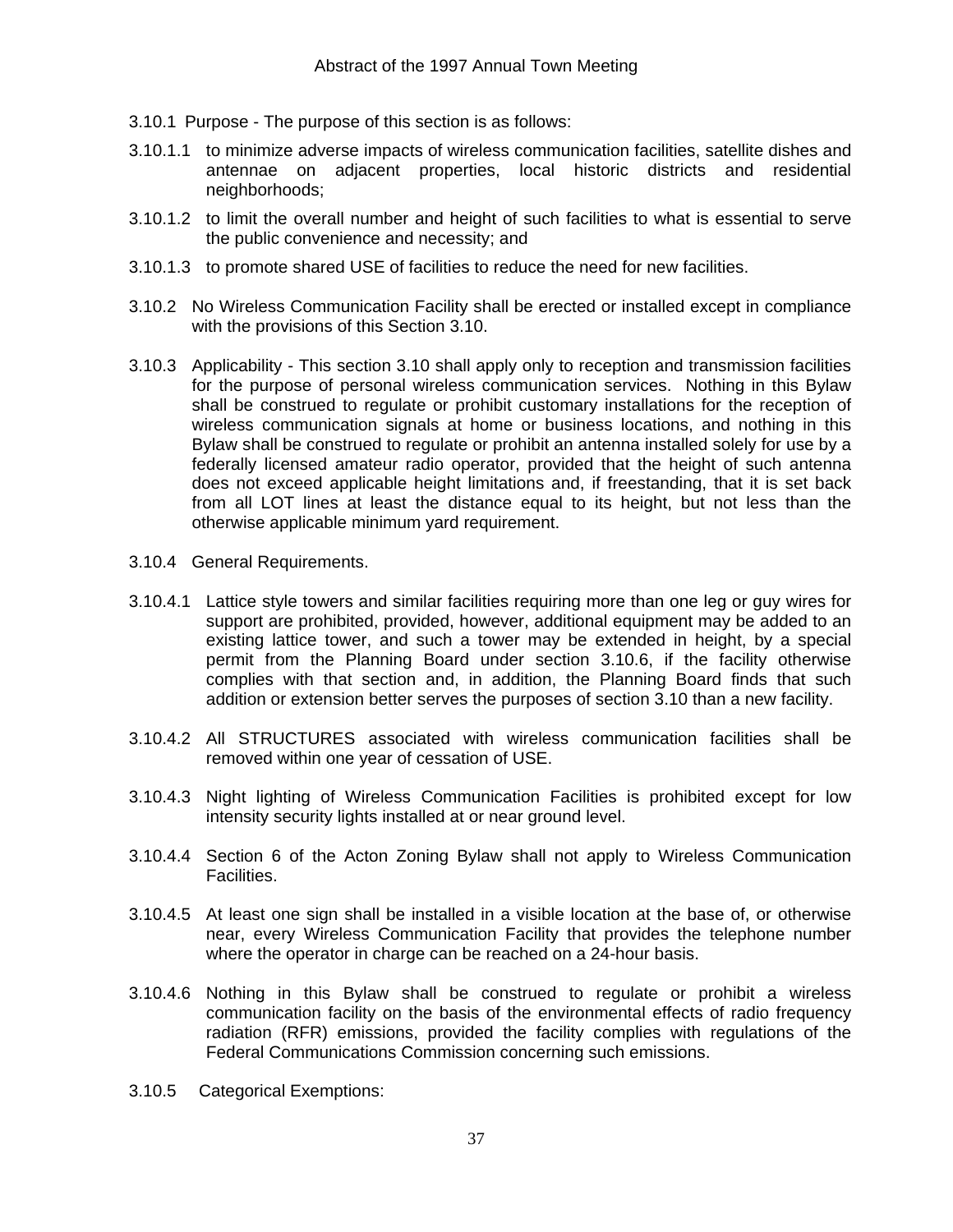- 3.10.5.1 In all zoning districts, a Wireless Communication Facility shall be allowed and no special permit shall be required,
	- a) if the Wireless Communication Facility does not exceed 3 feet in diameter and 12 feet in height and is otherwise in compliance with applicable dimensional requirements of this Bylaw, or
	- b) if the Wireless Communication Facility is located entirely, except for necessary wiring, within a BUILDING or STRUCTURE that is occupied or used primarily for other purposes.
- 3.10.5.2 In the Office Districts (OP-1, OP-2), the Industrial Districts (LI, GI, LI-1, IP, SM), the General Business District (GB), and the Limited Business District (LB), a Wireless Communication Facility shall be allowed and no special permit shall be required, if its height does not exceed applicable height limitations and, if freestanding, it is set back from all LOT lines at least the distance equal to the height of the facility, but not less than the otherwise applicable minimum yard requirement.
- 3.10.6 In all other cases, any new Wireless Communication Facility, and any increase in height or size, or reconstruction or replacement of an existing Wireless Communication Facility shall not be allowed without a special permit from the Planning Board in accordance with M.G.L. ch. 40A, s.9, subject to the following regulations, conditions and limitations:
- 3.10.6.1 The Wireless Communication Facility shall not exceed a height of 175 feet from ground level, or to a height that requires it to be illuminated at night under Federal Aviation Administration or Massachusetts Aeronautics Commission regulations, whichever is less.
- 3.10.6.2 In all Residential Districts, the Wireless Communication Facility shall be set back from all LOT lines at least the distance equal to the height of the facility, but not less than the otherwise applicable minimum yard requirement.
- 3.10.6.3 The Wireless Communication Facility shall be located a minimum of 500 feet away from a Local Historic District boundary.
- 3.10.6.4 The Wireless Communication Facility shall be located a minimum distance from any existing residential BUILDING that is at least twice the height of the Facility, unless the residential BUILDING and the facility are located on the same LOT.
- 3.10.6.5 Any Wireless Communication Facility that is not located in or on a BUILDING or STRUCTURE occupied or used for some other PRINCIPAL USE shall be designed to accommodate the maximum number of users technologically practical but not less than three. The Planning Board may require the owner of such Facility to permit other users to use such Facility upon payment of a reasonable charge, which shall be determined by the Planning Board if the parties cannot agree.
- 3.10.6.6 Fencing shall be provided to control unauthorized entry to the Wireless Communication Facility.
- 3.10.6.7 The Special Permit application for a Wireless Communication Facility shall be accompanied by a plan showing the location of such Facility in relation to lot lines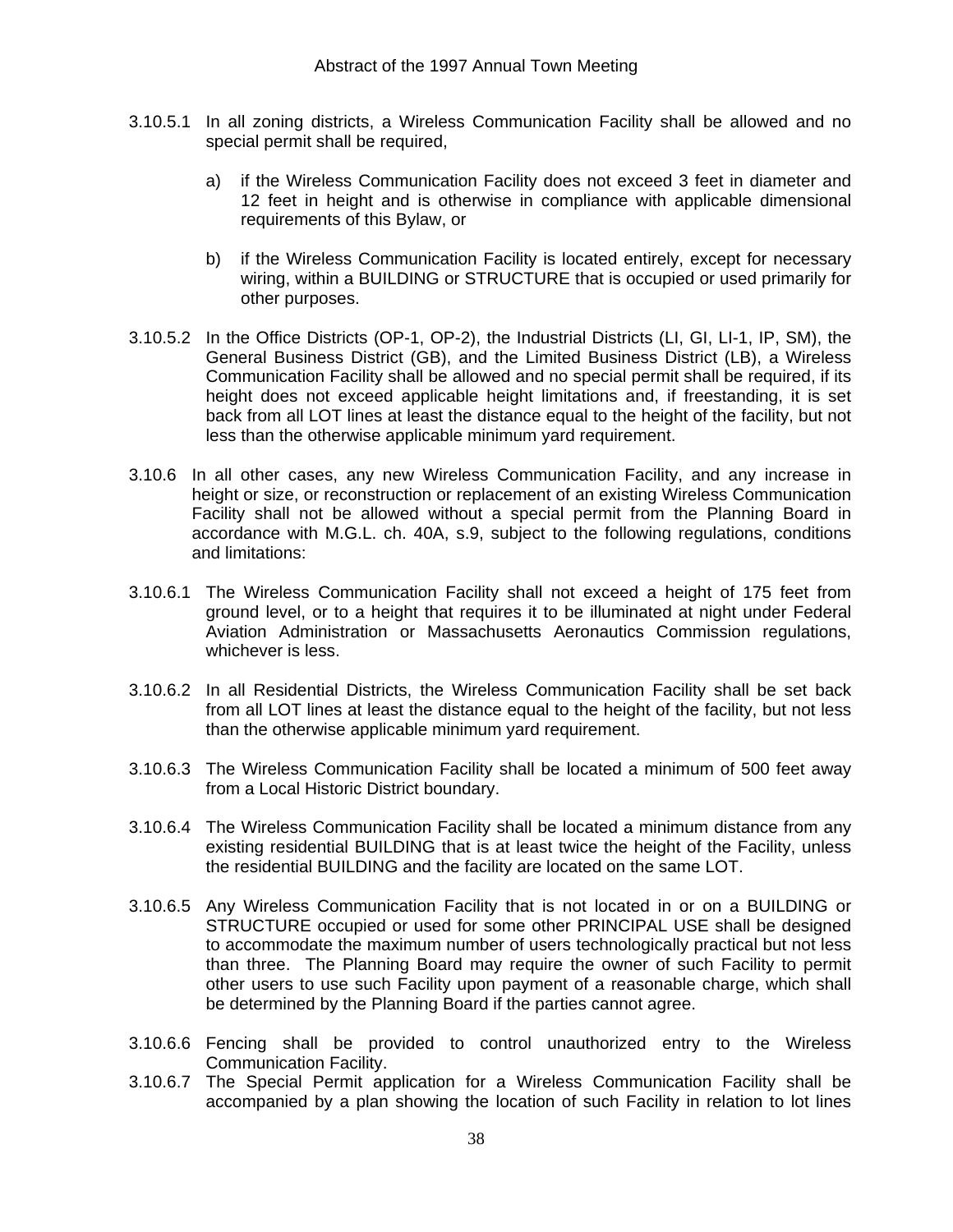and all BUILDINGS within 500 feet, and plans for the installation or construction of the facility adequate to show compliance with the provisions of this section, and such supplemental information as may be required by the Planning Board in the Rules and Regulations for a Special Permit for Wireless Communication Facilities.

- 3.10.6.8 Mandatory Findings The Planning Board shall not issue a special permit for a Wireless Communication Facility unless it finds that the Wireless Communication Facility:
	- a) is designed to minimize any adverse visual or economic impacts on abutters and other parties in interest, as defined in M.G.L. c. 40A, s.11;
	- b) cannot for technical or physical reasons be located on an existing Wireless Communication Facility that provides similar coverage;
	- c) cannot be located at any other practicably available site that is less visible to the general public due to technical requirements, topography or other unique circumstances. The applicant shall have the burden of showing what alternative sites it considered and why such sites are not practicably available;
	- d) is not designed and constructed any larger or higher than the minimum height and size necessary to accommodate its anticipated future USE and cannot be further reduced in height due to technical requirements, topography or other unique circumstances;
	- e) is sited in such a manner that it is suitably screened and, to the extent possible, not visible from residential BUILDINGS or public STREETS within 500 feet;
	- f) is colored so that it will, as much as possible, blend in with its surroundings when viewed from residential BUILDINGS or public STREETS within 500 feet; using, if necessary, different colors to blend in the facility as invisibly as possible with the landscape or buildings on the ground and the sky above the tree or BUILDING line;
	- g) is designed to accommodate the maximum number of users technologically practical but not less than three;
	- h) is necessary because the owner of an existing Wireless Communication Facility will not permit the applicant to place an additional Wireless Communication Facility in the same location;
	- i) is in compliance with applicable Federal Aviation Administration (FAA), Federal Communications Commission (FCC), Massachusetts Aeronautics Commission, and the Massachusetts Department of Public Health regulations;
	- j) complies with all applicable requirements of this Bylaw, including section 10.3.

or take any other action relative thereto.

### *MOTION:*

**MR. TOLLEY** moves that the zoning bylaw be amended as set forth in the article.

MR. MILLER moves to amend the zoning bylaw by adding the following sentence after Section 3.10.6.7: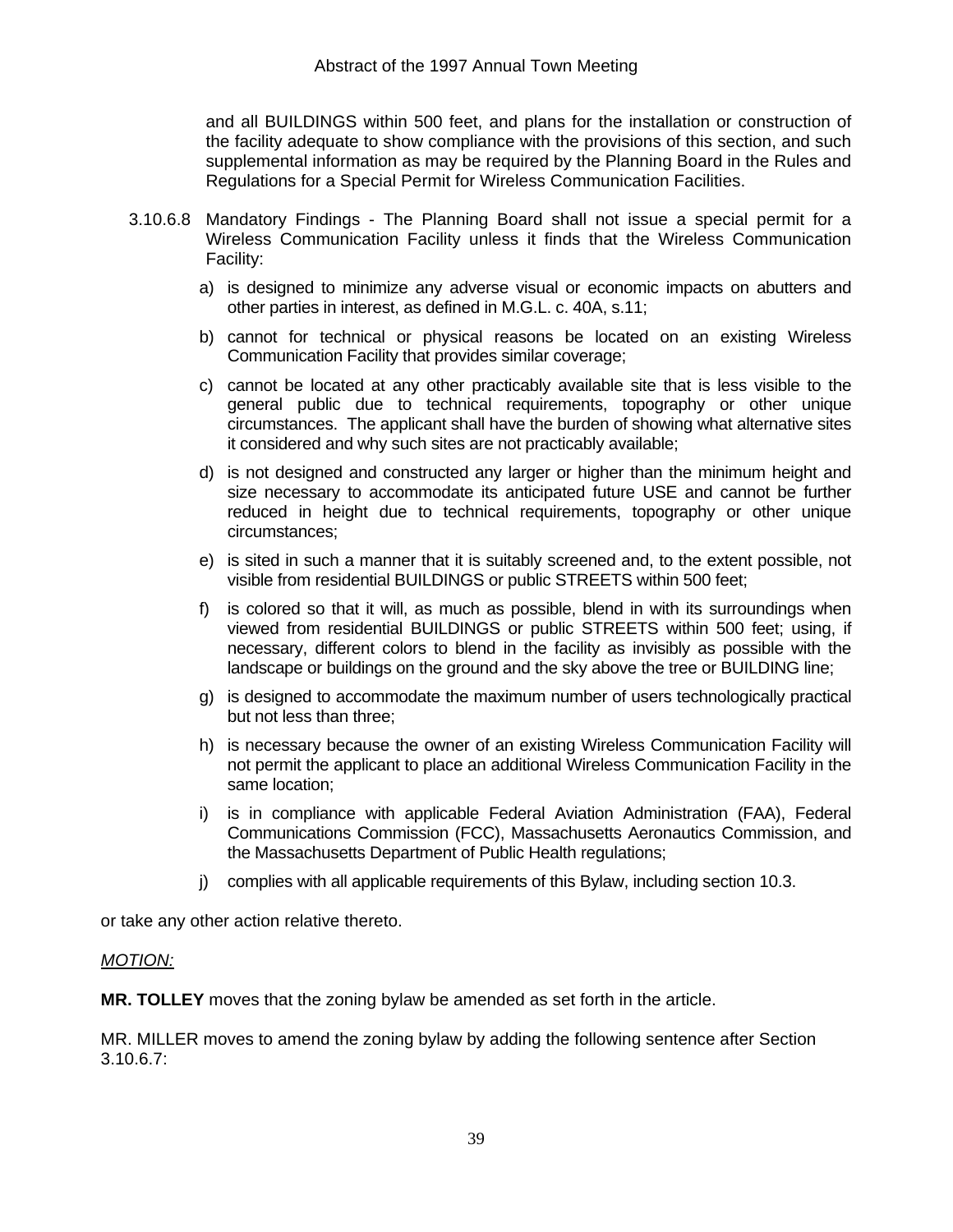The application shall also include maps showing areas where the proposed top of the wireless communication facility will be visible when there is vegetation and when there is not.

### **AMENDED MOTION CARRIES.**

**TOTAL VOTE 42 YES 40 NO 2** 

### **ARTICLE 38\* CORRECTIONS, CLARIFICATIONS AND MINOR MODIFICATIONS**  (2/3 Vote Required)

 To see if the Town of Acton will vote to amend the Zoning Bylaw and Zoning Map as follows:

- A. Amend the Zoning Map (Map No. 1) as follows:
	- 1. Rezone from General Industrial (GI) to Residence 10 (R-10) a parcel of land shown on the 1996 Town Atlas as situated between parcel B-6/9, the Acton town boundary to Carlisle, and the Penn Central Railroad Co.
	- 2. Rezone from Residence 8 (R-8) to Residence 10/8 (R-10/8) a parcel of land shown on the 1996 Town Atlas as situated between parcel D-6/3, the Acton town boundary to Carlisle, and the Acton town boundary to Concord.
	- 3. Rezone from Residence 2 (R-2) to Residence 8/4 (R-8/4) the following parcels of land:
		- 1) A parcel of land shown on the 1996 Town Atlas as situated between parcels I-2/3, I-2/31, I-2/32, I-2/57, I-2/82 and I-2/83, and the Acton Town boundary to Maynard.
		- 2) A parcel of land shown on the 1996 Town Atlas as parcel I-2/83.
		- 3) A parcel of land shown on the 1996 Town Atlas as parcel I-2/84.
- B. Amend the Zoning Map (Map No. 1) as follows:

 Zone to North Acton Village (NAV) Parcels V, W, X, Y, and Z, all as shown on a plan entitled Rex Lane Definitive Subdivision, Acton, Mass., prepared for the Town of Acton by Stamski and McNary, Inc., dated November 15, 1996.

- C. In section 3, Table of Principal Uses, under Special Districts, delete the column headed "PCRC & PUD", delete footnote (1), and re-number footnotes (2) through (12) *(footnotes 10 through 12 stem from previous articles in this warrant if adopted)* to become footnotes (1) through (11) respectively.
- D. Amend section 3.3.2.9.b) of the Zoning Bylaw by replacing in the second sentence the words "in existence prior to 1950" with the new words as follows:

"continuously in existence since prior to 1950".

E. Delete section 3.5.14 *(section 3.5.14 has been changed to section 3.5.13 if Article 33 of this Warrant was adopted)* and replace it with a new section 3.5.14 *(3.5.13)* as follows: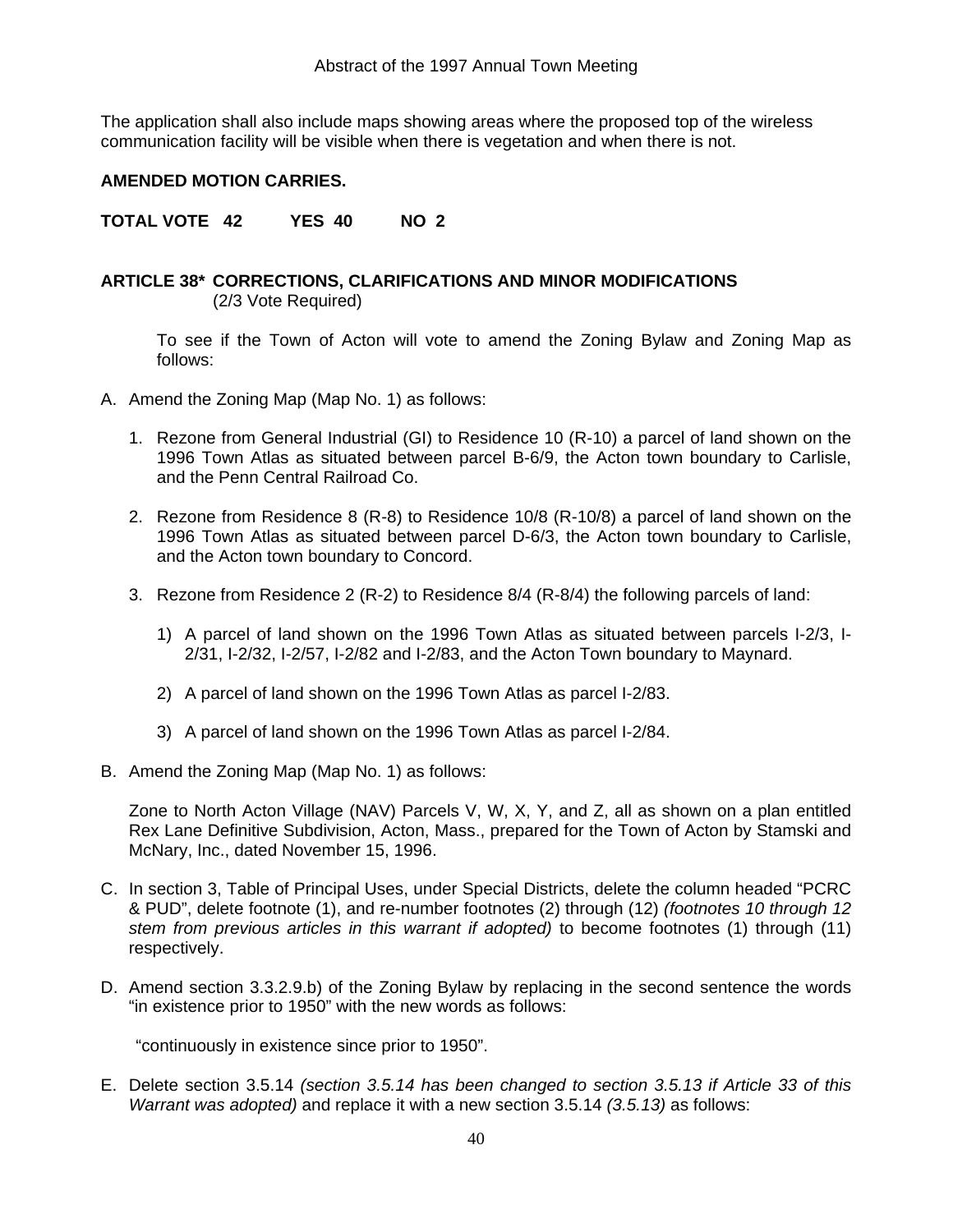- 3.5.14*(3.5.13)* Building Trade Shop An establishment for use by the practitioner of a building trade such as a carpenter, welder, plumber, electrician, builder, mason, landscaping contractor, lawn care service, or similar occupation.
- F. Delete section 3.5.20 *(section 3.5.20 has been changed to section 3.5.19 if Article 33 of this Warrant was adopted)* and replace it with a new section 3.5.20 *(3.5.19)* as follows:
	- 3.5.20 *(3.5.19)* Light Vehicular and Equipment Sales or Leasing Salesroom and related facilities, including but not limited to open air display, for the sale and long term lease of automobiles, light trucks with a maximum of two axles, motorcycles, one axle trailers, recreational vehicles, and similar vehicles; boats; or light industrial or farm equipment.
- G. Delete the last sentence of section 3.5.24 *(section 3.5.24 has been changed to section 3.5.23 if Article 33 of this Warrant was adopted)*.
- H. Insert a new third sentence in the lead paragraph of section 3.8.1.5 as follows:

"Common Drives shall not serve more than 12 LOTS."

- I. Delete section 3.8.2.1 and replace with a new section 3.8.2.1 as follows:
	- 3.8.2.1 The rental of automobiles, light trucks or trailers, and similar light motor vehicles provided that such rental is secondary to the operation of 1) a Motor Vehicle Service Station allowed under section 3.5.18 *(3.5.17 if Article 33 is adopted)*, 2) a USE permitted under section 3.5.12 - General Services *(3.5.11 - Services if Article 33 is adopted)*, or 3) Light Vehicular and Equipment Sales or Leasing allowed under section 3.5.20 *(3.5.19 if Article 33 is adopted)*.
- J. Delete section 4.1.3.1 and replacing it with new section 4.1.3.1 as follows:
	- 4.1.3.1 The Base Flood elevations for AE-Zones shall be the regulatory elevations from Table 3 and the cross section locations from the Flood Profiles contained in the "Flood Insurance Study, Town of Acton, January 6, 1988" published by the Federal Emergency Management Agency (FEMA).
- K. Delete section 7.8.6.1 and replace it with a new section 7.8.6.1 as follows:
	- 7.8.6.1 One FREESTANDING SIGN may be ERECTED on a LOT provided that no BUILDING on the LOT is located within 30 feet of the sideline of the STREET nearest which the FREESTANDING SIGN is ERECTED.

or take any other action relative thereto.

*MOTION:* [Consent*]*

**MR. HALM** moves that the zoning bylaw be amended as set forth in the article.

### **CONSENT MOTION CARRIES UNANIMOUSLY**.

### **ARTICLE 39 LONG-RANGE PLANNING AND TRAFFIC MANAGEMENT**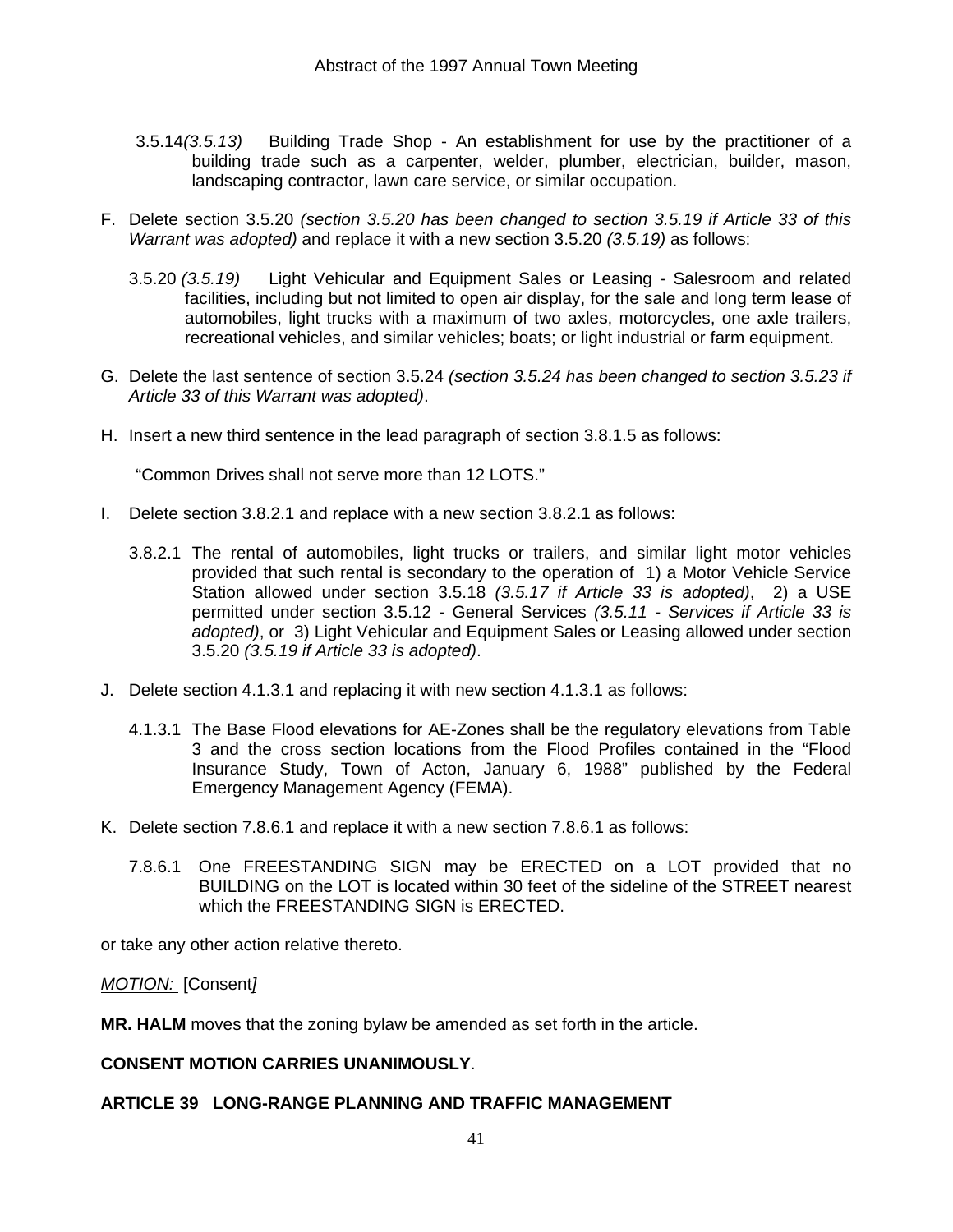### (Majority Vote Required)

 To see if the Town will raise and appropriate, or appropriate from available funds, the sum of \$135,000, or any other sum, to be expended by the Town Manager for professional assistance to conduct a Master Plan Update and a limited Route 27 Corridor Study as listed below,:

| A. Master Plan Update              |       | \$70,000  |
|------------------------------------|-------|-----------|
| B. Route 27 Corridor Traffic Study |       | \$65,000  |
|                                    | Total | \$135,000 |

or take any other action relative thereto.

### *MOTION:*

**MR. KABAKOFF** moves that the Town raise and appropriate \$135,000.00 to be expended by the Town Manager for professional services to conduct a Master Plan Update and a limited Route 27 Corridor Study as listed in this Article.

### **MOTION CARRIES UNANIMOUSLY.**

### **ARTICLE 40 AMEND TOWN BYLAWS - GROUND WATER CLEANUP STANDARDS** (Majority Vote Required)

 To see if the Town will vote to amend the Town Bylaws by adding the following section, or take any other action relative thereto:

### **Town of Acton Ground Water Cleanup Standards Bylaw**

1. Authority

This Bylaw is adopted by the Town of Acton under its Home Rule Authority pursuant to Article 89, Section 6 of the Amendments to the Massachusetts Constitution (the Home Rule Amendment), its police powers to protect the public health, safety, welfare, and its authorization under Massachusetts General Laws Chapter 40, Section 21, and its authority to plan for the prevention, control and abatement of water pollution under M.G.L. c. 21, § 27  $(1)$ .

2. Purpose

The purpose of this Bylaw is to protect, preserve, improve and maintain the Town of Acton's existing and potential public drinking water sources and to assure public health and safety through the application of stringent environmental ground water quality clean up standards which assure restoration of any contaminated water resources area covered by this Bylaw to a fully useable condition.

- 3. Recitations
	- 3.1 The Town of Acton relies exclusively on groundwater sources within the Town as its sole source of public drinking water for residents, businesses and industries in the Town.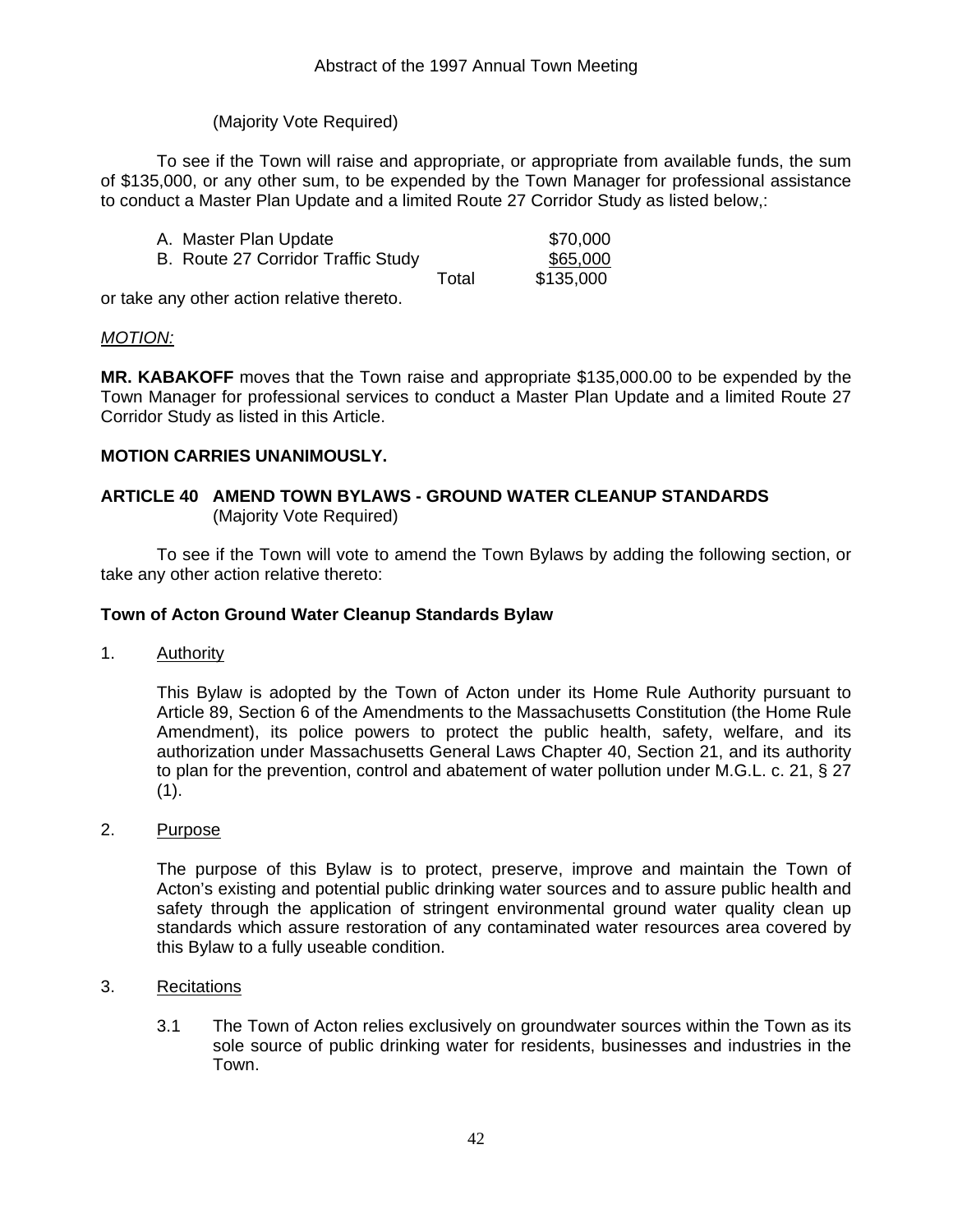- 3.2 There have been a number of documented releases and threats of release within the Town of "oil" and "hazardous material" as those terms are defined under Massachusetts General Laws Chapter 21E and the Massachusetts Contingency Plan, 310 CMR 40.0000 et.seq. (the "MCP").
- 3.3 Groundwater that serves as Acton's public water supply has been contaminated or threatened by various releases and threats of release within the Town of "oil" and "hazardous material".
- 3.4 Multiple contaminants in groundwater and/or multiple pathways of exposure to such contaminants has presented and continues to present extraordinary risks to Acton's present and future public drinking water supply sources.

### 4. Definitions

The following terms shall have the following meanings in this Bylaw:

- 4.1 "Contaminant" means any physical, chemical, biological or radiological substance or matter in water. See 42 U.S.C. § 300f(6). The term "Contaminant" includes, without limitation, any material or substance defined as "oil" or "hazardous material" under Massachusetts General Laws Chapter 21E or the Massachusetts Contingency Plan, 310 CMR 40.0000 et seq. (the "MCP").
- 4.2 "DEP" means the Department of Environmental Protection, its predecessors and/or its successors.
- 4.3 "Zone 1" shall be that area defined as "Zone 1 The Wellhead Protection Area" by Section 4.3.2.1 of the Acton Zoning Bylaw's Groundwater Protection District Regulations.
- 4.4 "DEP Approved Wellhead Protection Area" means the protective radius around a public water supply well or wellhead which has been approved by DEP as show on a DEP Bureau of Waste Site Cleanup Map of the Town of Acton dated October 25, 1996 produced by Mass. GIS and on file with the Town Clerk of the Town of Acton. In the event of a conflict between Section 4.3 and Section 4.4 hereof, the broader shall control.
- 4.5 "Zone 2" means that area of an aquifer which contributes water to a well under the most severe pumping and recharge conditions that can be realistically anticipated (180 days of pumping at safe yield, with no recharge from precipitation). See 310 CMR 22.02. Zone 2 shall include (a) all areas in the Town of Acton defined as "Zone 2 - The Recharge Protection Area" by Section 4.3.2.2 of the Acton Zoning Bylaw's Groundwater Protection District regulations, and (b) all areas in the Town of Acton depicted as Zone 2 as shown on a DEP Bureau of Waste Site Cleanup Map of the Town of Acton dated October 25, 1996 produced by Mass. GIS and on file with the Town Clerk of the Town of Acton. In the event of a conflict between Section 4.5(a), Section 4.5(b) and/or Section 4.6 hereof, the broader shall control.
- 4.6 "IWPA" means the Interim Wellhead Protection Area, an area extending to a onehalf mile radius from a public water supply wellhead with an approved pumping rate of 100,000 gallons per day or greater, that is intended to protect the wellhead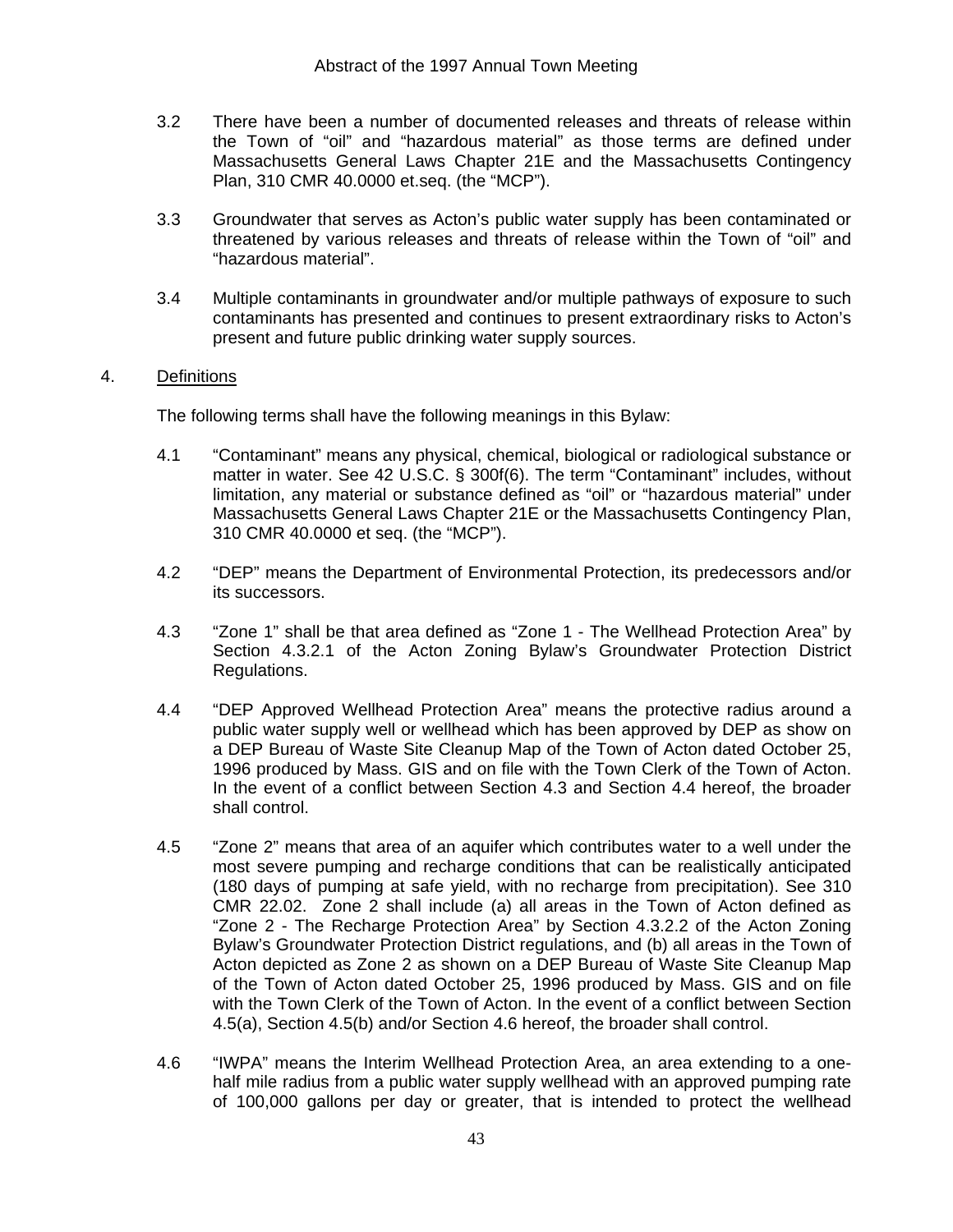pending the delineation of its Zone 2, as shown on a DEP Bureau of Waste Site Cleanup Map of the Town of Acton dated October 25, 1996 produced by Mass. GIS and on file with the Town Clerk of the Town of Acton. See 310 CMR 22.02.

- 4.7 "Fully useable condition" means that, with respect to any Resource Area covered by this Bylaw, Contaminant levels meet or surpass in cleanness on a permanent basis Groundwater Cleanup Standards established by this Bylaw throughout the Resource Area for each and every Contaminant.
- 4.8 "Potentially productive aquifer(s)" means all aquifers within Acton delineated by the U.S. Geological Survey as a high or medium yield aquifer, as shown on a DEP Bureau of Waste Site Cleanup Map of the Town of Acton dated October 25, 1996 produced by Mass. GIS and on file with the Town Clerk of the Town of Acton. See 310 CMR 40.0006.
- 4.9 "Cleanup" means any response action, removal action or remedial action undertaken pursuant to any federal or state environmental law, rule, regulation, order or decree involving the clean up or removal of any contaminant from the environment, including, without limitation, from land, waters and/or groundwaters.
- 4.10 "Ground Water Cleanup Standards" means the groundwater quality standards adopted by the Town of Acton pursuant to this Bylaw and are as follows: (1) Maximum Contaminant Level Goals ("MCLGs") established under the Safe Drinking Water Act for each Contaminant for which an MCLG has been established, see 40 CFR § § 141.50 - 141.52. and (2) where an MCLG for a specific Contaminant is zero, or where an MCLG for a specific Contaminant has not been promulgated, 1 part per billion ("ppb") for any such volatile organic compound ("VOC") and 5ppb total for all such VOC's.
- 4.11 "Resource Area" means and includes each and all of the following areas in the Town of Acton:
	- a. Zone 1 of all public water supply wells,
	- b. All DEP Approved Wellhead Protection Areas,
	- c. Zone 2 of all public water supply wells,
	- d. ALL IWPAs for a Public Water Supply, and
	- e. All Potentially Productive Aquifers.
- 5. Scope

Any Cleanup performed in the Town of Acton by a person potentially liable under Section 5(a) of General Laws Chapter 21E on, in, at, of or affecting any Resource Area(s) shall on a permanent basis meet or surpass in cleanness the Ground Water Clean Up Standards established by this Bylaw throughout the Resource Area for each and every Contaminant for which the Cleanup is or has been undertaken.

6. Application of Ground Water Cleanup Standards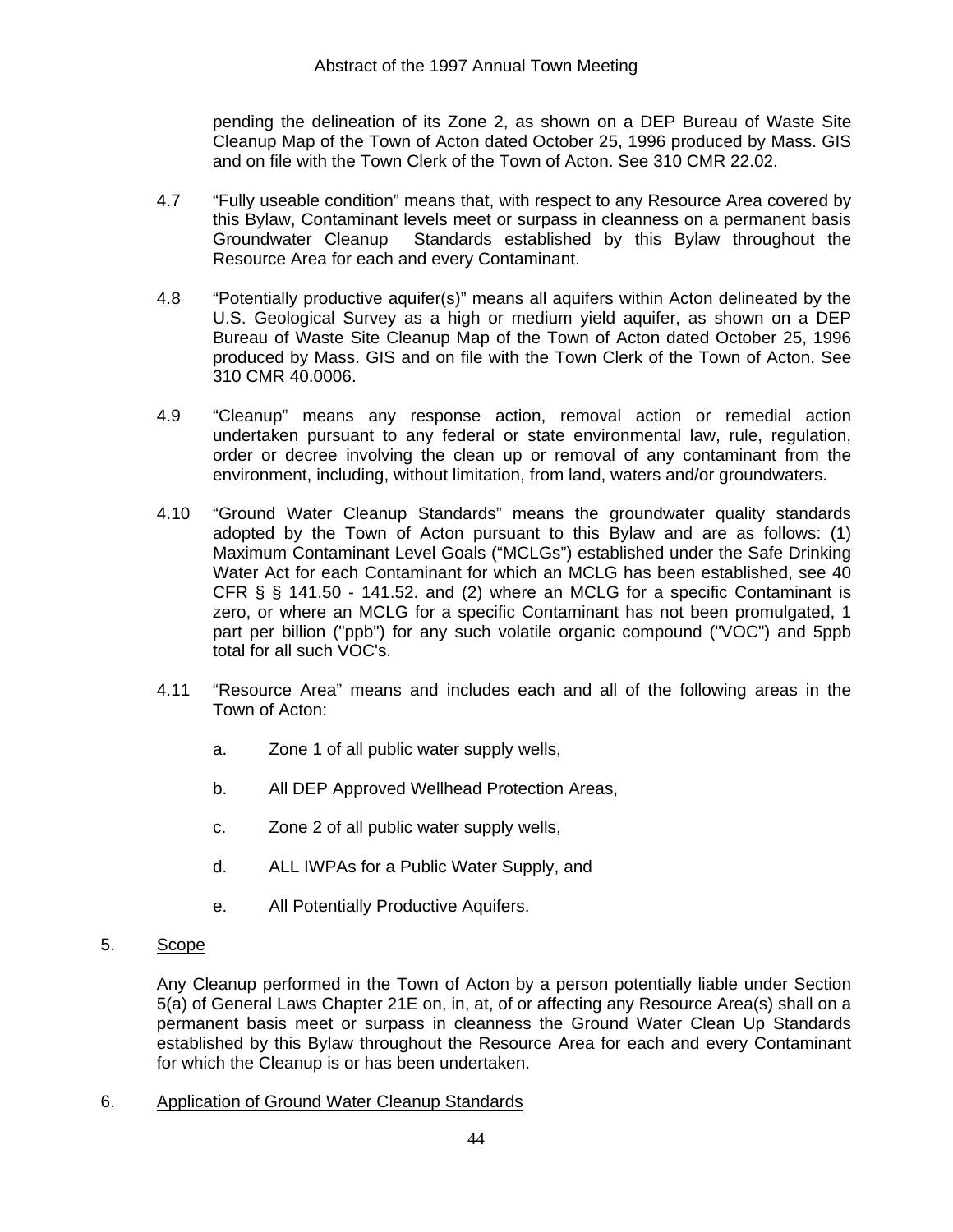All sampled locations throughout the Resource Area shall meet the Ground Water Clean Up Standards established by this Bylaw. No averaging of samples may be used to determine compliance with the Ground Water Cleanup Standards for any particular sampling point, Resource Area or any combination of Resource Areas. All Resource Areas which undergo a Cleanup must be restored to a fully useable condition.

### 7. Enforcement

The Board of Selectmen is authorized and empowered to enforce the provisions of this Bylaw. Pursuant to G.L. Chapter 40, Section 21, breach of this Bylaw shall be punishable by a penalty of three hundred dollars (\$300.00) for each offense. Each day during which a breach of this Bylaw continues shall constitute a separate offense. Without limitation, it shall constitute a breach of this Bylaw to discontinue for more than thirty (30) days or to abandon a Cleanup of a Resource Area without meeting the Groundwater Cleanup Standards of this Bylaw. Any breach of this Bylaw shall be deemed to cause irreparable harm to the Town of Acton and its citizens, resident**s**, and persons employed in the Town, entitling the Town of Acton to all appropriate injunctive relief in addition to all other available remedies provided by law.

#### 8. Variance From Groundwater Cleanup Standards

The Board of Selectmen shall have the power, after public hearing for which notice has been given by publication and posting , by mailing to the applicant, all abutters, all abutters to abutters, and the Acton Water District Commissioners, to grant upon petition with respect to a particular Cleanup a variance from the Groundwater Cleanup Standards of this Bylaw where the Board of Selectmen specifically finds that desirable relief may be granted without substantial detriment to the public good and without nullifying or substantially derogating from the intent or purpose of this Bylaw. In determining whether to grant such a variance, the Board of Selectmen should consider the following:

- (i) the ability of the applicant to demonstrate that its contribution to a discharge, release, or disposal of the Contaminants at issue can be distinguished from the contribution of other parties;
- (ii) the amount and concentration of the contaminants involved;
- (iii) the degree of toxicity and the fate and transport of the contaminants involved;
- (iv) the degree of involvement by the applicant in the generation, transportation, treatment, storage, or disposal of the contaminants involved;
- (v) the degree of care exercised by the applicant with respect to the contaminants concerned, taking into account the characteristics of such contaminants;
- (vi) the degree of cooperation by the applicant with the Federal, State or local officials to prevent any harm to the public health, safety, welfare, or environment;
- (vii) alternatives proposed by the applicant to protect the public health, safety, welfare and the environment including, without limitation, any prospective contribution by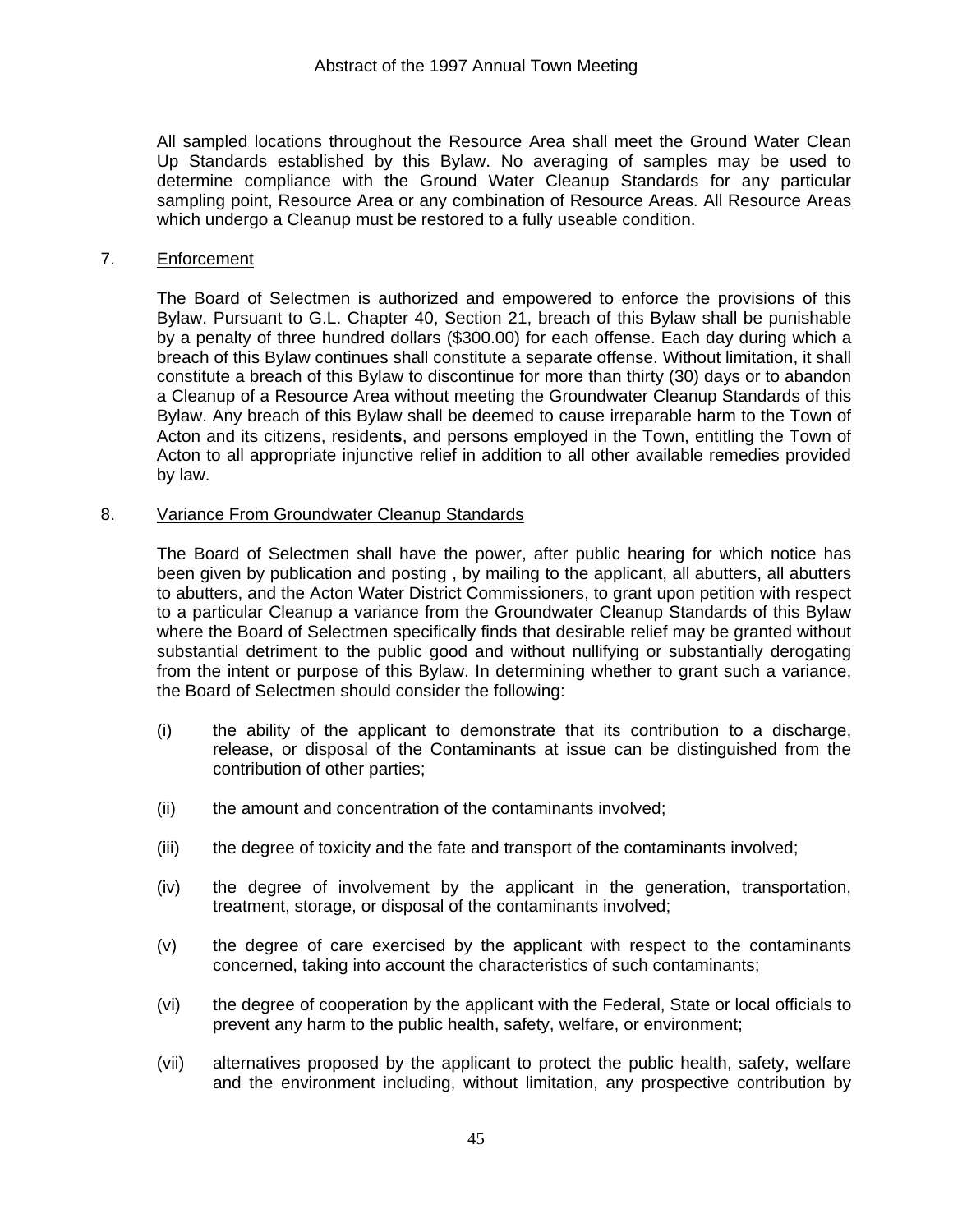the applicant to costs of treatment of the affected groundwater before its distribution within Acton's public water supply; and

(viii) whether achievement of the Ground Water Cleanup Standards is technologically infeasible or not cost-effective based on the limits of best available technology, the marginal costs, the marginal benefits, and the risks to the public health, safety, welfare and the environment.

The Board of Selectmen may impose conditions, safeguards and limitations in such a variance to protect the public health, safety, welfare and the environment and to effectuate the purposes of this Bylaw.

### 9. Applicability

This Bylaw shall apply to any existing, ongoing or proposed Cleanup to the maximum extent permitted by law.

- 10. Severability
- If any part of this Bylaw is adjudicated invalid, the remaining parts shall remain in full force and effect. If this Bylaw is adjudicated invalid or inapplicable in any area or zone, it shall remain valid and applicable to the maximum geographical extent possible.

#### *MOTION:*

**MR. KABAKOFF** moves that the Town amend the Town Bylaws by adding a new Chapter R "Ground Water Cleanup Standards" as set forth in the article, except that various Sections shall be amended as set forth in the handout distributed to the Town Meeting.

### **MOTION CARRIES**.

### **ARTICLE 41 SECTION 53E1/2 SELF-FUNDING PROGRAMS**

(Majority Vote Required)

 To see if the Town will vote pursuant to Section 53E1/2 of Chapter 44 of the Massachusetts General Law to continue revolving funds for the Local School system, Historic District Commission, the Building Department, Sealer of Weights and Measures, Health Inspectional Services, and Fire Department Fire Alarm Network, or take any other action relative thereto.

|                               | <b>FUND BALANCE</b> | <b>REVENUE</b> | <b>EXPENSE</b> |
|-------------------------------|---------------------|----------------|----------------|
|                               | 6/30/96             |                |                |
| <b>School Department</b>      |                     |                |                |
| Douglas At Dawn               | \$938               | \$1,000        | \$1,000        |
| Merriam Afternoons/Summer     | \$5,381             | \$30,000       | \$30,000       |
| <b>Gates Amazing Mornings</b> | \$1,575             | \$20,000       | \$20,000       |
| <b>Historic District Fees</b> | \$520               | 400            | 300            |
|                               |                     |                |                |

### **Building Department**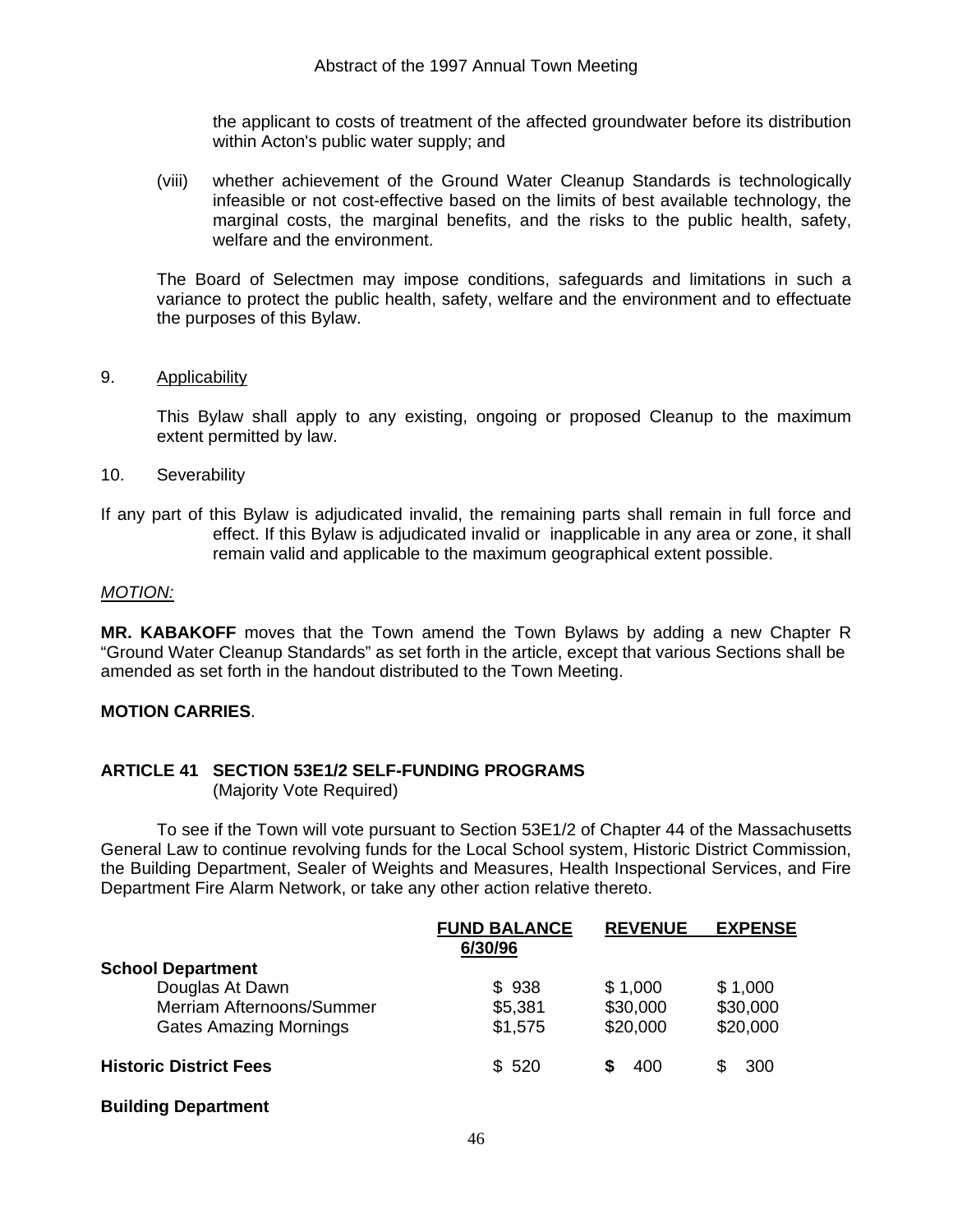| (Micro Film Fees, Electrical,<br>Plumbing and Gas Permits, Sign<br>Licenses and Periodic Inspection Fees) | \$45,865           | \$88,000             | \$87,348             |
|-----------------------------------------------------------------------------------------------------------|--------------------|----------------------|----------------------|
| <b>Sealer of Weights and Measure</b>                                                                      | \$1,261            | \$7,700              | \$7,670              |
| <b>Health Department</b><br><b>Food Service Inspections</b><br><b>Hazardous Materials Inspection Fees</b> | \$2,243<br>\$9,302 | \$24,000<br>\$16,500 | \$23,860<br>\$15,770 |
| <b>Fire Department</b><br><b>Fire Alarm Network</b>                                                       | 0                  | \$30,000             | \$30,000             |

### *MOTION:*

**MR. KABAKOFF** moves that the revolving funds for the Local School System, Historic District Commission, Building Department, Sealer of Weights and Measures, Health Department and Fire Department be established for FY 1998 in the amounts and for the purposes as set forth in the article.

### **MOTION CARRIES UNANIMOUSLY.**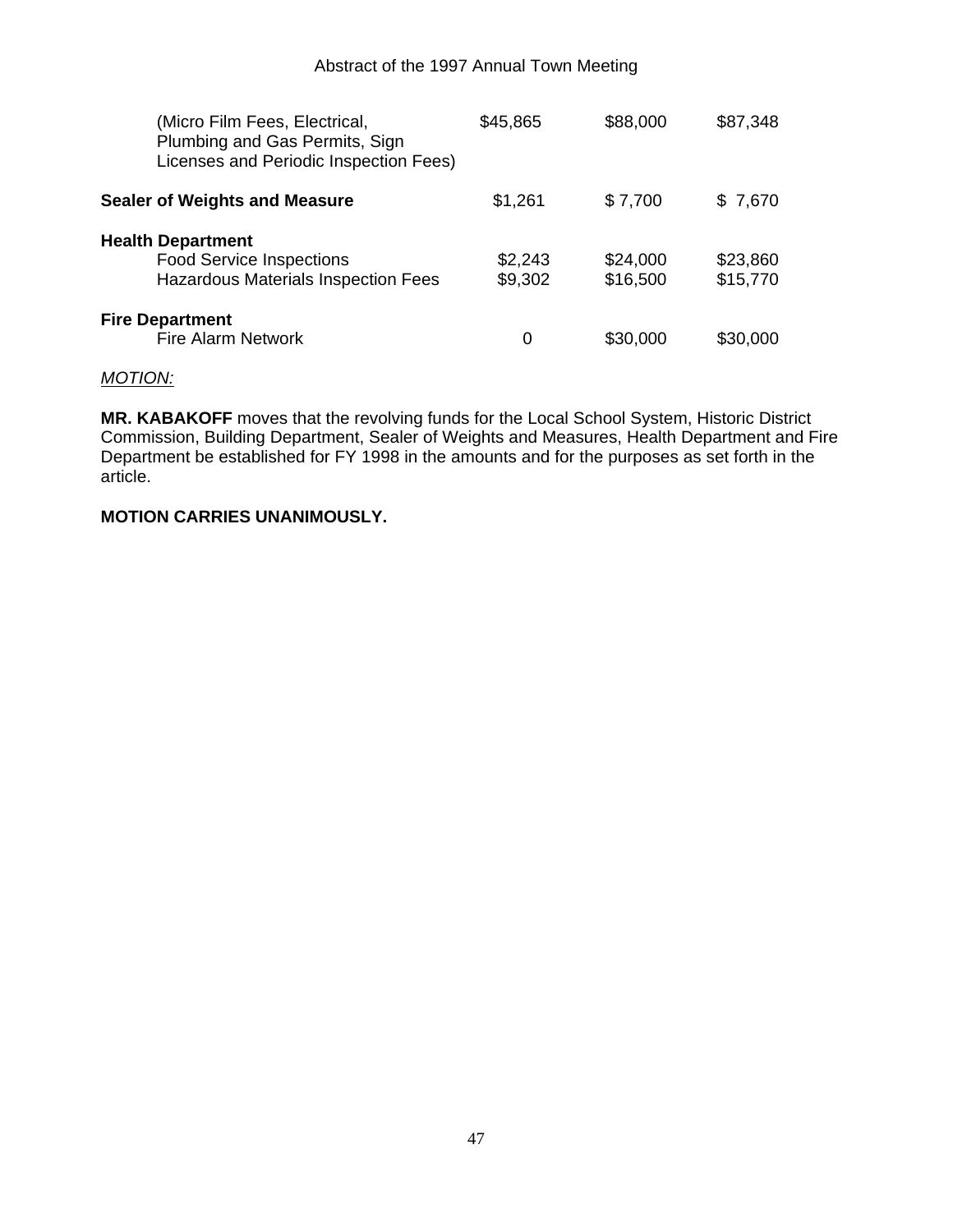### **ARTICLE 42. TOWN BOARD SUPPORT - SPECIAL PROJECTS**

(Majority Vote Required)

 To see if the Town will raise and appropriate, or appropriate from available funds, \$10,000, or any other sum, to be expended by the Town Manager for the on-going expenses of the Acton Boxborough Cultural Council and the Land Stewardship Sub-Committee of the Conservation Commission as listed below:

| A., Cultural Council              | \$5,000  |
|-----------------------------------|----------|
| B. Land Stewardship Sub-Committee | \$5,000  |
| Total                             | \$10,000 |

or take any other action relative thereto.

### *MOTION:*

**MS. TAVERNIER** moves that the Town raise and appropriate \$10,000.00 to be expended by the Town Manager for the on-going expenses of the Acton Boxborough Cultural Council and the Land Stewardship Sub-Committee of the Conservation Commission as listed in the Article.

### **MOTION CARRIES UNANIMOUSLY.**

### **ARTICLE 43 CAPITAL IMPROVEMENTS, INFRASTRUCTURE- SIDEWALKS**  (Majority Vote Required)

 To see if the Town will raise and appropriate, or appropriate from available funds, the sum of \$73,000, or any other sum, to be expended by the Town Manager for the development of sidewalks, or take any other action relative thereto.

### *MOTION:*

MR. MULLIN moves that the Town raise and appropriate \$73,000.00 to be expended by the Town Manager for the purpose of constructing sidewalks and that to raise such amount, \$73,000.00 be transferred from Free Cash.

### **MOTION CARRIES UNANIMOUSLY**.

### **ARTICLE 44 CAPITAL IMPROVEMENTS, FACILITIES AND EQUIPMENT-REPAIR AND RENOVATIONS**  (Majority Vote Required)

 To see if the Town will raise and appropriate, or appropriate from available funds the sum of \$97,500, or any other sum, to be expended by the Town Manager for the various purposes listed below:

### **Estimated Cost**

| A. Town Hall Painting          | \$40,000 |
|--------------------------------|----------|
| <b>B. DPW Door Replacement</b> | \$15,000 |
| C. Fire Station Roof Repairs   | \$36,000 |
| D. Slice Seeder                | \$6,500  |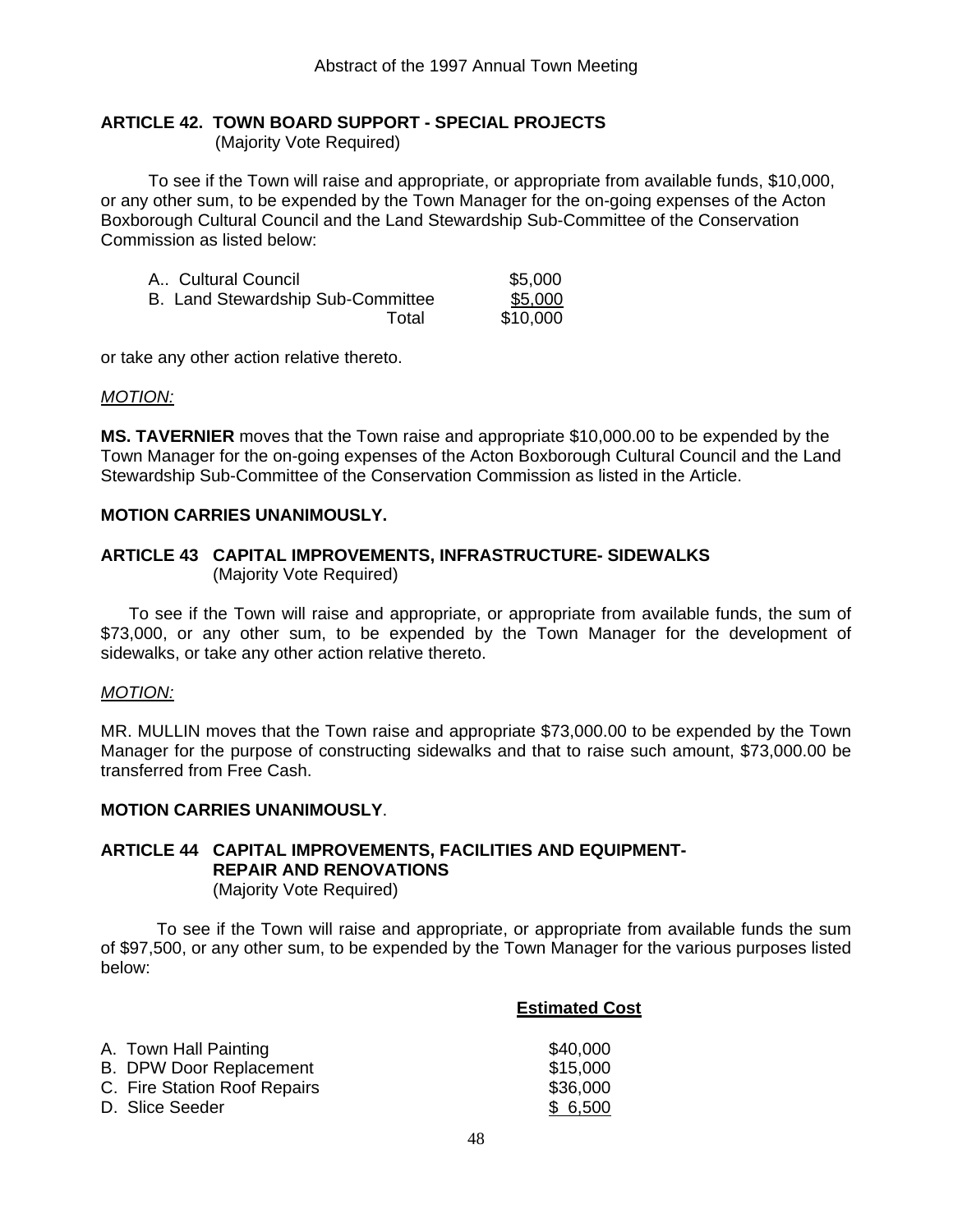Total \$97,500

or take any other action relative thereto.

*MOTION:*

**MR. FRIEDRICHS** moves that the Town raise and appropriate \$97,500.00 to be expended by the Town Manager for the purpose of purchasing equipment and making infrastructure repairs as listed in the Article and that to raise such amount, \$97,500.00 be transferred from Free Cash.

### **MOTION CARRIES UNANIMOUSLY.**

# **ARTICLE 45 CAPITAL IMPROVEMENTS - VEHICLE REPLACEMENTS**

(Majority Vote Required)

 To see if the Town will raise and appropriate, or appropriate from available funds, the sum of \$186,000, or any other sum, to be expended by the Town Manager for the various purposes listed below:

|                                 |       | <b>Estimated Cost</b> |
|---------------------------------|-------|-----------------------|
| A. Replace Five ton dump truck  |       | \$67,000              |
| B. Replace 2 1/2 ton rack truck |       | \$46,000              |
| C. Replace 1/2 ton pick up      |       | \$22,000              |
| D. Replace Crawler Loader       |       | \$30,000              |
| E. Replace 3/4 ton pick-up      |       | \$21,000              |
|                                 | Total | \$186,000             |
|                                 |       |                       |

or take any other action relative thereto.

### *MOTION:*

**MR. FRIEDRICHS** moves that the Town raise and appropriate \$186,000.00 to be expended by the Town Manager for the purpose of replacing vehicles as listed in the Article and that to raise such amount, \$186,000.00 be transferred from Free Cash, and further, that the Town Manager be authorized to sell, trade or dispose of vehicles being replaced and to expend any proceeds received for such new vehicles.

### **MOTION CARRIES UNANIMOUSLY**.

### **ARTICLE 46 AMBULANCE REPLACEMENT**

(Majority Vote Required)

 To see if the Town will raise and appropriate, or appropriate from available funds, \$130,000, or any other sum, to be expended by the Town Manager for the purchase and equipping of an ambulance, or take any other action relative thereto.

### *MOTION:*

**MR. FRIEDRICHS** moves that the Town raise and appropriate \$130,000.00 to be expended by the Town Manager for the purpose of purchasing and equiping an ambulance and that to raise such amount, \$130,000.00 be transferred from Free Cash, and further, that the Town Manager be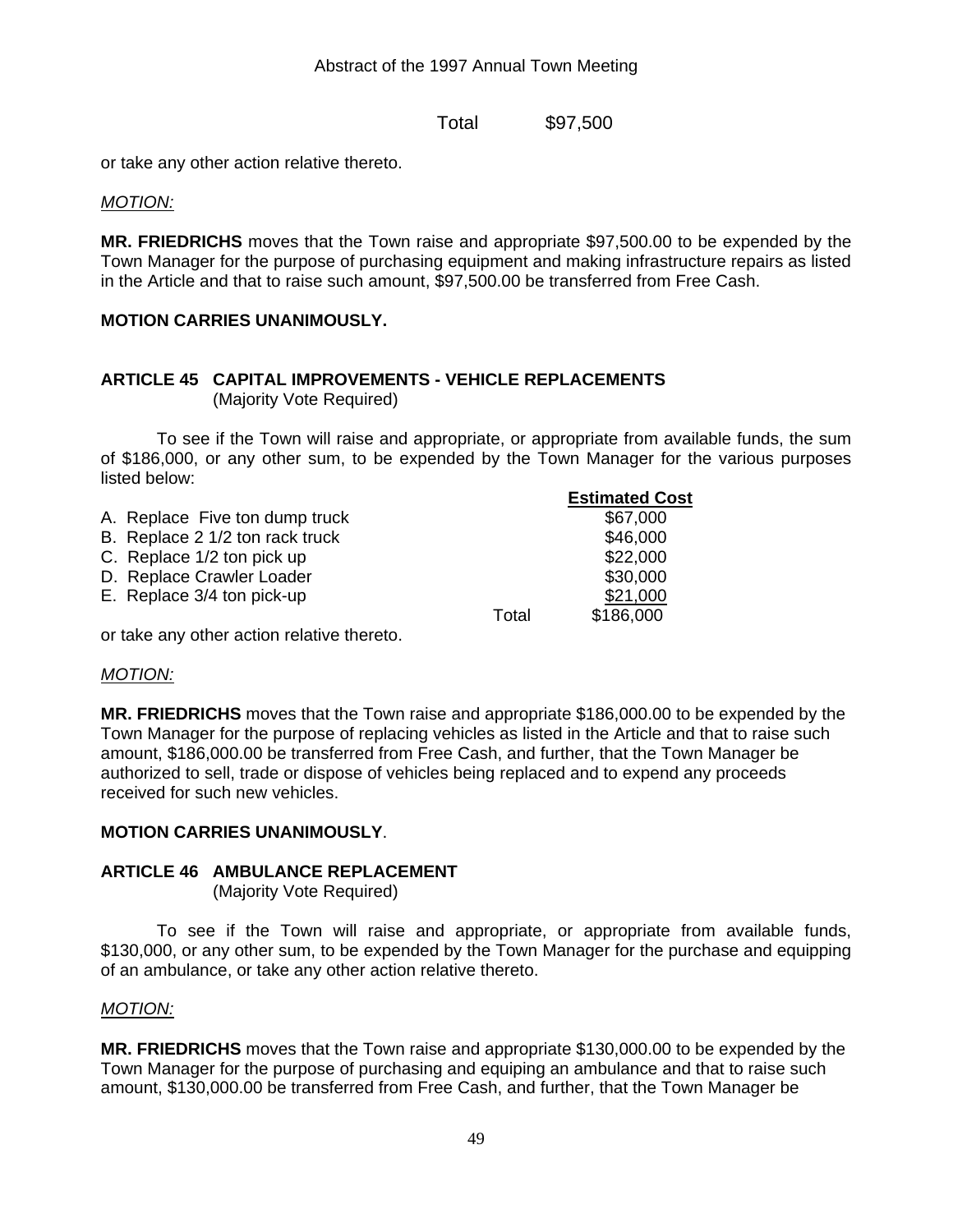authorized to sell, trade or dispose of the ambulance being replaced and to expend any proceeds received for such new ambulance.

### **MOTION CARRIES UNANIMOUSLY**.

### **ARTICLE 47 USE OF FUNDS TO REDUCE THE TAX RATE - FREE CASH**

(Majority Vote Required)

 To see if the Town will determine an amount of free cash which shall be used for the purpose of reducing the tax rate for the fiscal year beginning July l, 1997, or take any other action relative thereto.

### *MOTION:*

**MS. TAVERNIER** moves to take no action.

### **MOTION TO TAKE NO ACTION CARRIES UNANIMOUSLY.**

#### **ARTICLE 48\* CHAPTER 90 HIGHWAY REIMBURSEMENT PROGRAM** (Majority Vote Required)

 To see if the Town will raise and appropriate or appropriate from available funds a sum of money for highway improvements under the authority of Chapter 90 of the Mass General Laws and any other applicable laws, or take any other action relative thereto.

### *MOTION:* [Consent]

**MR. KABAKOFF** moves that the Selectmen are authorized to accept Highway Funds from all sources and such funds are hereby appropriated for highway purposes.

### **CONSENT MOTION CARRIES UNANIMOUSLY**.

### **ARTICLE 49\* EMERGENCY/DISASTER AID APPROPRIATIONS** (Majority Vote Required)

 To see if the Town will vote to appropriate any Federal Government and State Government reimbursement for costs incurred as a result of any declared emergencies or other unusual occurrences during Fiscal Year 1998; or take any other action relative thereto.

### *MOTION:* [Consent}

**MR. KABAKOFF** moves in the words of the Article.

### **CONSENT MOTION CARRIES UNANIMOUSLY**.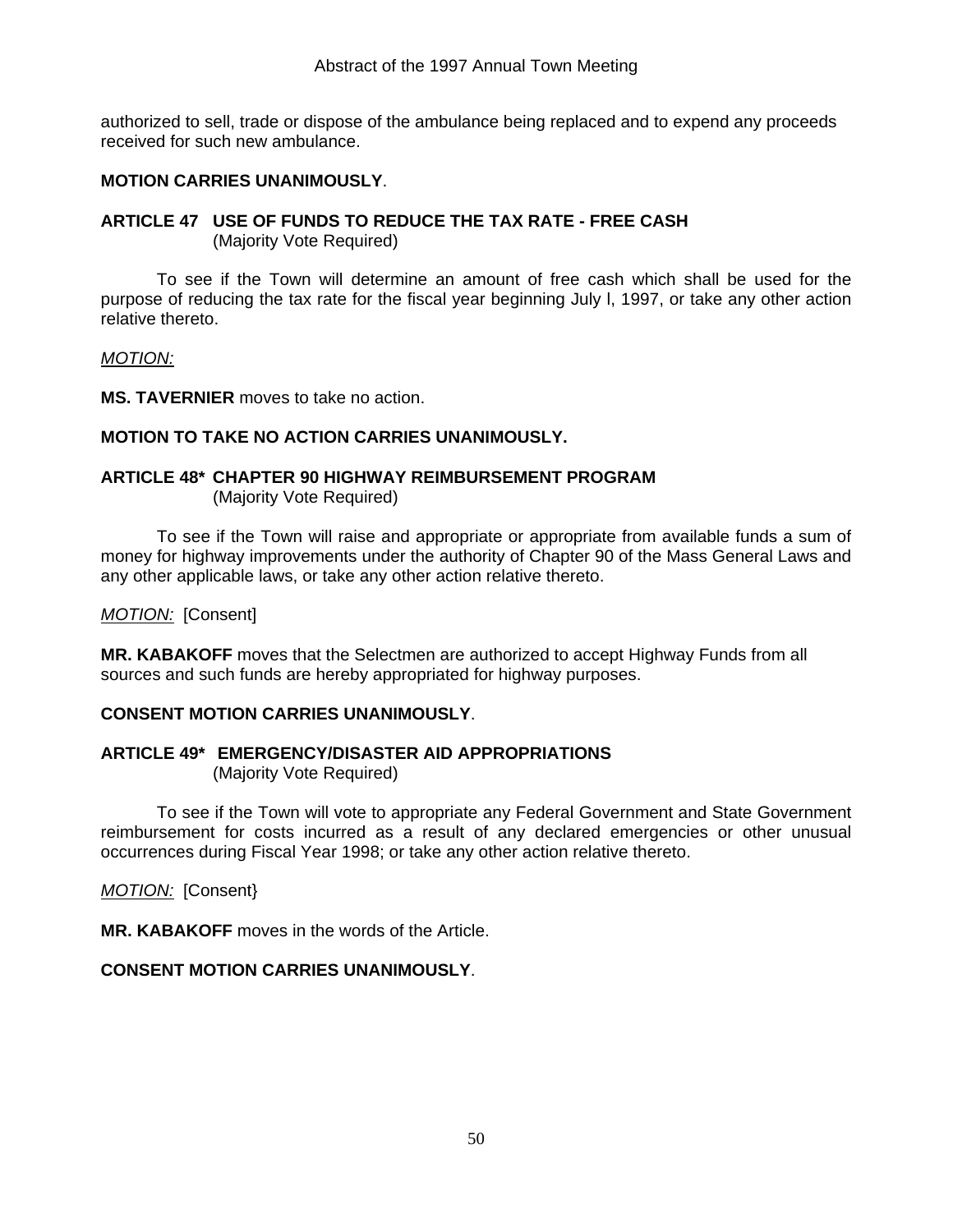# **ARTICLE 50\* RELOCATION AND LAYOUT OF A PORTION OF LEDGE ROCK WAY**

(Majority Vote Required)

 To see if the Town will vote to accept as a Town way a portion of Ledge Rock Way from the end of the present cul-de-sac a distance of 211 feet, more or less, in a northwesterly direction to land of the Town of Acton, as relocated and laid out by the Board of Selectmen according to a plan on file with the Town Clerk; including acceptance of "Parcel U" as shown on said plan from Utica Realty Trust, James J. & Mary F. Redmond, Trustees, and the abandonment of the public way laid out and accepted by the Town in 1981 on Parcels T, V, W & X; said layout and relocation being more fully described in the Order of Street Layout and Relocation on file with the Town Clerk, or take any action relative thereto.

### *MOTION:* [Consent]

**MR. MULLIN** moves that the Town accept as a public way a portion of Ledge Rock Way as described in the Article, as laid out by the Board of Selectmen according to plans on file with the Town Clerk, and authorize the Board of Selectmen to take the fee or easements for drainage, utility, or other purposes where shown on said plan or described in the Order of Layout.

### **CONSENT MOTION CARRIES UNANIMOUSLY**.

### **ARTICLE 51\* SALE OF TOWN LAND**

(2/3 Vote Required)

 To see if the Town will vote to authorize the Board of Selectmen to sell and convey for a sum of not less that \$1.00, the fee in certain parcels of vacant land located on Ledge Rock Way and shown on a plan entitled "Rex Lane Subdivision, Acton, Mass. Lot Layout Plan" dated November 15, 1996, said parcels to be conveyed as follows:

| To: Rex Lumber Company, Inc. | Parcel T |
|------------------------------|----------|
|------------------------------|----------|

To: Utica Realty Trust; James J. & Mary F. Redmond, Trustees ... Parcel V

To: Redledge Realty Trust; Cynthia Redmond, Trustee.... Parcels W & X

or take any other action relative thereto.

### MOTION: [Consent]

MR. MULLIN moves that the Town authorize the Board of Selectmen to sell and convey, for a sum of not less than \$1.00, the fee in certain parcels of vacant land located on Ledge Rock Way and shown on a plan entitled "Rex Lane Subdivision, Acton, Mass. Lot Layout Plan" dated November 15, 1996; as described in this Article.

### **CONSENT MOTION CARRIES UNANIMOUSLY.**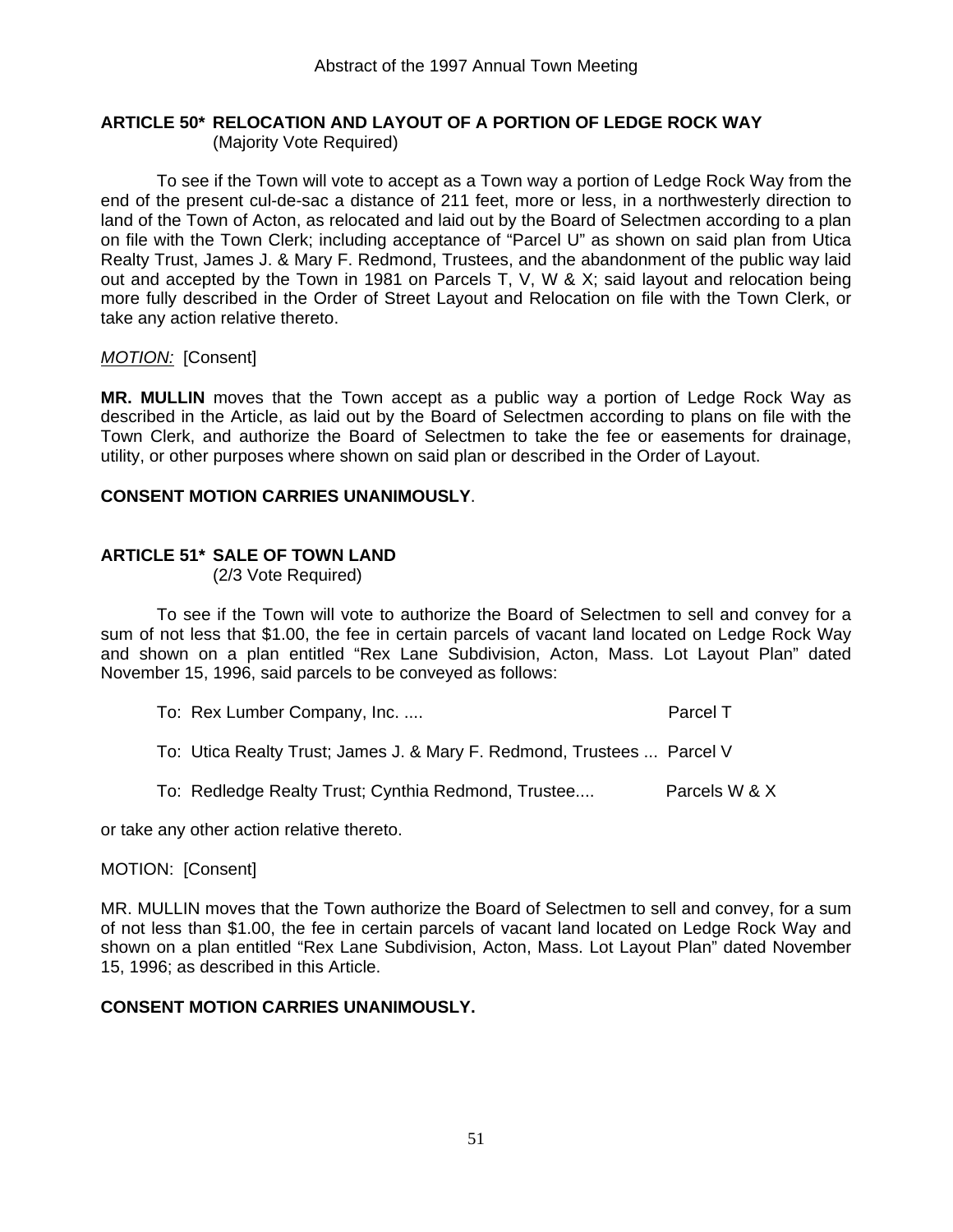### **ARTICLE 52\* ABANDONMENT OF EASEMENT**

(2/3 Vote Required)

 To see if the Town will vote to authorize the Board of Selectmen, for a sum of not less than \$1.00, to sell and convey to Rex Lumber Company, Inc. all right, title and interest the Town has in a right-of-way and utility easement at the end of Ledge Rock Way as shown on a plan entitled "Definitive Subdivision Plan in Acton, MA, Main Street Industrial Park, Owner-Developer: Joseph and Margaret Britt, Engineer, R.D. Nelson" dated October 17, 1970 (revised January 12, 1971) and recorded at the Middlesex South District Registry of Deeds, Cambridge, Massachusetts in Book 11977 Page 173 as Plan Number 278 of 1971; said easement being described as Easement #3 in an Order of Taking recorded with said deeds in Book 14277 Page 204, or take any other action relative thereto.

### *MOTION:* [Consent]

**MR. MULLIN** moves that the Town authorize the Board of Selectmen, for a sum of not less than \$1.00, to sell and convey to Rex Lumber Company, Inc. all right, title and interest the Town has in a right-of-way and utility easement at the end of Ledge Rock Way as shown on a plan entitled "Definitive Subdivision Plan in Acton, MA., Main Street Industrial Park, Owner-Developer: Joseph and Margaret Britt, Engineer, R.D. Nelson" dated October 17, 1970 (revised January 12, 1971) and recorded at the Middlesex South District Registry of Deeds, Cambridge, Massachusetts in Book 11977 Page 173 as Plan Number 278 of 1971; said easement being described as Easement #3 in an Order of Taking recorded with said deeds in Book 14277 Page 204.

### **CONSENT MOTION CARRIES UNANIMOUSLY.**

### **ARTICLE 53\* STREET ACCEPTANCES**

(2/3 Vote Required)

 To see if the Town will accept as a public way the following streets or portions thereof, as laid out by the Board of Selectmen according to a plan on file with the Town Clerk, and authorize the Board of Selectmen to take the fee or easement in said streets by eminent domain or otherwise, including parcels S.P. 1 and F, as well as easements for drainage, utility, or other purposes as shown on said plans or described in the Order of Layout:

### In the MARSHALL CROSSING SUBDIVISION

MARSHALL PATH - from the southeasterly sideline of Carlisle Road a distance of 1,425 feet, more or less, in a southeasterly and southerly direction to the southerly sideline of a 75.00 foot radius cul-de-sac (including the cul-de-sac), this being the entire road

BLUEBERRY PATH - from the westerly sideline of Marshall Path a distance of 500 feet, more or less, in a southwesterly direction to the southerly boundary of land now or formerly of R.P. Realty Trust, this being the entire road

or take any other action relative thereto.

*MOTION:* [Consent]

**"HELD"**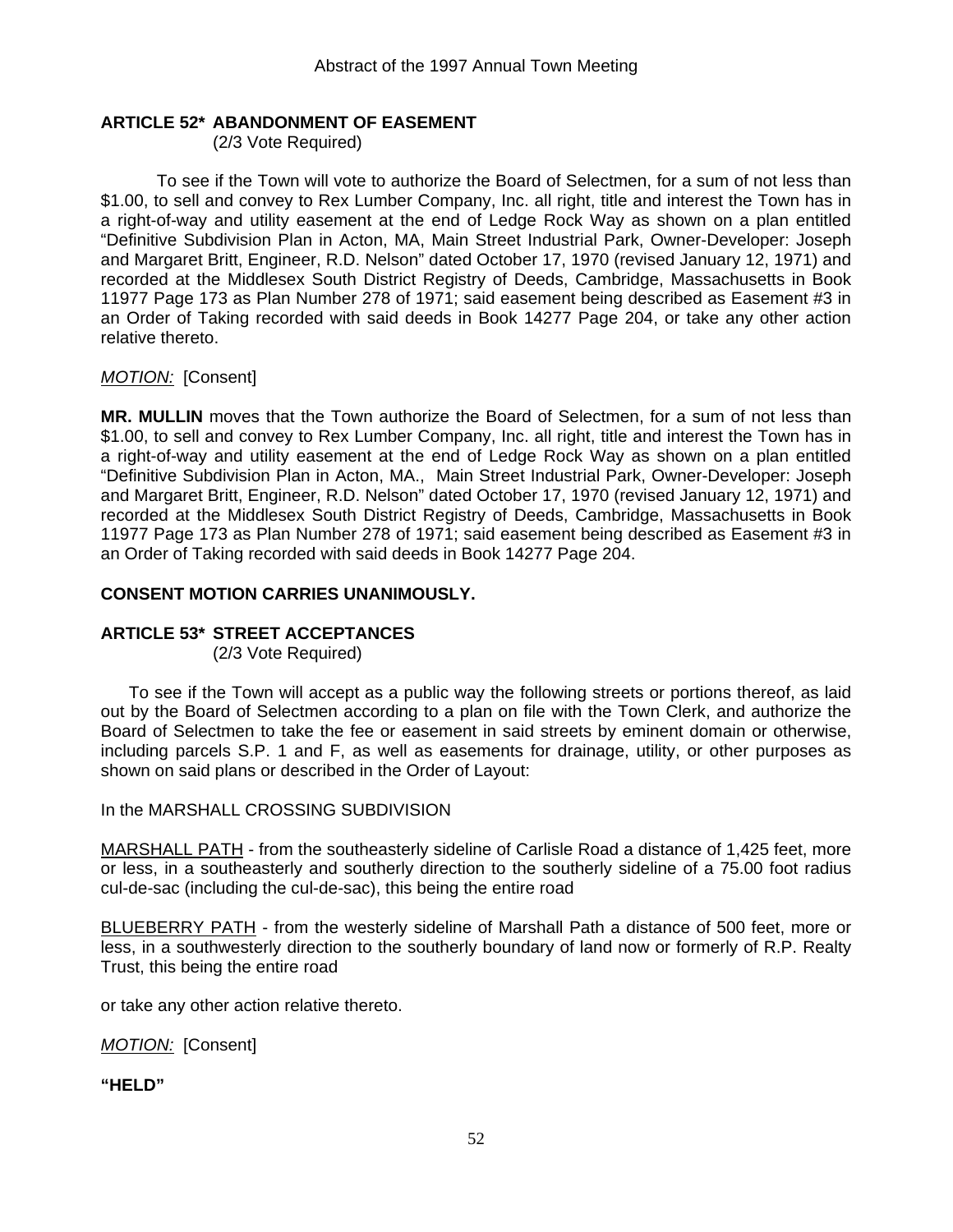**MR. FRIEDRICHS** moves that the Town accept as a public way the streets listed in this Article, as laid out by the Board of Selectmen according to plans on file with the Town Clerk, and authorize the Board of Selectmen to take the fee or easements for drainage, utility, or other purposes where shown on said plan or described in the Order of Layout.

### **MOTION CARRIES UNANIMOUSLY**.

### **ARTICLE 54\* CHARTER ROAD SIDEWALK EASEMENTS**

(Majority Vote Required)

To see if the Town will vote to accept as gifts the following easements for sidewalk purposes:

 A. From James W. & Susan C. Bricker of 76 Charter Road an easement along their frontage on Charter Road;

 B. From Christopher C. Hanna and Gerry F. Fulbrook-Hanna of 80 Charter Road an easement along their frontage on Charter Road;

or take any other action relative thereto.

### *MOTION:* [Consent]

**MR. KABAKOFF** moves in the words of the Article.

### **CONSENT MOTION CARRIES UNANIMOUSLY.**

### **ARTICLE 55\* SCHOOL STREET SIDEWALK EASEMENTS**

(Majority Vote Required)

 To see if the Town will vote to accept as gifts the following easements for sidewalk purposes:

- A. From Silvia Lichtensteiger of 178 School Street, an easement along a portion of her frontage on School Street;
- B. From Charles C. & Patricia Francisco of Moreland Hills, Ohio, an easement along a portion of their frontage at 182 School Street;
- C. From Stanley Albert and Helen Anne Marchocki of 186 School Street, an easement along a portion of their frontage on School Street;

or take any other action relative thereto.

### *MOTION:* [Consent]

**MR. KABAKOFF** moves in the words of the Article.

### **CONSENT MOTION CARRIES UNANIMOUSLY**.

**ARTICLE 56\* SCHOOL STREET SIDEWALK EASEMENT** (2/3 Vote Required)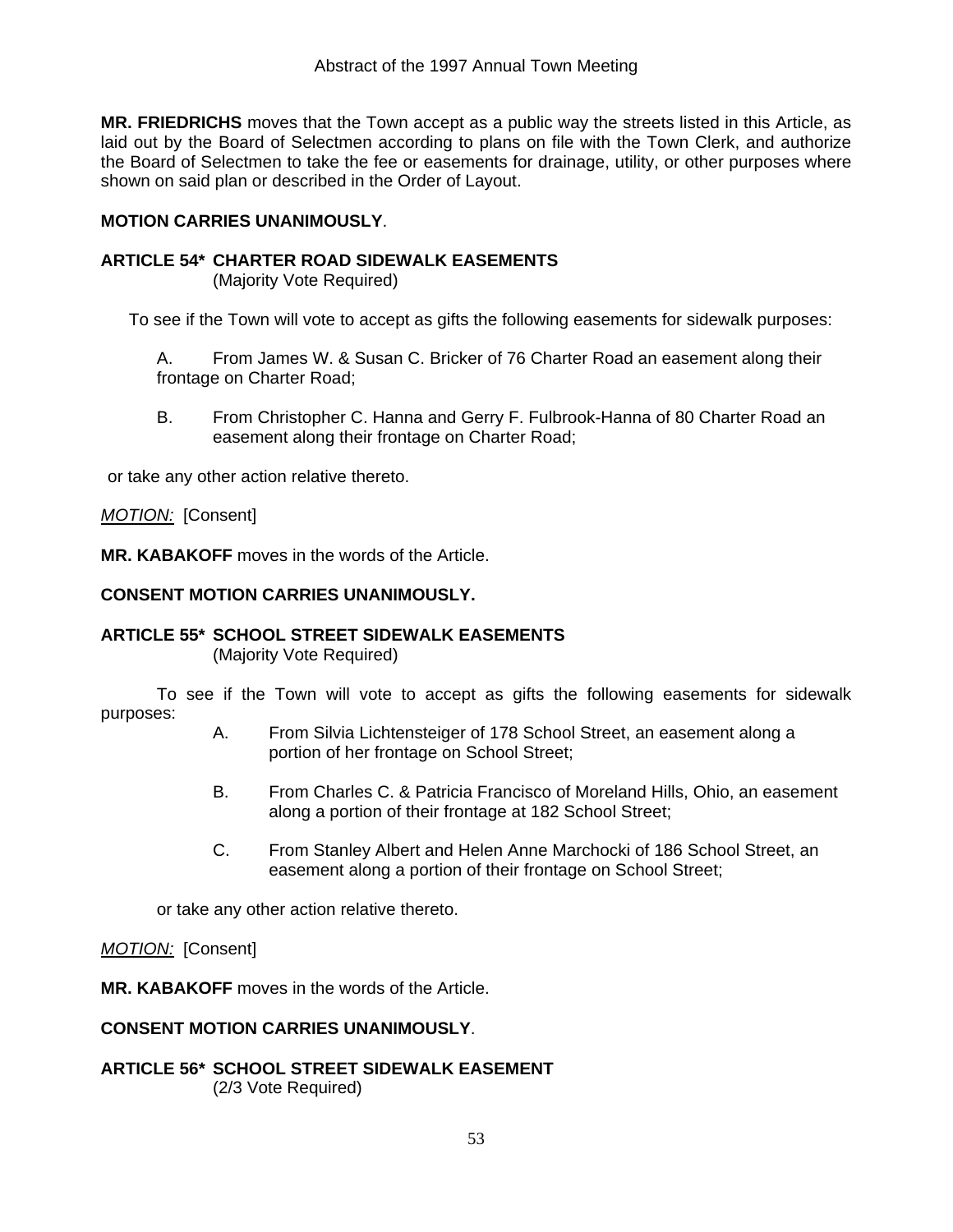To see if the Town will vote to purchase, take by eminent domain or otherwise acquire from James B. and Elsie E. Hancock of 13 Lilac Court a parcel of vacant land fronting on School Street and containing approximately 2000 square feet for sidewalk purposes, and authorize the Board of Selectmen and Town Manager to take all action necessary to effectuate such acquisition, or take any other action relative thereto.

*MOTION:* [Consent]

**"HELD"** 

**MR. KABAKOFF** moves to take no action.

### **MOTION TO TAKE NO ACTION CARRIES UNANIMOUSLY**.

### **ARTICLE 57\* ACCEPTANCE OF GIFT OF LAND, MARSHALL CROSSING**

(Majority Vote Required)

 To see if the Town of Acton will vote to accept as a gift from Bowen Estate I Realty Trust u/d/t a parcel of vacant land consisting of 12.86 acres, more or less, located near Marshall Path in North Acton and shown on the Town Atlas as parcel 9 on Plate C-6, and as Parcel C on the Definitive Subdivision and Planned Conservation Residential Community Plan entitled "Marshall Crossing, Acton, Massachusetts" for purposes of conservation, recreation and other uses allowed on Common Lands pursuant to Section 9 of the Zoning Bylaw, or take any other action relative thereto.

*MOTION:* [Consent]

**"HELD**"

**MR. MULLIN** moves in the words of the Article.

### **MOTION CARRIES UNANIMOUSLY**.

### **ARTICLE 58\* ACCEPTANCE OF EASEMENT, NEW VIEW**

(Majority Vote Required)

 To see if the Town of Acton will vote to accept as a gift from New View Condominium Trust u/d/t a Conditional Easement recorded in the Middlesex South District Registry of Deeds on October 30, 1996 as Document No. 120, along with slope, utility and construction easements on both sides as shown on the plan of New View Condominium recorded at the Middlesex South District Registry of Deeds as Plan No. 1192 of 1995, or take any other action relative thereto.

*MOTION:* [Consent]

**MR. MULLIN** moves in the words of the Article.

### **CONSENT MOTION CARRIES UNANIMOUSLY**.